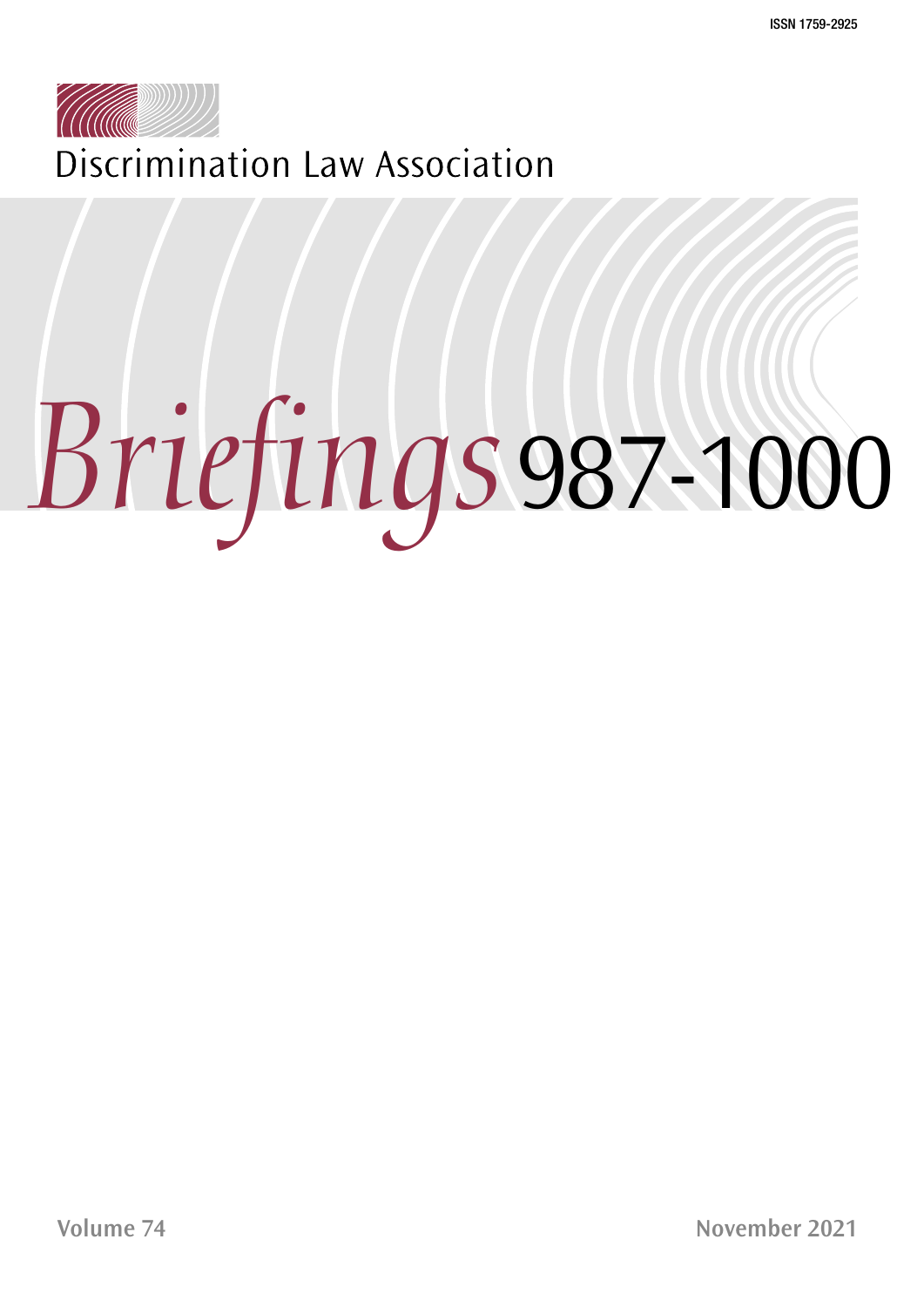# Briefings 987-1000

| 987  | The fight for equality requires tenacity and courage                                                                                                                                                                                                                                                                                                                                                                                                           | Geraldine Scullion              | 3  |
|------|----------------------------------------------------------------------------------------------------------------------------------------------------------------------------------------------------------------------------------------------------------------------------------------------------------------------------------------------------------------------------------------------------------------------------------------------------------------|---------------------------------|----|
| 988  | Dare to compare - it just got easier                                                                                                                                                                                                                                                                                                                                                                                                                           | Paula Lee & Lara Kennedy        | 4  |
| 989  | Compulsory Covid-19 vaccination in the workplace: a moral maze?                                                                                                                                                                                                                                                                                                                                                                                                | Changez Khan                    | 10 |
| 990  | A silent revolution?                                                                                                                                                                                                                                                                                                                                                                                                                                           | John Horan                      | 13 |
| 991  | <b>CJ v Department of Communities for Northern Ireland</b><br>CJEU confirms that the UK's refusal to award Universal Credit to EU nationals with<br>pre-settled status is lawful but requires it to ensure refusals are compliant with the<br>Charter of Fundamental Rights of the European Union                                                                                                                                                              | Joshua Yetman                   | 16 |
| 992  | Royal Mail Group Ltd v Efobi<br>SC upholds ET decision and confirms the two-stage test of the burden of proof; the ET<br>had not erred in law when it did not draw adverse inferences from the employer's failure to<br>adduce evidence from the decision-makers who had dealt with the claimant's job applications.                                                                                                                                           | David Stephenson                | 18 |
| 993  | R (SC and others) v Secretary of State for Work and Pensions<br>SC rejects an Article 14 challenge to the law limiting tax credit to two children.<br>In what is likely to be the leading case on Article 14 discrimination, at least as regards<br>welfare benefits, it sets out several important principles including that the margin of<br>discretion is flexible and multi-factorial.                                                                     | Adam Straw QC                   | 20 |
| 994  | <b>Steer v Stormsure</b><br>CA rejects submissions that the absence of interim relief in discrimination claims arising<br>from dismissal amounts to a breach of Article 14 ECHR. The court confirms the correct<br>approach for considering potential breaches of Article 14.                                                                                                                                                                                  | Yavnik Ganguly                  | 22 |
| 995  | Wisbey v Commissioner of the City of London Police<br>CA clarifies the correct approach when considering remedies for unintentional indirect<br>discrimination under ss124(4) and (5) EA, holding that the requirement to consider a<br>declaration or recommendation before assessing compensation for injury to feelings is<br>compatible with EU law and Articles 8, 13 and 14 ECHR.                                                                        | David Stephenson                | 24 |
| 996  | S M Turani & H Marouf v SS Home Department<br>CA holds that a UK resettlement scheme for third-party national refugees from Syria<br>which excluded Palestinian nationals was justified as a proportionate means of achieving a<br>legitimate aim. The PSED was found not to have extraterritorial effect and so did not apply.                                                                                                                                | Annie Powell &<br>Shriya Samani | 26 |
| 997  | Martin v City and County of Swansea<br>EAT considers the breadth of the PCP in disability discrimination claims. Distinguishing<br>between the impact of a sickness absence policy and its practical application,<br>it recommends the adoption at case management of a practical and realistic<br>approach to identifying a workable PCP.                                                                                                                     | <b>Catherine Casserley</b>      | 27 |
| 998  | Forstater v CGD Europe Ltd<br>EAT overturns ET decision and finds that a belief that sex is immutable,<br>whatever a person's stated gender identity or gender expression,<br>is Grainger-compliant and is a protected belief under the EA.                                                                                                                                                                                                                    | Naomi Cunningham                | 29 |
| 999  | London Fire Commissioner & Others v Sargeant & Others<br>EAT clarifies that a non-discrimination rule automatically overrides or replaces any<br>discriminatory terms in a pension scheme. In a public sector context, those in charge<br>of 'managing' or 'administering' the scheme do not have an obligation to apply any<br>discriminatory provisions and therefore the statutory defence under paragraph 1(1)<br>of Schedule 22 EA cannot be relied upon. | Mandy Bhattal                   | 30 |
| 1000 | R (Rowley) v Minister for the Cabinet Office<br>HC finds that the absence of any British sign language interpretation for two government<br>briefings about the Covid-19 pandemic constituted discrimination and breach of the<br>defendant's reasonable adjustments duty.                                                                                                                                                                                     | Charlotte Pettman               | 32 |
|      | Book review: A Guide to Conducting Internal Investigations                                                                                                                                                                                                                                                                                                                                                                                                     | Sally Robertson                 | 34 |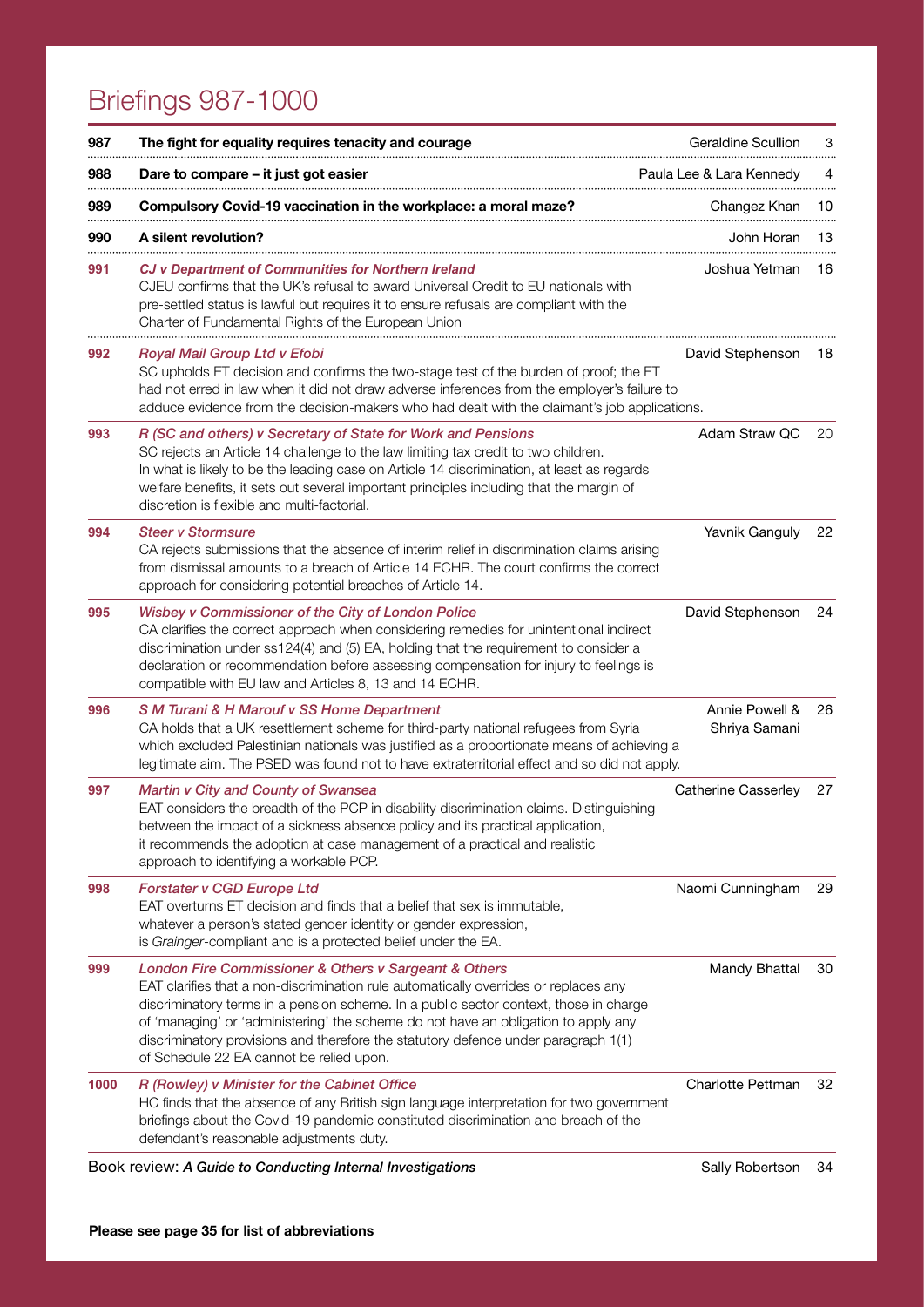<span id="page-2-0"></span>hen the Equal Pay Act 1970 (EPA) became law in December 1975 it was rightly seen as a landmark legal development in the fight for equal pay in the UK. Fast forward 45 years and, incredibly, the gender pay gap persists with the average median gap of all firms reporting to the EHRC in 2020/21 being [10.4%](https://www.bbc.co.uk/news/business-58786739) while particular groups of workers such as older women or Black African women,<sup>1</sup> face an even bigger gap when compared with white British men.

The EPA was one outcome, albeit nearly 100 years later, of industrial action taken by women workers to challenge exploitative pay and working conditions. One recorded major dispute was the [East End Match](https://www.bbc.co.uk/legacies/work/england/london/article_1.shtml)  [Girls Strike in 1888](https://www.bbc.co.uk/legacies/work/england/london/article_1.shtml) when more than 1,400 women workers walked out of the Bryant & May factory. Their actions led to the establishment of the Union of Women Matchmakers and were described at the time as putting *'new heart into all who are struggling for liberty and justice'*. Other influential industrial actions by women to challenge inequality in pay included the Ford machinists' strike in Dagenham in 1968 which led directly to the introduction of the EPA, and the Grunwick Film-Processing Laboratories strike in Willesden between 1976–78 which highlighted in particular the contribution of Asian women to the UK workforce, and their poor treatment.

In their article *'Dare to compare – it just got easier'* Paula Lee and Lara Kennedy celebrate the legal progress seen this year in the legislative battle to secure equal pay. They review the decision of the SC in *[Asda Stores Ltd v Brierley](https://www.bailii.org/uk/cases/UKSC/2021/10.html)* which has finally settled the meaning of the common terms of employment test which entitle the claimant to compare her work to that of a colleague in a different establishment belonging to the same employer. The CJEU decision in *[K & Others v Tesco Stores Ltd](https://www.bailii.org/eu/cases/EUECJ/2021/C62419.html)* confirmed in June that Article 157 TFEU has direct effect in equal value cases and so the easier EU test of focusing on whether there is a 'single source' for the pay inequality, should now be applied in equal pay cases. Both cases will, at last, enable the workers in the current supermarket disputes to get off the starting blocks and cross the legal threshold to initiate their comparative evaluation exercises.

The authors pay tribute to the workers who laid the ground work for these battles and engaged in the exhausting and glacially slow legal process, which has resulted in *'a giant leap'* which should now make future equal pay litigation more accessible. Their struggle was built too on the industrial action of women workers and their supporters who dared to stand up over the decades to ill treatment and risked their livelihoods and liberty to challenge exploitative and unequal pay practices. Their determination to keep fighting for justice is an inspiration and a reminder that achieving change requires tenacity and courage.

*Briefings* too has reached a landmark in 2021 as it has now been in production for 25 years. First published in 1996, its aim has been to provide a complainant focused source of accessible, high quality analysis of employment and nonemployment discrimination cases and to support practitioners by sharing knowledge and expertise and enabling more effective challenges to unlawful discrimination. To mark its 25th year, a new, updated design for *Briefings* has been developed and this new version will be launched in March 2022. *Briefings* is a mere youngster when compared to the decades of struggle in the fight against pay inequality and other injustices but the DLA is committed to ensuring it will, with your support, continue to make its contribution.

### **Geraldine Scullion** Editor

<sup>1</sup> [Fawcett Society Gender Pay Gap by Ethnicity in Britain – March 2017](https://www.fawcettsociety.org.uk/Handlers/Download.ashx?IDMF=f31d6adc-9e0e-4bfe-a3df-3e85605ee4a9)  [Briefing](https://www.fawcettsociety.org.uk/Handlers/Download.ashx?IDMF=f31d6adc-9e0e-4bfe-a3df-3e85605ee4a9)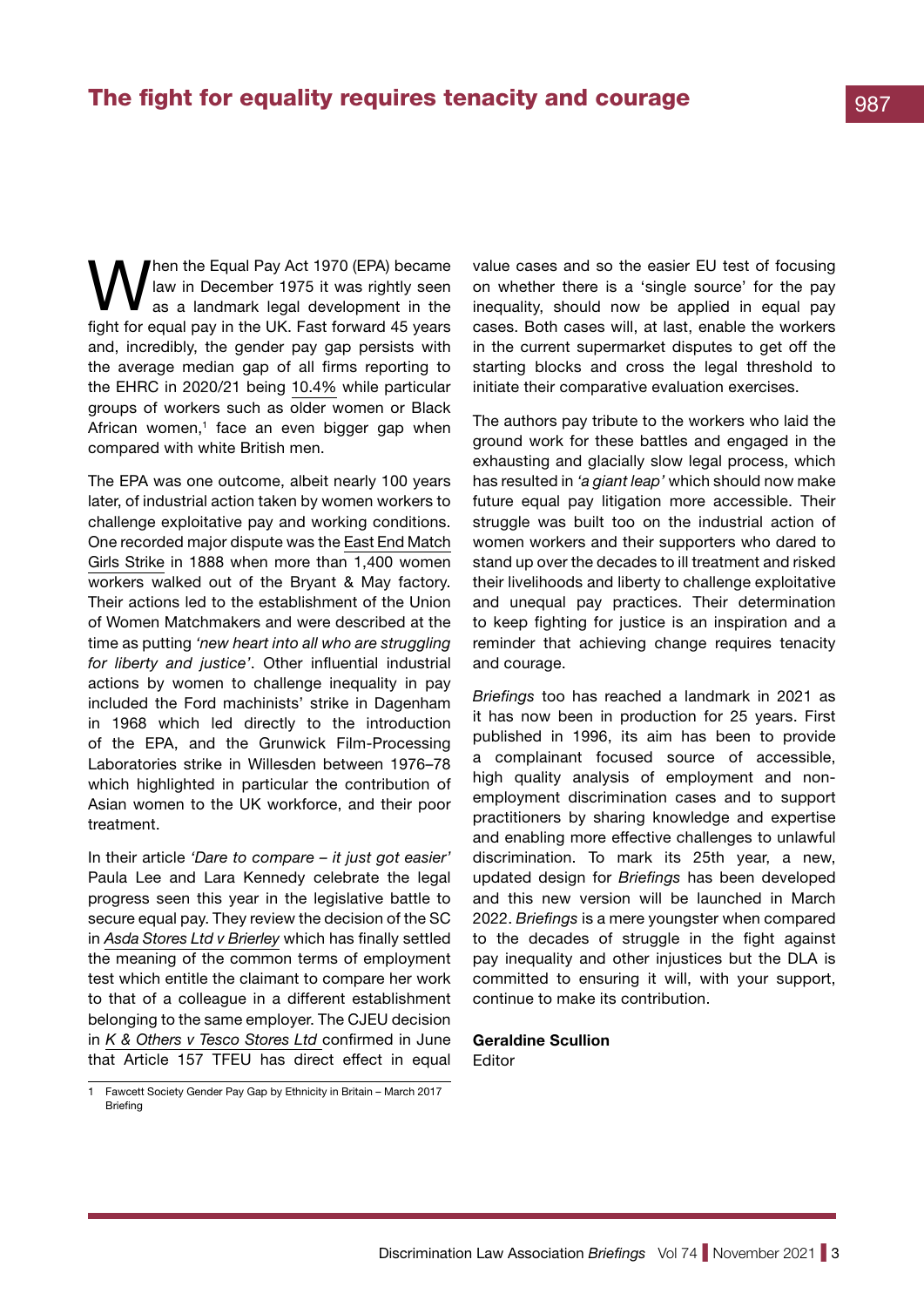## <span id="page-3-0"></span>Dare to compare – it just got easier

Paula Lee, partner, and Lara Kennedy, solicitor, at Leigh Day review the development of case law on the 'common terms' test under the Equal Pay Act 1970 (EPA) which included three significant judgments in 2021. They highlight the importance of the Supreme Court's decision in *Asda Stores Ltd v Brierley* [2021] UKSC 10 *'Asda'* and the CJEU's decision in *K and others v Tesco Stores Ltd* which, together have finally settled the common terms test and established that Article 157 TFEU is, beyond doubt, directly effective in equal value cases. Applied by the ET in *Morrisons*, these decisions mean that there should now be a meaningful application of the right to choose the comparator in a cross-establishment workplace case and that the point is dealt with as a routine preliminary issue – a hugely beneficial outcome for claimants.

To borrow from Neil Armstrong and the long title of the EPA, 2021 has been '*one small step for woman, one giant leap for womankind towards preventing discrimination as regards terms and conditions of employment between men and women'*.

Any non-employment lawyers watching the news this year might be surprised to learn that the women working in our country's supermarkets have not actually won their equal pay claims yet, but that the well-publicised victories they secured in the SC in March (*[Asda Stores Ltd v Brierley](https://www.bailii.org/uk/cases/UKSC/2021/10.html)* [2021] UKSC 10; Briefing 977) *'Asda'* and the CJEU in June (*[K and](https://www.bailii.org/eu/cases/EUECJ/2021/C62419.html)  [others v Tesco Stores Ltd](https://www.bailii.org/eu/cases/EUECJ/2021/C62419.html)* C-624/19) '*Tesco'*, was judicial permission to enter the arena – to actually begin the process for claiming their contractual right to equal pay.

### **A brief recap**

More than 55,000 Asda and Tesco store workers are bringing claims for equal pay against their employers. They have chosen to compare themselves to male warehouse colleagues who work in their employers' distribution centres. Add Morrisons, Sainsbury's and Co-op into the mix and the number of store workers who say that their work is equal to that done in the distribution centres soars to in excess of 70,000. A number which is growing every day.

That is over 70,000 people, mainly women, who are pointing to the sex equality clause in their contracts of employment and asking that it does its job; that it automatically rewrites the terms of their contracts so that these are no less favourable than the terms of their male comparators' contracts.

And they are entitled to do that.

Neither the EPA nor its successor, the Equality

Act 2010 (EA), limits a woman to comparing herself to a man who works at the same place as her. Both Acts permit her to look further afield, but the right is qualified; she must work in the same employment as her chosen comparator.

The question is how do women who want to compare themselves with a man who works in a different place show that they are in the same employment?

Under s79 EA the test is divided:

- where the claimant and her comparator are employed by the same employer or an associated employer at the same establishment, or
- where the claimant and her comparator are employed at different establishments belonging to the same employer or an associated employer at which 'common terms' of employment are observed.

This means that if she works in the same place as her comparator, sharing a common employer is enough, but, if she works in a different place to her comparator, it is not enough that they share a common employer – common terms must also be observed.

From 1983 the question of when common terms apply became hotly contested, and this was because the 'equal value' route to establishing equal work was finally made possible. From 1983, the European Union<sup>1</sup> insisted that our domestic legislation afford women the right to compare their job with wholly different jobs undertaken by men. This meant that equal pay litigation was no longer confined to blatant examples of women working side by side with men, doing the same or broadly similar jobs as them but for less pay; its scope was now far reaching, subject to meeting the entry requirement of having the right to compare in the first place.

<sup>1</sup> *EC Commission v UK* Case 61/81 [1982] ICR 578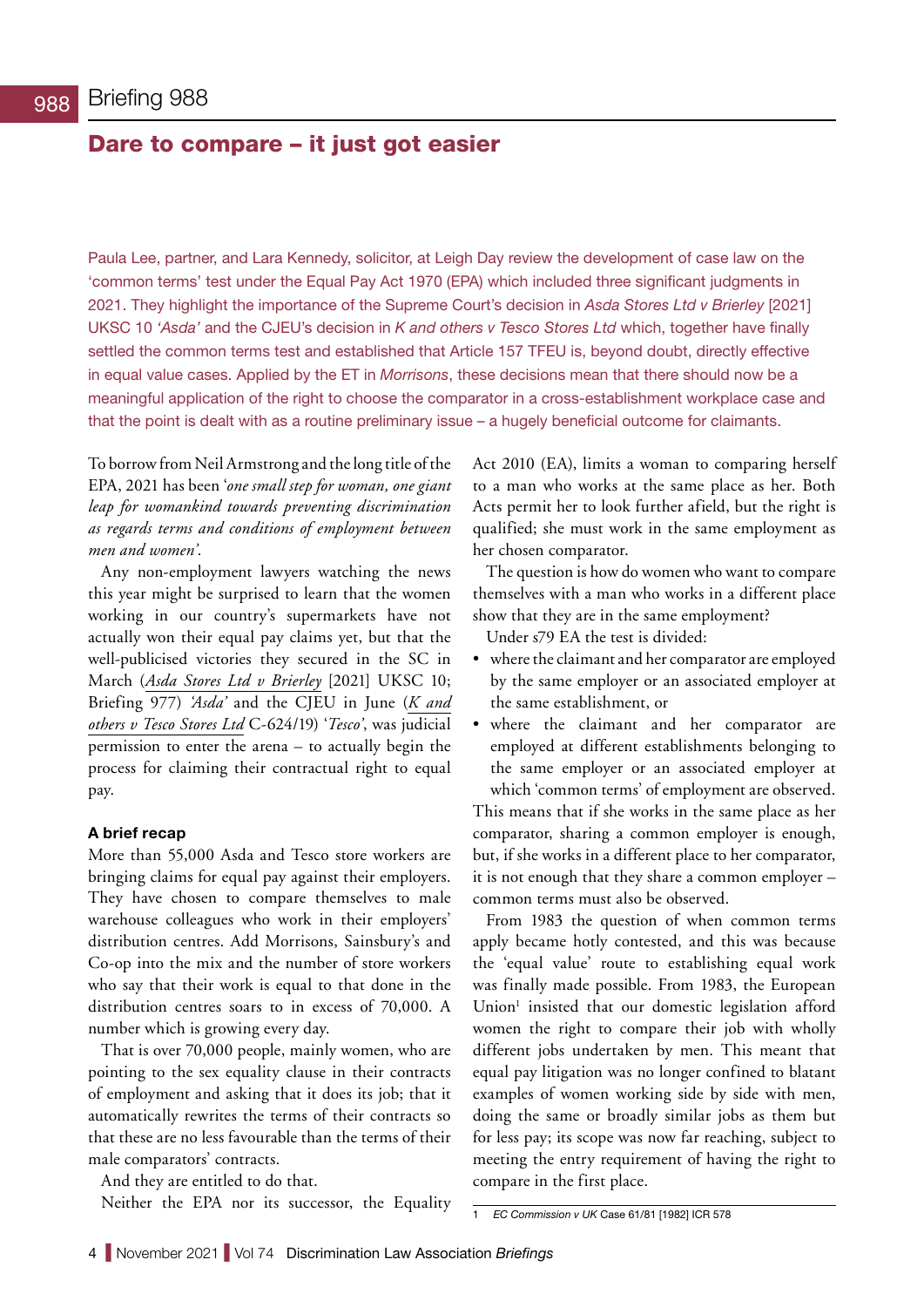It is perhaps understandable that employers were summon an external job evaluation. One assumes the employers had already decided not to undertake their own internal job evaluation scheme; had they done so, the women would have been confined to 'rated as equivalent' claims, and the risk of 'equal value' claims would have been significantly reduced.

For employers, doing nothing to try to objectively evaluate the different jobs across their organisations allows the status quo to hold in respect of male and female pay inequality; something the legislation wanted to address. Also doing nothing forces women to take legal action to have their roles compared, and their being able to look further afield than their immediate place of work is vital in ensuring that the purpose of the equal pay legislation is satisfied.

In *British Coal v Smith* [1996] ICR 515 Lord Slynn said that '*the reason for this is obvious since otherwise an employer could so arrange things as to ensure that only women worked at a particular establishment or that no man who could reasonably be considered as a possible comparator should work there*'.

Sixteen years later in *Dumfries and Galloway Council v North & ors* [2013] ICR 993 ('*North*'), Lady Hale said:

*This point is of particular importance, now that women are entitled to claim equality with men who are doing completely different jobs, provided that the women are doing jobs of equal value. Those completely different jobs may well be done in completely different places from the jobs which the women are doing.*

She went on to say:

*This is not just a matter of preventing employers from so organising their workplaces that the women work in one place and the men in another. There may be perfectly good reasons for organising the work into different places … The fact that of necessity their work has to be carried on in different places is no barrier to equalising the terms on which it is done.*

But why is this so important? Why should women who do one type of job be able to compare themselves with men doing a different job?

The reason has been known for decades; if you are serious about addressing sex-tainted pay discrimination in employment, you must recognise that its roots are often found growing in the fertile soil of 'occupational segregation' and the notion of 'women's work'. See for example, the Women & Work Commission report<sup>2</sup> which in 2006 highlighted that a prominent cause of the gender pay gap is that 'women's work', often

2 Women & Work Commission *Shaping a Fairer Future* (2006)

not going to give their female staff a free pass to *dominating the five 'c's – caring, cashiering, catering*, 988 regarded as the *'lower paid occupations, in particular dominating the five 'c's – caring, cashiering, catering, cleaning and clerical'* is under-valued.

> So, we have 70,000 (mainly) women, working in 'cashiering', a well-known low paid occupation, asking the ET to compare their jobs with that of their male colleagues who work in logistics; and they are doing that because they are of the view that the jobs they do in stores are of equal value to some of the jobs done in distribution centres. These two hourly paid roles have developed along gender-segregated lines for decades and the pay disparity between them is acute.

> But, before the tribunal can begin to determine whether the woman and man do equal work, the woman must choose a valid comparator (the 'comparability' stage) and what made 2021 such a vintage year in the glacially slow '*levelling up of women's work'* arena, was that the golden threads of domestic and EU law finally knitted together and created a golden rope, to which the highest courts attached a grappling hook and tore down the steep wall of comparability – meaning now, showing that common terms are observed, should be as straightforward as showing that a dismissal has occurred in an unfair dismissal claim.

### **The golden threads**

The common terms requirement ensures that the claimant and her comparator's contract of employment can be the subject of a fair comparison.

It is similar to the role served by the requirement of a single source in EU law, which is a less restrictive mechanism than our domestic provision, in that there is no requirement that the claimant and her chosen comparator be in the same employment for an equal pay claim to proceed. Under EU law, a claim may proceed where the man and woman are employed '*in the same establishment or service'* and the pay disparity in question is attributable to a 'single source'; that is, where there is one body which is both responsible for the inequality and which has the power to restore equal treatment.

### **Domestic test**

But what has made clearing the 'common terms' hurdle so difficult in the past, is that, as noted by Lady Arden in *Asda,* '*Parliament has not provided a definition of "common terms" and the courts have therefore had to find the meaning of this expression intended by Parliament.*'

It is not surprising that it has taken decades to finesse this test – how work is organised has changed dramatically since the '70s and ensuring the purpose of the legislation is not defeated requires the test to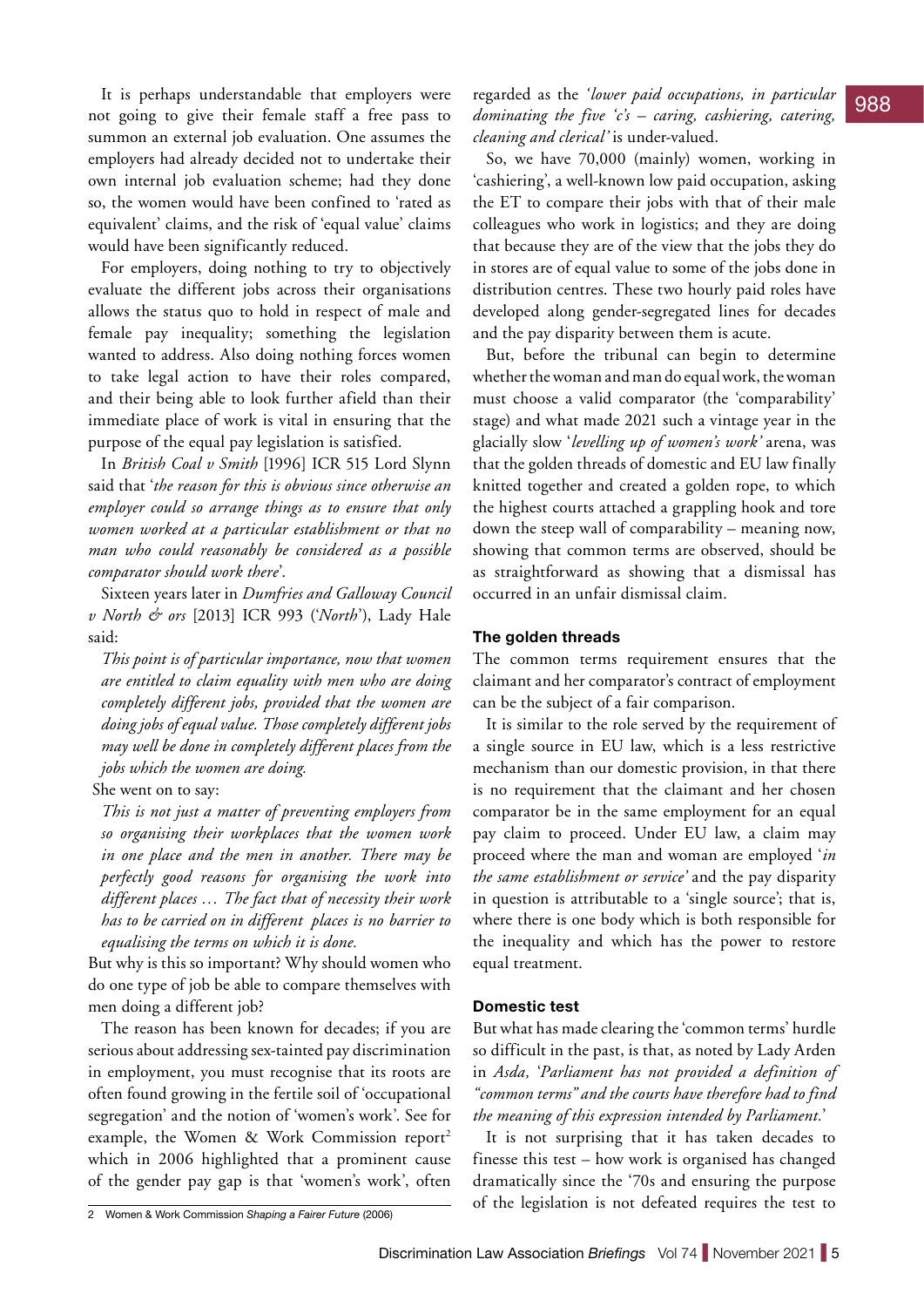is the changing landscape of the world of work which has enabled employers to argue that the common terms test was not satisfied on the facts of their situation and that their female staff should be denied the right to compare.

Finding meaning to the domestic common terms test, which is capable of being applied to myriad underlying factual situations, has to date taken two trips to the House of Lords and two to the Supreme Court. There were two knotty issues:

- 1. what is meant by common terms, and
- 2. if they do exist, who must they be common between?

Even now, drafting this article and having lived the cases for years now, we struggle to articulate in simple terms how the test developed and how it was to be applied pre-2021. So it is unsurprising that employers were able to turn a low threshold test into a significant wall, and make no mistake, crossing it was, until 2021, in the case of *Abdar & others v Wm Morrison Supermarkets Plc*, truly exhausting, hideously expensive, incredibly time consuming and fraught with uncertainty.

### **The formative years**

In the case of *Leverton*<sup>3</sup> in 1989 the claimant and her comparator worked in different establishments; they were employed by the same Council and their terms were governed by the same collective agreement. The case established that while a common source for the terms would be sufficient, it would not always be necessary nor that a sufficient similarity could never be enough.

The most commonly cited passage is: '*Terms and conditions of employment governed by the same collective agreement seem to me to represent the paradigm, though not necessarily the only example, of the common terms and conditions of employment contemplated by the subsection*.'

This was later described as a 'common genesis' case. Lord Bridge noted that common terms could be satisfied notwithstanding significant variations between particular groups of employees. He relied upon the purpose of the legislation, rejecting the argument that a claimant was always required to show that her terms and conditions were similar to those of the comparator. Which to equal pay lawyers seems so obvious; after all it is the heart of the claim that certain key contractual terms are different and should be equalised.

In contrast, in 1996 in *British Coal4* the claimants

 $988$  have a degree of flexibility, to be future proofed. But it and comparators worked for the same employer, in different establishments, but were governed by different collective agreements – so a move away from the paradigm situation of a single collective agreement in *Leverton*.

> Here the House of Lords said it was necessary to interpret common terms 'generally' and Lord Slynn, as Lord Bridge before him did, adopted a purposive approach to interpreting the legislation.

> Lord Slynn stated that it was '*obvious*' why claimants were not limited to relying upon comparators employed at their own establishment, developing the test to allow a finding of common terms between the claimant and her chosen comparator where their terms were '*broadly similar*'. In adopting a broadly similar test, Lord Slynn laid the groundwork to the *North* hypothetical (a test Lady Hale gave us 17 years later) saying it would be enough to establish common terms as between a hypothetical comparator employed at the same establishment as the claimant and an actual comparator employed elsewhere. He said:

*The purpose of requiring common terms and conditions was to avoid it being said simply "a gardener does work of equal value to mine and my comparator at another establishment is a gardener". It was necessary for the applicant to go further and to show that gardeners at other establishments and at her establishment were or would be employed on broadly similar terms. It was necessary but it was also sufficient.*

As common terms were observed generally for most employees across the employer's sites, the common terms test was again found to be satisfied and the women could move forward in the litigation.

Seventeen years later in 2013, the common terms test was again before the highest court, this time the SC, in the case of *North.* Here the claimant classroom assistants and nursery nurses sought to compare themselves with male manual workers, including road workers and refuse collectors, all working at different establishments and under different collective agreements. The employer sought to deny the validity of the chosen comparators by arguing that in addition to working at different establishments and under different collective agreements, the men would never in reality perform their roles in the claimant's establishment.

Lady Hale presiding rejected this argument, stating that common terms apply where despite working at different establishments and different terms and conditions applying, a hypothetical question is asked:

*If the comparators were transferred to do their jobs in a different location (i.e., the claimant's workplace) would* 

<sup>3</sup> *Leverton v Clwyd CC* [1989] AC 706

<sup>4</sup> *British Coal Corporation v Smith* [1996] ICR 515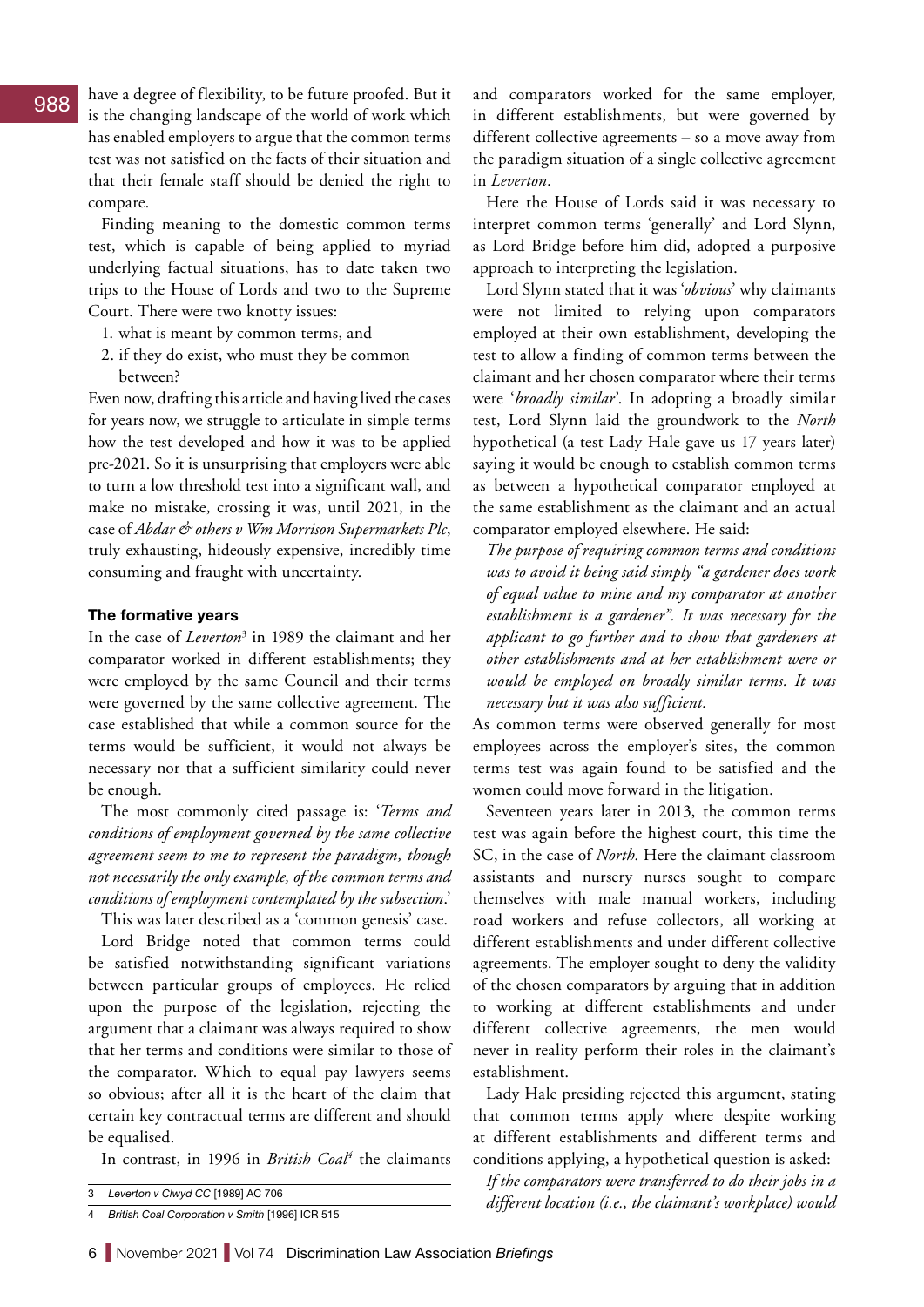*they remain on terms broadly similar to their existing character*'.<sup>6</sup><br>tanno? (i.e., would they natain their higher nata of pay)? At a proliminary boaring in 2016. Employment **988** *terms? (i.e., would they retain their higher rate of pay)?* When undertaking this hypothetical determination, there is no requirement that there be a 'real possibility' or that it would be feasible that the comparators would be able to do their jobs at the claimant's workplace – to do so would undermine the purpose of the legislation of ensuring equal pay for equal work. The '*North* hypothetical' helps prevent potentially discriminatory action by an employer who segregates groups of employees to different sites so that they have different terms and so avoid comparison.

> While the highest UK court was showing the flexibility to be applied when considering the common terms test between 1989 and 2013, in the EU progress was also being made, but there it was less restrictive.

### **European Union test**

The European principle of equal pay is found in Article 157 Treaty of the Functioning of the European Union (TFEU) (previously Article 119 EEC):

*Each Member State shall ensure that principle of equal pay for male and female workers for equal work or work of equal value is applied.* 

In *Lawrence v Regent Office Care Ltd* C-320-00 [2003] ICR 1092, the CJEU held that, in considering whether a claimant was entitled to compare herself to a comparator, the focus should be on whether there was a single source responsible for the inequality and which could restore equal treatment.<sup>5</sup> Unlike the domestic test, a contractual analysis between the claimant and her comparator is unnecessary, thereby creating a simpler, broader test to enable comparison.

### **2014 – Enter Asda …**

In 2014 the Asda equal pay litigation began in earnest – this was the first time there had been a mass private sector, equal value, equal pay claim and the size and scale of the litigation meant that all the old case law on comparability came under intense scrutiny.

Following a well-trodden path, Asda argued that the women did not satisfy the common terms test, or the *North* hypothetical, or the single source test. It also argued that Article 157 was not directly effective in equal value cases as the issue of whether the work and circumstances of the claimant and comparator were alike, thus comparable, was contested; equal value claims being '*indirect and disguised discrimination which can only be identified by reference to more explicit implementing provisions of a community or national* 

At a preliminary hearing in 2016 Employment Judge Ryan confirmed that the threshold test of comparability had been passed under 1) the common terms test generally, 2) on the *North* hypothetical and 3) on the single source test. The preliminary hearing took 10 days and considered 16 lever arch files of documents but was not enough to put the issue to bed.

The complexity of the domestic test, the uncertainty as to how it should be applied, and whether Article 157 was directly effective in equal value claims continued for a further five years.

### **2018 – Enter Tesco …**

Before *Asda* reached the SC in 2021, in February 2018, the Tesco litigation started and the issue of comparability was stayed pending the decision in *Asda* which at the time of issuing the first claims was already heading to the CA, with the SC on the horizon.

In 2019 the CA again found in favour of the Asda women, confirming that they could compare their terms and conditions with their chosen comparators in the distribution centres. However, LJ Underhill observed that it was not definitive whether Article 157 was directly effective in equal value claims. In any event, even if Article 157 was directly effective in equal value claims (which was denied by Tesco), Tesco also denied that it was a single source, pointing to a complex patchwork of distribution centres to assert a lack of control over the setting of pay – this meant, from Tesco's perspective at least, that the ability of its female staff to rely on the more simple EU test for comparability was far from secure.

So in 2019 with the domestic battle continuing and the UK's imminent departure from the European Union, the parties applied, on a joint basis, for a preliminary ruling from the CJEU.

Two questions were posed:

- 1. is Article 157 of the TFEU directly effective in claims made on the basis that claimants are performing work of equal value to their comparators? and
- 2. if the answer to question one is no, is the single source test for comparability in Article 157 distinct from the question of equal value, and if so, does that test have direct effect?

But, before the CJEU could provide its answer *Asda* proceeded to the SC.

<sup>5</sup> Para 15-18; see also *Allonby v Accrington and Rossendale College*  C-256/01 [2004] ICR 1327, para 45-46

<sup>6</sup> *Defrenne v Sabena* (No.2) Case 43/74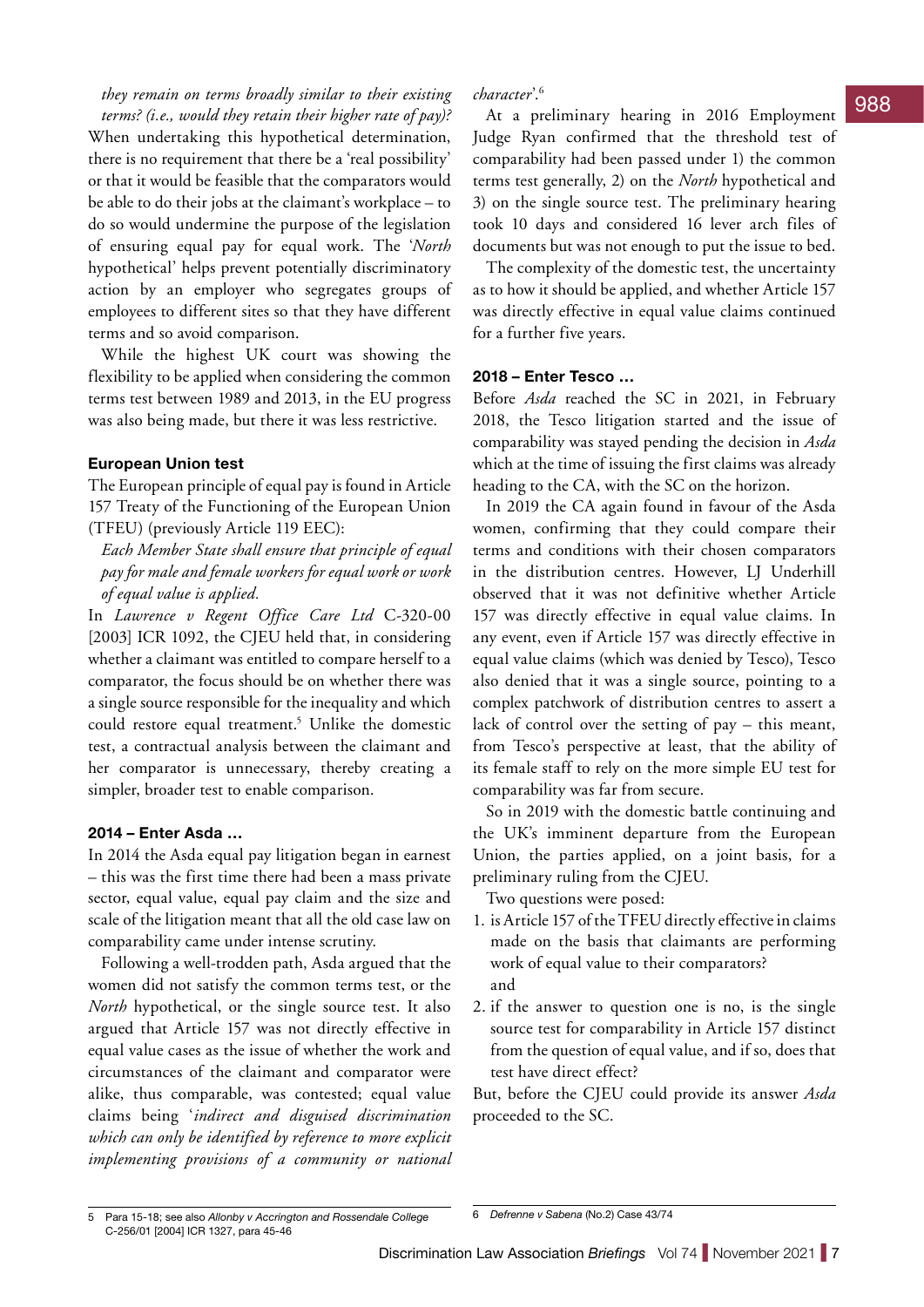### **2019 – Enter Morrisons …**

The women working in Morrisons supermarkets began their mass equal value claim in 2019 and comparability was a live issue.

### **2021 – A vintage year**

### *March 2021: Supreme Court decision on Asda*

As discussed in the July 2021 edition of *Briefings*, the SC, despite hearing arguments on the domestic and EU positions, considered only the domestic provisions in its judgment. This may have reflected a desire to build a strong set of equal pay laws independent of EU law or perhaps, knowing that the CJEU reference was being decided without a hearing, the court was confident that the direct effect of Article 157 in equal value claims would be put beyond doubt.

Lady Arden was clear – '*claimants who bring equal pay claims must overcome a number of hurdles*'; she agreed with the lower courts that comparability was satisfied and that the common terms requirement is '*only a threshold test*', saying that a line-by-line comparison of terms was unnecessary, and instead, only a broad comparison was required. Applying the *North* hypothetical to the facts in *Asda*, the simple question to be asked was: if (however unfeasibly) distribution workers were employed in distribution jobs in stores, would they retain their distribution terms?

Lady Arden held the answer to this question was yes, if transferred to the stores the comparators would retain their distribution terms.

If the answer to this question is no, and the comparator's terms (i.e. pay) are tied to their location, so upon transfer they would acquire the store-based pay, then they are not common terms, and the comparator cannot be relied on by the claimant.

In her judgment Lady Arden criticised the substantial amount of evidence relied upon by the parties which caused the proceedings to become '*markedly overcomplicated*'. She stated that the common terms requirement is a '*threshold test with a limited function ... to weed out comparators who cannot be used because the differences between them and the claimants are based on geographical factors, and possibly also historical factors*'. Cases where the threshold test cannot be met are likely to be '*exceptional*'.

While cases in which the claimant and the comparator are governed by the same collective agreement are the paradigm examples, it is not the only situation in which common terms will apply. In circumstances where the claimants and comparators work at different establishments and it is not clear that the comparators' terms apply to work at that establishment, the

988 2019 - Enter Morrisons ...<br>
988 2019 - Enter Morrisons ...<br>
2019 - Enter Morrisons ... *North* hypothetical question.

> Lady Arden instructed tribunals not to countenance prolonged enquires at the threshold stage. She reminded employers of the simplicity of the *North* hypothetical and reassured them that they will have ample opportunity to show that pay disparities are justified after the claimants' work has been equally evaluated, providing of course that it has a genuine material factor defence – and made clear these things are not to be considered when determining the initial question of comparability.

### *June 2021: CJEU decision on Tesco*

Following swiftly behind *Asda*, the CJEU judgment confirmed that Article 157 must be interpreted as having direct effect in equal value proceedings.

It held that Article 157 imposes, '*clearly and precisely*', an obligation to ensure that the principle of equal pay for male and female workers is applied and is mandatory as regards both 'equal work' and 'work of equal value' – it is a principal foundation of the European Union7 .

Furthermore, despite it not being a question for determination, the CJEU went on to consider single source. Notably, it held that Tesco appeared to constitute, in its capacity as employer, a single source pursuant to Article 157; a question for the referring tribunal to determine.

### **September 2021 – weaving the golden threads into a golden rope**

### *September 2021: ET decision on Morrisons*

In September 2021, Employment Judge Davies at Leeds Employment Tribunal, presided over a short preliminary hearing in *Morrisons* on the issue of comparability. She provided a clear, unambiguous judgment*.* Taking on board Lady Arden's case management guidance in *Asda*, the judgment strips back decades of protracted and costly arguments and determines what is necessary for claimants to cross the comparability threshold.

EJ Davies found that Lady Arden had provided '*clear and authoritative guidance on the proper approach'* to be applied, noting her words that '*the time had come to apply the equal pay provisions of the Equality Act 2010 "with confidence and unswervingly according to their terms, with Parliament's purpose clearly in mind"*'.

In the space of a page, EJ Davies succinctly and coherently summarised the preceding case law. In applying this to the facts in *Morrisons* she held that the common terms requirement was met. In reviewing

<sup>7</sup> *Defrenne v Sabenna* Case 149/77 [1978] 3 CMLR 312, paras 26-27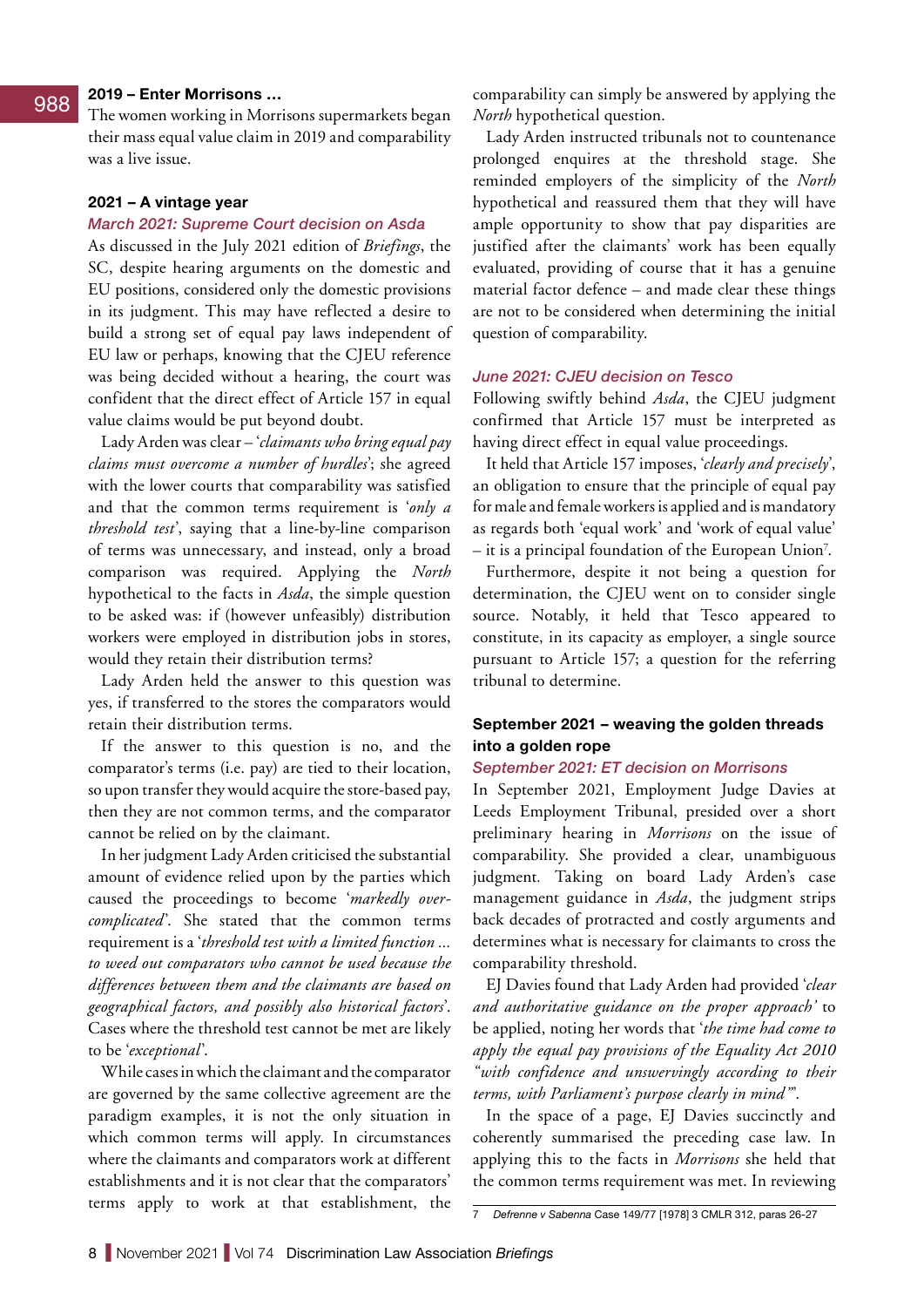distribution centre 'site packs', prepared in advance of annual pay negotiations and including information on general market factors, she held that they didn't support Morrisons' contention that specific localised demand or public transport accessibility were issues which affected the negotiations or influenced the outcome of the logistic workers' terms and conditions.

EJ Davies also went on to consider the EU single source test. In resolving a dispute between the parties as to whether the *Tesco* CJEU decision was binding on them, she had regard to the *Asda* EAT decision which held that that Article 157 was directly effective in equal value claims, and that under s6 European Union (Withdrawal) Act 2018, the tribunal may have regard to the *Tesco* judgment. In doing so, she stated that had she not already held that the common terms required was met, she '*would have had no hesitation in finding that [Morrisons] was a single source*' which could restore equal treatment. The fact that collective bargaining took place at a regional level was distinguished from the case of *Department for Environment, Food and Rural Affairs v Robertson* [2005] ICR 750, where the collective agreements were underpinned by legislative delegation, while in Morrisions, responsibility was merely delegated for its '*internal affairs*'.

### **Conclusion**

The approach applied in *Morrisons* to determining this threshold test is very welcome and we must thank Mesdames Leverton, Smith, North, Brierley and Element – all the women who have gone before, for it was they who laid the groundwork to ensure that the legal right to have your role compared to your chosen comparator's in a cross-establishment case is not only meaningful, but actually accessible and can be dealt with as a routine preliminary issue.

This is hugely beneficial for the lone, individual claimant – who does not have the support and backing of a class action.

It remains to be seen whether Morrisons will appeal – in some respects it seems unlikely, but for the first time, now that commons terms as a test is settled and now that Article 157 is beyond doubt directly effective in equal value cases – the air has been cleared, revealing the genuine fighting ground of geographical and/or historical differences and how far an employer might be able to argue that it is not a single source.

Our view is that employers will need to think very carefully as there is a great deal of overlap in the arguments that are likely to be advanced to try to defeat comparability, equal work and show a material factor defence. Employers and their advisors will have

to carefully consider when those arguments are likely to be most effective. Frontloading the arguments at the comparability stage has the advantage, from the respondent's perspective, that it might knock out the whole litigation, and from the claimant's perspective, now that the test is a low bar, should it be contested, they will get that rarest and most valuable of things in equal pay litigation – comprehensive disclosure at an early stage. When considering this issue employers will do well to remember that clever legal arguments may serve to delay mass equal pay claims, but these rarely defeat the purpose of legislation and we suspect that weak arguments on comparability will be met with applications for costs and deposit orders.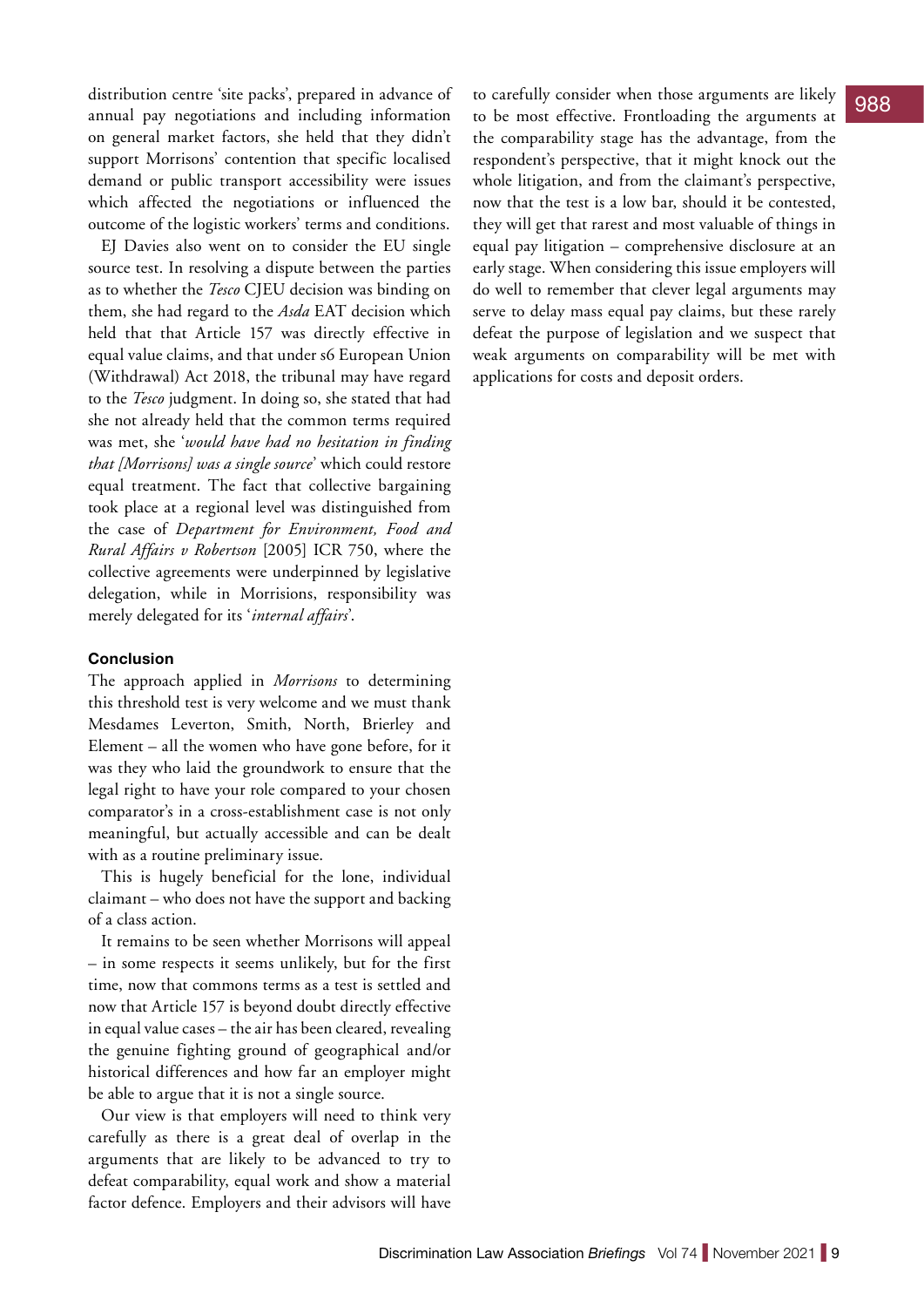# <span id="page-9-0"></span>Compulsory Covid-19 vaccination in the workplace: a moral maze?



Changez Khan, barrister at No.5 Chambers, considers whether a compulsory Covid-19 vaccination policy in the workplace would fall foul of the Equality Act 2010 (EA).

### **Introduction**

Should an employer be allowed to insist that its employees get a Covid-19 vaccine? There may properly be objections based on autonomy and human rights, but what is the discrimination law angle in all this? These questions are no longer simply academic.

For those employed in the care home sector reality bites on November 11, 2021, when the [Health](https://www.legislation.gov.uk/uksi/2021/891/contents/made)  [and Social Care Act 2008 \(Regulated Activities\)](https://www.legislation.gov.uk/uksi/2021/891/contents/made)  [\(Amendment\) \(Coronavirus\) Regulations 2021](https://www.legislation.gov.uk/uksi/2021/891/contents/made) (the Regulations) enter into force. If by that date an employee is unvaccinated and cannot provide an exemption, they will be unable to work indoors. In short, they will face either some form of re-deployment or unemployment. It is predicted that approximately 7% of the workforce in the care home sector, or 40,000 people, will refuse vaccination and so find themselves in this position. Refusing to get vaccinated could in very real terms spell the end of their chosen career.

The Regulations are currently subject to a judicial review challenge by two care workers. Amongst other things, they argue that the Regulations interfere with a person's right to 'bodily integrity' and disproportionately discriminate against women and workers from a Black/ Caribbean background contrary to Articles 8 and 14 of the European Convention on Human Rights.

The issue is also becoming real for other frontline health and care workers. The government has been consulting on whether to legislate a similar mandatory scheme across frontline care as a whole. Its consultation closed on October 22, 2021. We wait to see what happens next.

Meanwhile, in other countries, public and private sector employers alike have already adopted a firm stance on compulsory vaccination. Thus, in France, some 3,000 medical staff were suspended (without pay) in September 2021 for failing to get vaccinated. In the USA, some public employers and many private companies have already imposed a no-jab, no-job policy on their workforces.

### **What is the potential for discrimination?**

Any workplace policy which discriminates against unvaccinated employees has the potential to engage discrimination law. This is because, for some people, the decision not to vaccinate is linked to a protected characteristic under s4 EA. Consider three examples:

### *1. The disabled employee*

X refuses to get vaccinated because he is worried about the potential side-effects of the vaccines. He has a blood disorder and has read about the risk of blood clots linked to the AstraZeneca vaccine. His doctors have tried to persuade him to take the Pfizer vaccine instead but he does not trust them. Through his own research, X has read that the Pfizer dose itself may be linked to a risk of myocarditis (inflammation of the heart muscle). He is uncomfortable with that risk because he has a history of cardiac problems. Can an employer dismiss X, alter his workplace duties or suspend him because he is unvaccinated?

The EA is in play. The issue is that X's underlying medical conditions (a blood disorder, cardiac problems) may well amount to 'disabilities' under s6. His reasons for refusing the vaccination are directly linked to those disabilities. Under s15, the employer is arguably prohibited from treating X unfavourably because of his unvaccinated status because it 'arises from' his disabilities. Any action the employer does take against X may be prima facie unlawful discrimination, unless it can show it is a '*proportionate means of achieving a legitimate aim'* (see further below).

### *2. The pregnant employee*

Y is pregnant. She declines the vaccine because she is worried that it may affect her unborn child. Y's employer points her to the current government advice. It is contained in a handbook for health professionals entitled '*Immunisation against Infectious Disease*', also known as the Green Book: [https://www.gov.uk/](https://www.gov.uk/government/publications/covid-19-the-green-book-chapter-14a) [government/publications/covid-19-the-green-book](https://www.gov.uk/government/publications/covid-19-the-green-book-chapter-14a)[chapter-14a](https://www.gov.uk/government/publications/covid-19-the-green-book-chapter-14a). The Green Book says that Covid-19 vaccinations pose 'no known risk' to pregnant mothers.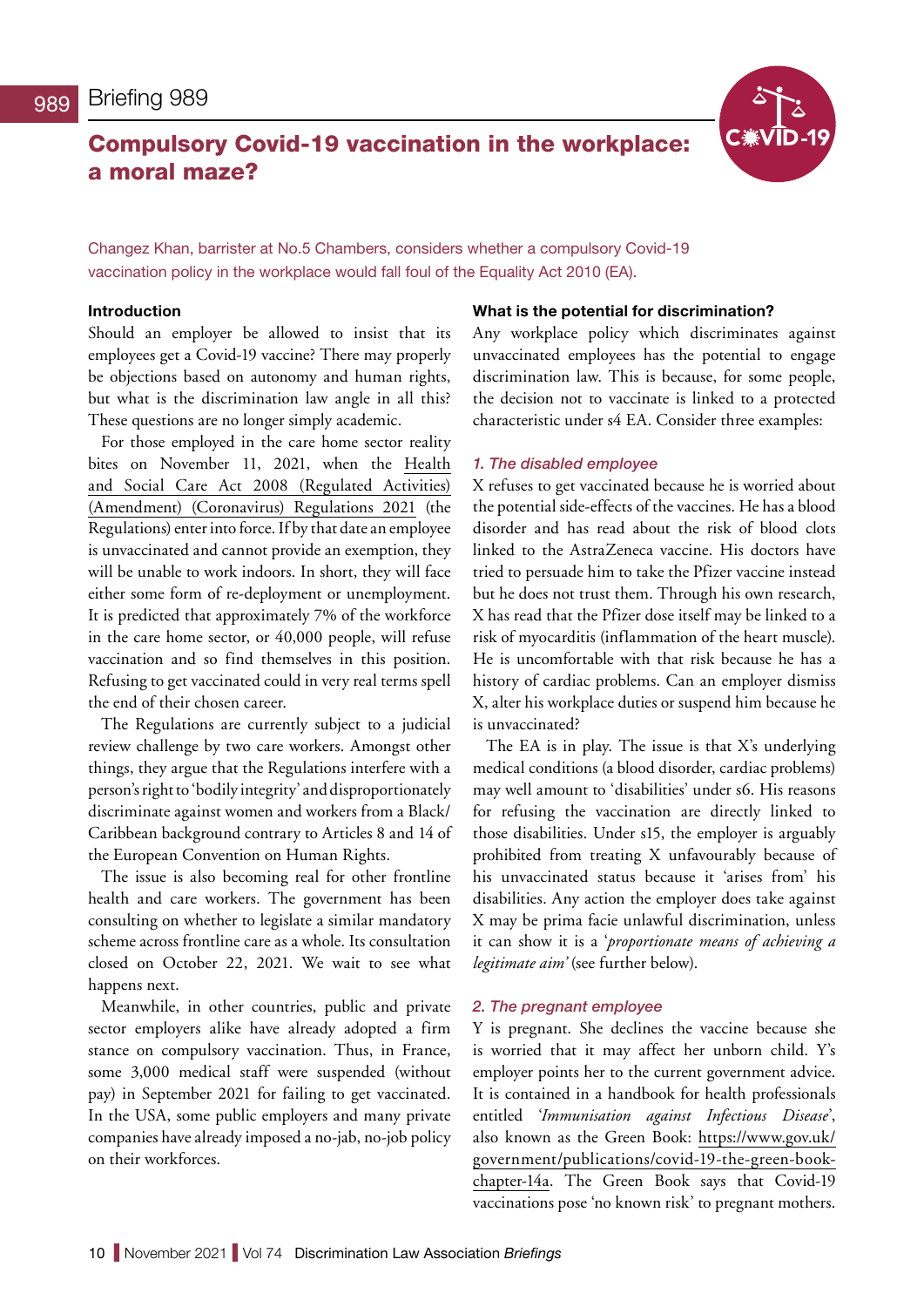# C: VID-19

However, Y remains sceptical. The only reason there is no known risk is because, according to the Green Book, there have been no large clinical trials involving pregnant women (Chapter 14a, p.23).

Again, the EA is probably in play. Y's unvaccinated status is directly linked to her pregnancy. If her employer treats her unfavourably (for example, by dismissing her), then this is arguably *'because of her pregnancy'* and so unlawful under s18.

### *3. The employee with an ethical anti-vaxx belief*

Z rejects vaccination as a matter of principle. She objects to the fact that some of the vaccines had involved experimenting on aborted foetal tissue during their testing and development phase. She refuses to have anything to do with them given her deeply-held views on abortion. Can her employer treat her less favourably because she is unvaccinated?

The issue here is that Z's views could qualify as a protected philosophical belief under s10 EA. They probably would meet the five criteria laid down in *Grainger plc v Nicholson* [2010] IRLR 4. If an employer dismisses Z because of her belief, then this is arguably direct discrimination under s13 EA.

### *Is the real issue 'protected characteristic' or risk aversion?*

Pausing there, one could question whether these examples are actually EA cases at all? In the case of X (the disabled employee) and Y (the pregnant employee), to what extent is the protected characteristic actually in play?

For example, it might be argued that X's disability is not the *real* reason he is unvaccinated. His doctors have advised him to get the vaccine notwithstanding his disability. On one view, his refusal to follow his own doctors' advice is unscientific and irrational. Is that really something that 'arises from' his disability within the meaning of s15 EA? Is there a sufficient connection to his disability?

Similarly, in Y's case, she may consider that she is acting out of concern for her unborn child – but what if she too is acting against medical advice? Many expectant mothers are following medical advice and are taking the Covid-19 vaccine. Why should Y's case be different? Could it be said that her decision not to vaccinate is not so much related to her pregnancy, but rather to her aversion to risk?

Of course, the problem here is that people are entitled to be sceptical about public health advice. Some will point to the current Infected Blood Inquiry<sup>1</sup> into the government's handling of donated blood as just

one example of where medical experts arguably got it wrong. Many people question whether the current Covid-19 vaccines are safe and whether they have been sufficiently tested. It is their right to question, challenge and reject medical advice. But should they have to pay the price of losing their jobs? Surely, one of the purposes of discrimination law is to protect those who find themselves in the minority. Can their refusal to vaccinate be genuinely separated from their protected characteristic (disability; pregnancy)?

By contrast, the case of the employee with an antivaxx belief (Z) engages a protected characteristic under the EA head-on. If an employer wishes to push through compulsory vaccination it must identify a legal defence.

### **Defences to discrimination claims brought by employees**

Employers who wish to treat their unvaccinated staff differently must check that they are operating within the parameters of the law. The EA does not make non-discrimination an absolute principle and there are exceptions. The problem, however, is that they may not necessarily be sufficiently flexible to deal with the issue of Covid-19 vaccination.

Let's return to the three examples:

### *1. The disabled employee*

X is refusing to get vaccinated because he fears the vaccine may have an adverse impact on his underlying disability. His employer has a strict no-jab, no-job policy and dismisses him. X brings a claim under s15 EA. He argues that his employer treated him unfavourably because of something arising in consequence of his disability. The employer seeks to defend itself under  $s15(1)(b)$  itself by arguing that its vaccination policy was a proportionate means of achieving a legitimate aim. It will be for the employer: (i) to identify the legitimate aim; and (ii) to show that dismissing X was a proportionate means of achieving this aim.

What can qualify as a 'legitimate aim' under s15? It might be said that the employer wishes to protect X's vulnerable co-workers or to protect its vulnerable customers. However, could the concept of legitimate aim stretch further than those obvious examples? What if X's employer is in a sector where its business rivals boast a 'fully-vaccinated' service and it too wants to keep pace with the competition? That is a business aim, as opposed to a health-related aim – even so, is it not still a 'legitimate' one?

<sup>1</sup> This is an independent public statutory Inquiry established to examine the circumstances in which men, women and children treated by national Health Services in the UK were given infected blood and infected blood products, in particular since 1970.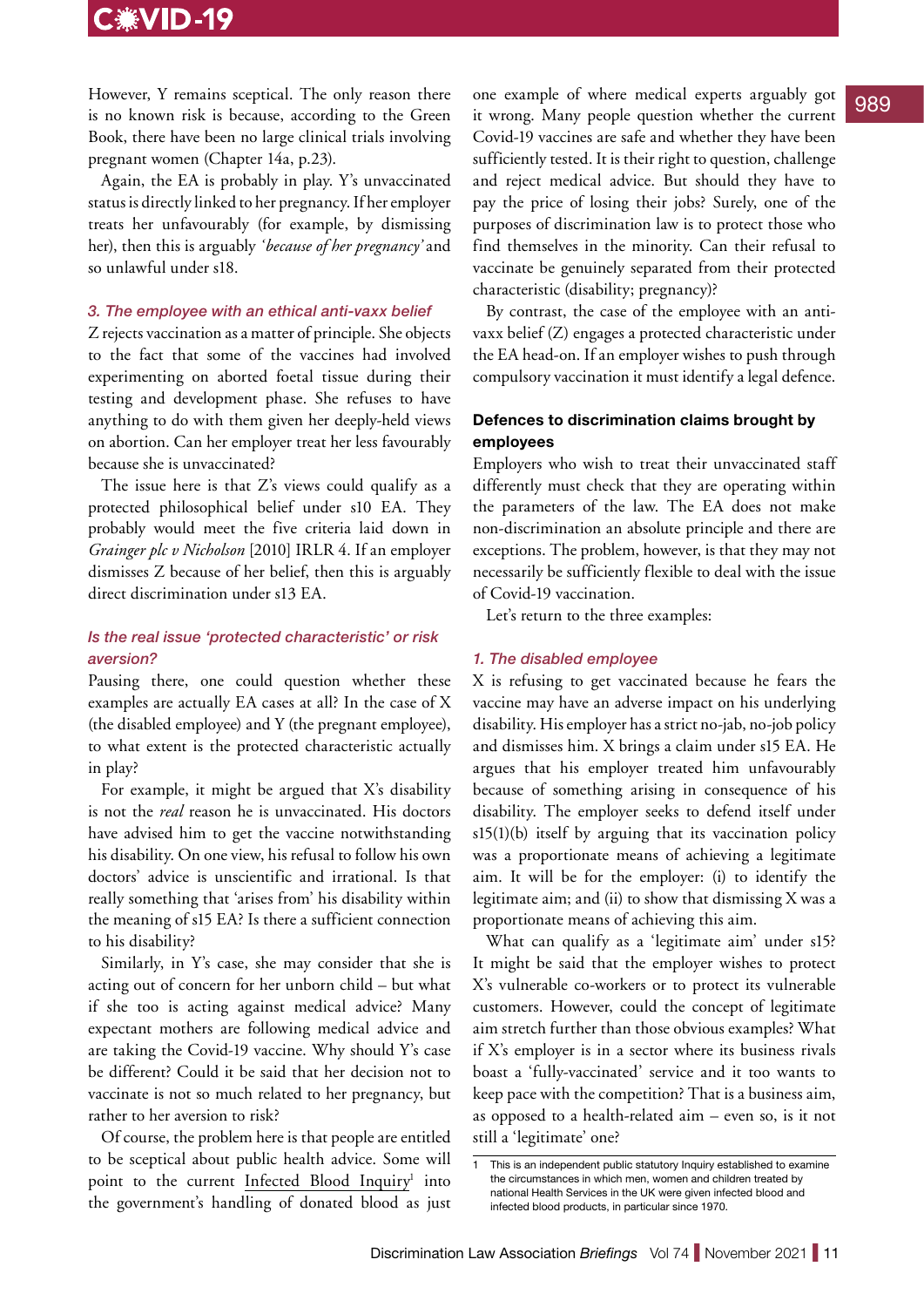# C: VID-19

### On the other hand, X's employer may impose a no-jab, no-job policy simply because it takes a strong moral or political stance on vaccinations. Perhaps it considers that vaccination is '*the right thing to do'* for society. Would that count as a 'legitimate' aim? The problem here is that having your own viewpoint on vaccination is one thing; imposing it upon your staff is quite another.

Even once an employer has shown a legitimate aim, it must still demonstrate that any vaccination policy it adopts is 'proportionate'. For example, if the 'legitimate aim' is to minimise the spread of Covid-19 amongst staff, then the employer must show how its policy achieves this. No doubt an employment tribunal would want to test the evidence. A well-advised employer would produce a risk assessment with input from a health and safety consultant. This would consider, for example: the size of the workplace; the number of staff present at any given time; the degree of close contact working; the number of staff who have already been vaccinated (voluntarily); and the use of other control methods to reduce the risk of transmission, such as social distancing, PPE and regular testing.

Once that evidence is in place, the question becomes: what marginal *additional* gain is there to be achieved in making vaccination mandatory? If there are already other control measures in place (social distancing, PPE, regular testing, a high level of voluntary vaccination) then is it proportionate to *insist* on vaccination for the remaining few? Is the risk already adequately controlled? Is the marginal extra gain proportionate to the sanction of singling out X for dismissal?

### *2. The pregnant employee*

Y, who is pregnant, was dismissed because she refused to get vaccinated. She brings a claim for pregnancy discrimination under s18 EA. Does the employer have a defence?

The grounds for defence here are even narrower. Schedule 22, paragraph 2 of the EA would permit the employer to discriminate only if it was 'required to' dismiss Z in order to comply with a legal provision concerning the protection of women at work. Z's employer would not be able to rely upon a generic healthand-safety justification. For example, an argument that vaccination protects *all* staff is not enough. A defence under schedule 22 works only if the employer is able to identify a rule whose purpose is to protect *women's* health specifically, whether in relation to pregnancy, maternity or '*risks specifically affecting women'*: see schedule 22, paragraph 2(2).

### *3. The employee with an anti-vaxx ethical belief*

Z, who holds an ethical anti-vaxx belief, is dismissed for her failure to vaccinate. She brings a claim for direct discrimination under s13. Does her employer have a defence?

Schedule 9 of the EA offers a faint glimmer of a defence, but the employer must clear a double hurdle. Not only must it show that dismissing Z was a '*proportionate means of achieving a legitimate aim'* (see above); it must also somehow show that there was an 'occupational requirement' for Z to have a particular protected characteristic. This seems fraught with problems.

Could it really be said that having an 'anti'-anti-vaxx belief is in itself a 'protected characteristic'? Is there such a thing? Moreover, could it be said that such a belief was objectively necessary to carry out the particular job? Trying to argue a defence under Schedule 9 seems rather like forcing a square peg into a round hole.

### *Government intervention*

By contrast, schedule 22 EA provides an employer with a much surer footing. Where an employer dismisses an unvaccinated employee, it will be a defence for it to show that dismissal is something that it 'must do' pursuant to the requirement of 'an enactment'. Currently, that covers care home employers. This is perhaps the only bright-line exception which gives employers the necessary legal comfort to introduce a mandatory workplace vacation policy. It may explain why the government feels the need to intervene directly with new legislation.

### **Concluding thoughts**

Ever since it has appeared Covid-19 has presented a dynamic and ever-shifting problem. The medical understanding, the government advice and the legal landscape are liable to change at any moment. That may explain why most employers in this jurisdiction are very cautious when it comes to introducing workplace vaccination policies. Perhaps the highest risk option for an employer is a blunt, one-size-fits-all approach to vaccination. Such a policy will naturally overlook employees whose refusal to vaccinate is linked to an underlying protected characteristic under the EA. Unless and until new legislation is introduced, an employer must tread carefully. Before taking action against an unvaccinated employee, it must properly explore *why* they are unvaccinated. It must then consider whether presenting the employee with an ultimatum is a course of action which it is prepared to defend in litigation.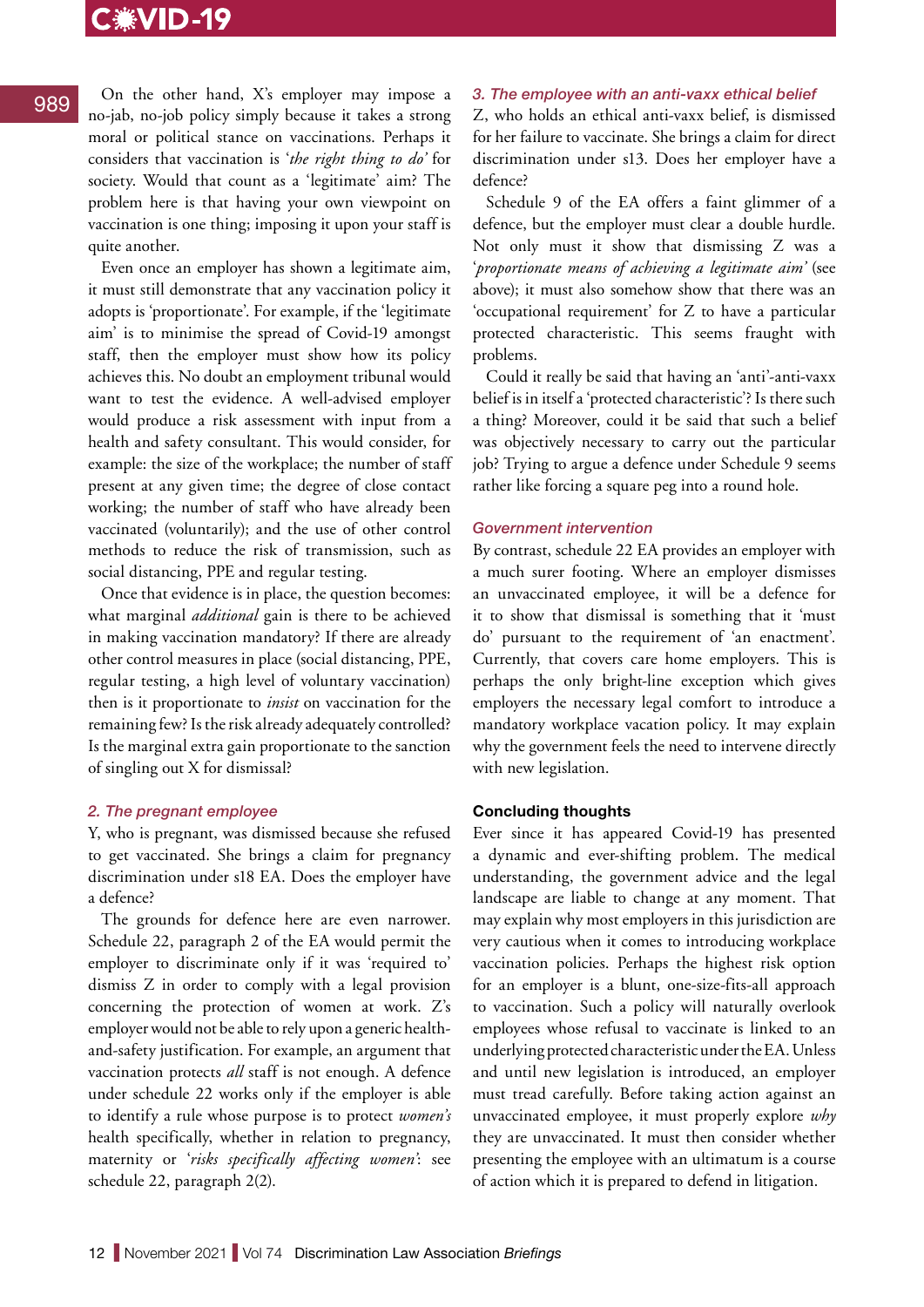# <span id="page-12-0"></span>A silent revolution?

John Horan, barrister at Cloisters Chambers, examines some important but underreported changes to the Civil Procedure Rules that will improve disabled and vulnerable people's experiences in the courts.\*

On January 28, 2021, the government made a statutory instrument called the Civil Procedure (Amendment) Rules 2021 SI No 117. Among other things, these provisions, which come into force on April 6, 2021, amend the Civil Procedure Rules 1998 (CPR) so as to add the rights of vulnerable and disabled people to the overriding objective (Part 1).

The changes were not announced by the Judicial Press Office, nor were any group of disabled people or those who love them – for example, the Equality and Human Rights Commission or the Law Centres Network – informed that they were coming. This is extraordinary as, for the first time in history, the procedure in any civil forum in the UK courts system must expressly take into account the rights of vulnerable and disabled people, identifying their rights as part of the 'overriding objective' of every case.

The amendments action the report entitled *Vulnerable [witnesses and parties within civil proceedings: current](https://www.judiciary.uk/wp-content/uploads/2020/02/VulnerableWitnessesandPartiesFINALFeb2020-1.pdf)  [position and recommendations for change](https://www.judiciary.uk/wp-content/uploads/2020/02/VulnerableWitnessesandPartiesFINALFeb2020-1.pdf)* (Civil Justice Council, February 2020) (the *Report*). The central requirement is that (from April 6, 2021) judges, in each and every case before them and at each and every stage, make sure that parties can '*participate fully in proceedings*' and can '*give their best evidence'* (CPR 1.1(2)(a) as amended).

The amended rule directs to a practice direction (PD), CPR PD 1A,<sup>1</sup> to determine *'how the court is to give effect to the overriding objective in relation to vulnerable parties or witnesses'* (new CPR 1.6).

In addition, rules that pertain to costs now say that, exercising their cost discretion, judges are to consider '*any additional work undertaken or expense incurred due to the vulnerability of a party or any witness'* (new CPR  $44.3(5)(f)$ ).

Under CPR PD 1A para 1, judges are reminded that: *The overriding objective requires that, in order to deal with a case justly, the court should ensure, so far as* 

*practicable, that the parties are on an equal footing and can participate fully in proceedings, and that parties and witnesses can give their best evidence. The parties are required to help the court to further the overriding objective at all stages of civil proceedings.*

### It is pointed out (in para 2) that:

*Vulnerability of a party or witness may impede participation and also diminish the quality of evidence. The court should take all proportionate measures to address these issues in every case.*

It is clear and expressly true in all cases and at all stages of cases. The PD goes on to say:

*Factors which may cause vulnerability in a party or witness include (but are not limited to) –*

- *i. Age, immaturity or lack of understanding;*
- *ii. Communication or language difficulties (including literacy);*
- *iii. Physical disability or impairment, or health condition;*
- *iv. Mental health condition or significant impairment of any aspect of their intelligence or social functioning (including learning difficulties);*
- *v. The impact on them of the subject matter of, or facts relevant to, the case (an example being having witnessed a traumatic event relating to the case);*
- *vi. Their relationship with a party or witness (examples being sexual assault, domestic abuse or intimidation (actual or perceived));*
- *vii. Social, domestic or cultural circumstances.* [para 4]

Looked at as a whole, the amendments cover both physical and mental disability, age and immaturity, parties or witnesses who have difficulties with English (whether orally or in written form, whatever the reason), parties or witnesses who have difficulties with other people involved with the case (be it sexual assault, domestic abuse or other intimidation), and the broad heading of social, domestic or cultural circumstances.

\* This article is reprinted with kind permission of the author. It was first published in the *Legal Action Journa*l in March 2021.

<sup>1</sup> *See [127th update – practice direction amendments](https://www.judiciary.uk/announcements/127th-update-practice-direction-amendments/)*, Courts and Tribunals Judiciary, February 1, 2021, Schedule 1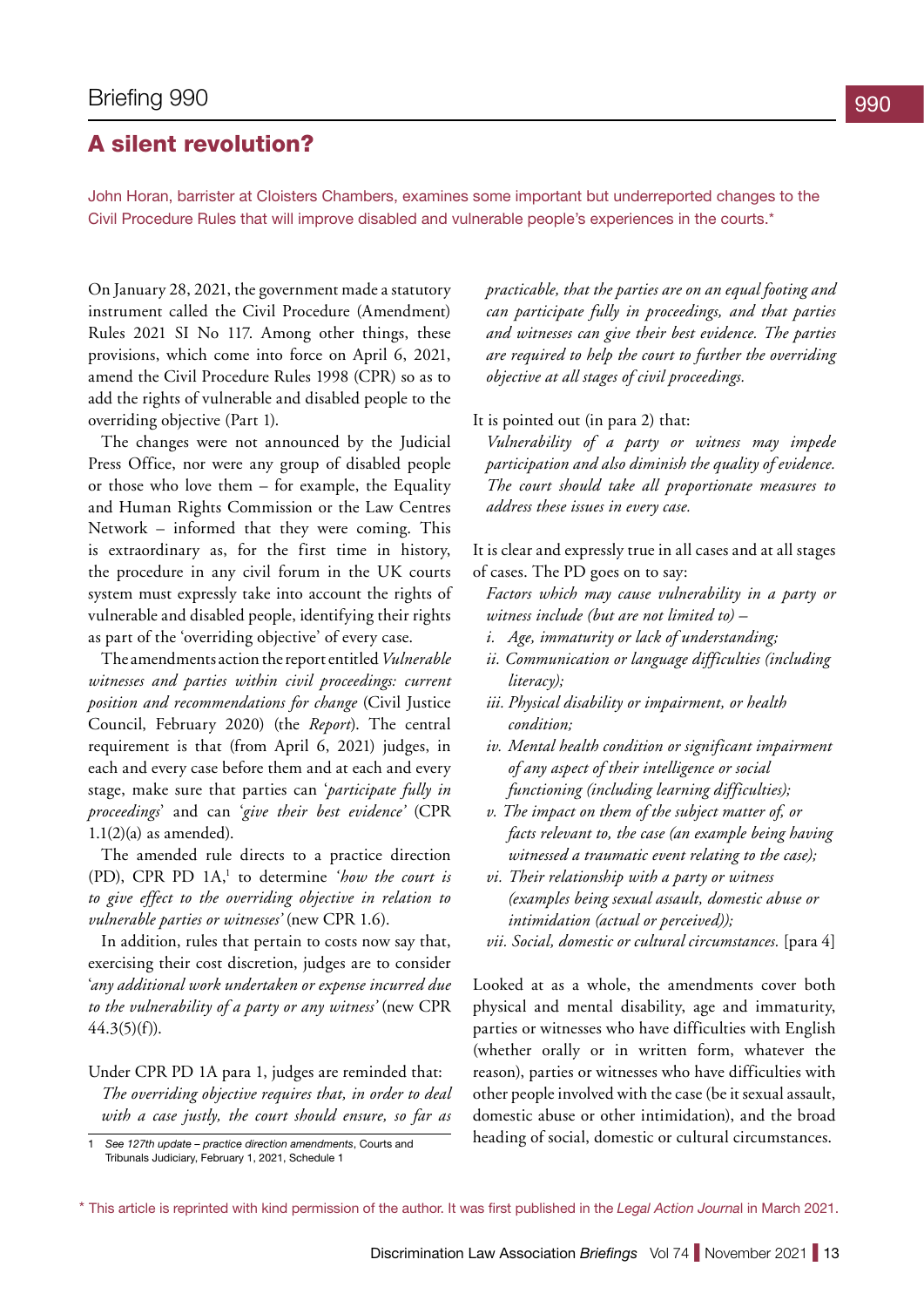HHJ Cotter QC, who compiled the *Report*, while noting with surprise that no data on the number of vulnerable witnesses or parties appearing before the civil courts existed, pointed out that 25 per cent of individual claimants who answered a civil court user survey indicated that they considered themselves to have a physical or mental condition (para 17). The number of parties and witnesses who are affected by this change in the rules will undoubtedly be enormous.

### At CPR PD 1A para 5, judges are told:

*When considering whether a factor may adversely affect the ability of a party or witness to participate in proceedings and/or give evidence, the court should consider their ability to –*

- *a) understand the proceedings and their role in them;*
- *b) express themselves throughout the proceedings;*
- *c) put their evidence before the court;*
- *d) respond to or comply with any request of the court, or do so in a timely manner;*
- *e) instruct their representative/s (if any) before, during and after the hearing; and*
- *f) attend any hearing.*

The widest scope of interactions is expressly rehearsed for the court to consider, including instructions to representatives at any stage. It is clear that the PD requires that judges now look at aspects of the proceedings and identify vulnerability at the earliest possible stage.

### CPR PD 1A para 7 says:

*If the court decides that a party's or witness's ability to participate fully and/or give best evidence is likely to be diminished by reason of vulnerability, the court may identify the nature of the vulnerability in an order and may order appropriate provisions to be made to further the overriding objective.*

### At para 8, it continues:

*Subject to the nature of any vulnerability having been identified and appropriate provisions having been made, the court should consider ordering 'ground rules' before a vulnerable witness is to give evidence, to determine what directions are necessary in relation to the nature and extent of that evidence, the conduct of the advocates and/or the parties in respect of the evidence of that person, and/or any necessary support to be put in place for that person.*

For the first time, a nod is given, albeit implicitly, to the Judicial College's *[Equal treatment bench book](https://www.judiciary.uk/wp-content/uploads/2021/02/Equal-Treatment-Bench-Book-February-2021-1.pdf)* (ETBB),

a new edition of which was published in February 2021, and which, in past years, has been notorious for not having been read by a goodly number of judges themselves. 'Ground rules', of course, refers to the ground rules hearings that the ETBB says should be done in the vast majority of cases involving children and vulnerable adults (see in particular chapter 2). Judges are told (in CPR PD 1A para 5, as mentioned above) that they should try to identify vulnerability at the earliest possible stage and then consider whether or not a party or witness is adversely affected by their vulnerability in doing their part in the case.

### **Implications for disabled and other vulnerable adults**

There is no doubt that the impact of the amended rules on all aspects of civil litigation will be huge. In particular, there is no doubt that every single judge in every jurisdiction of the CPR will have to consider the needs of vulnerable people – which includes physically and mentally disabled people and also victims of sexual and domestic abuse – at each stage in each case, as part of the overriding objective.

The wording in the addition to CPR 44.3(5) could not be wider, requiring judges to consider the cost implications of 'any' additional work undertaken or expense incurred due to the vulnerability of the party/witness. This presumably includes extra time in conference, extraordinary travel expenses if the physical disability means that the instructions must be taken in the party's home, etc. – the list is endless and will depend on the particular circumstances of each case.

It is clear that the ETBB is a powerful guidance tool, teaching judges how to do the nuts and bolts of the ground rules hearing (albeit that 'ground rules *hearing*' is not a term which the CPR adopt). The need for early ground rules hearings is obvious. Not surprisingly, nothing has materially changed in terms of what disabled people and their lawyers must do, although the legal framework within which that sits is much clearer due to the new amendments.

The factors that judges are to consider regarding disabled or other vulnerable people with respect to:

- a) a request by the court that they do some action; and
- b) their ability to respond to or comply with such a request, at all or in a timely manner (see CPR PD 1A para 5),

also have profound implications for any sanction that the court may be asked to consider for non-compliance. The court will classically impose sanctions that lead to serious consequences – and which the party may apply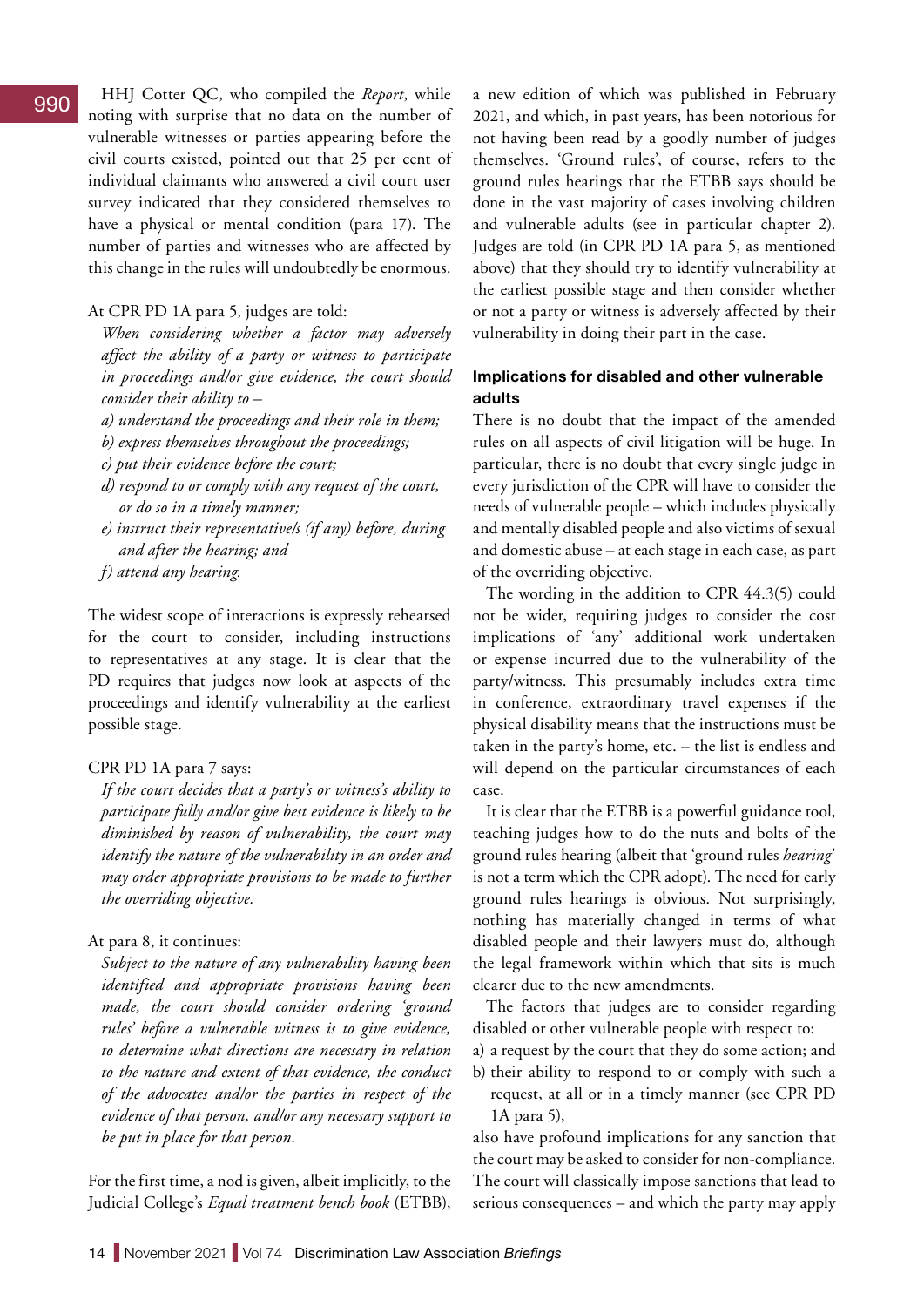to the court for relief from. CPR Part 3 provides for the court's general powers of case management; under CPR  $3.4(2)(c)$ , the court can strike out a claim or defence, including for failure to comply with a rule, PD or court order. From April 6, judges are required, in every case, to consider the disabled individual's ability to comply with such an order. This will surely have an effect on a judge's discretion not to do anything to 'punish' for any default. It will also affect the discretion to grant relief from sanctions for disabled people. This is in line with the [UN Convention on the Rights of Persons](https://www.un.org/development/desa/disabilities/convention-on-the-rights-of-persons-with-disabilities.html)  [with Disabilities](https://www.un.org/development/desa/disabilities/convention-on-the-rights-of-persons-with-disabilities.html) (UNCRPD), which requires the UK government to '*guarantee to persons with disabilities equal and effective legal protection against discrimination on all grounds'* (Article 5(2)) and to '*ensure effective access to justice for persons with disabilities on an equal basis with others'* (Article 13(1)).

This is new law. It must be understood as the judiciary trying, at long last, to actually bring about the changes that the UNCRPD has stipulated. This has consequences not only politically, but also on the interpretation of the new rules themselves: in my view, they must be interpreted purposively, with the purpose being, in part, to comply with the UNCRPD. That was the reason that HHJ Cotter QC gave for rule amendments<sup>2</sup> and is obviously what the drafter intended when they chose the words that they did.

The amendments are not perfect:

- They leave out of the equation any individuals involved in a case who are not parties or witnesses. These people – including disabled barristers, solicitors, Law Centre workers, court clerks and judges – also have rights that qualify for protection under UNCPRD Article 13. The scandalously low numbers of disabled solicitors, barristers and judges reflect poorly on the UK's human rights record. Something must be done about their plight.
- The international guidance over actioning Article 13 that the UN Committee on the Rights of Persons with Disabilities put out last year (*[International](https://www.un.org/development/desa/disabilities/wp-content/uploads/sites/15/2020/10/Access-to-Justice-EN.pdf)  [principles and guidelines on access to justice for persons](https://www.un.org/development/desa/disabilities/wp-content/uploads/sites/15/2020/10/Access-to-Justice-EN.pdf)  [with disabilities](https://www.un.org/development/desa/disabilities/wp-content/uploads/sites/15/2020/10/Access-to-Justice-EN.pdf)*, August 2020) is still to be complied with in many key areas. There are still areas where effective justice requires disabled people to have access to lawyers; the current legal aid scheme is woefully inadequate in terms of meeting this need. This must be addressed, even if that is a decision to

be made here by parliament.

• There was no consultation whatsoever about this change in the law with disabled people and their relevant organisations – none. This is clearly a breach of UNCRPD Article 4(3) and is yet to be addressed.

However, the procedural amendments offer protection for disabled people who want to bring any kind of claim in whatever jurisdiction and about any subject matter. It is a truly historic event – although the authors of the new rules apparently don't think so.

<sup>2</sup> See para 88 of the *Report*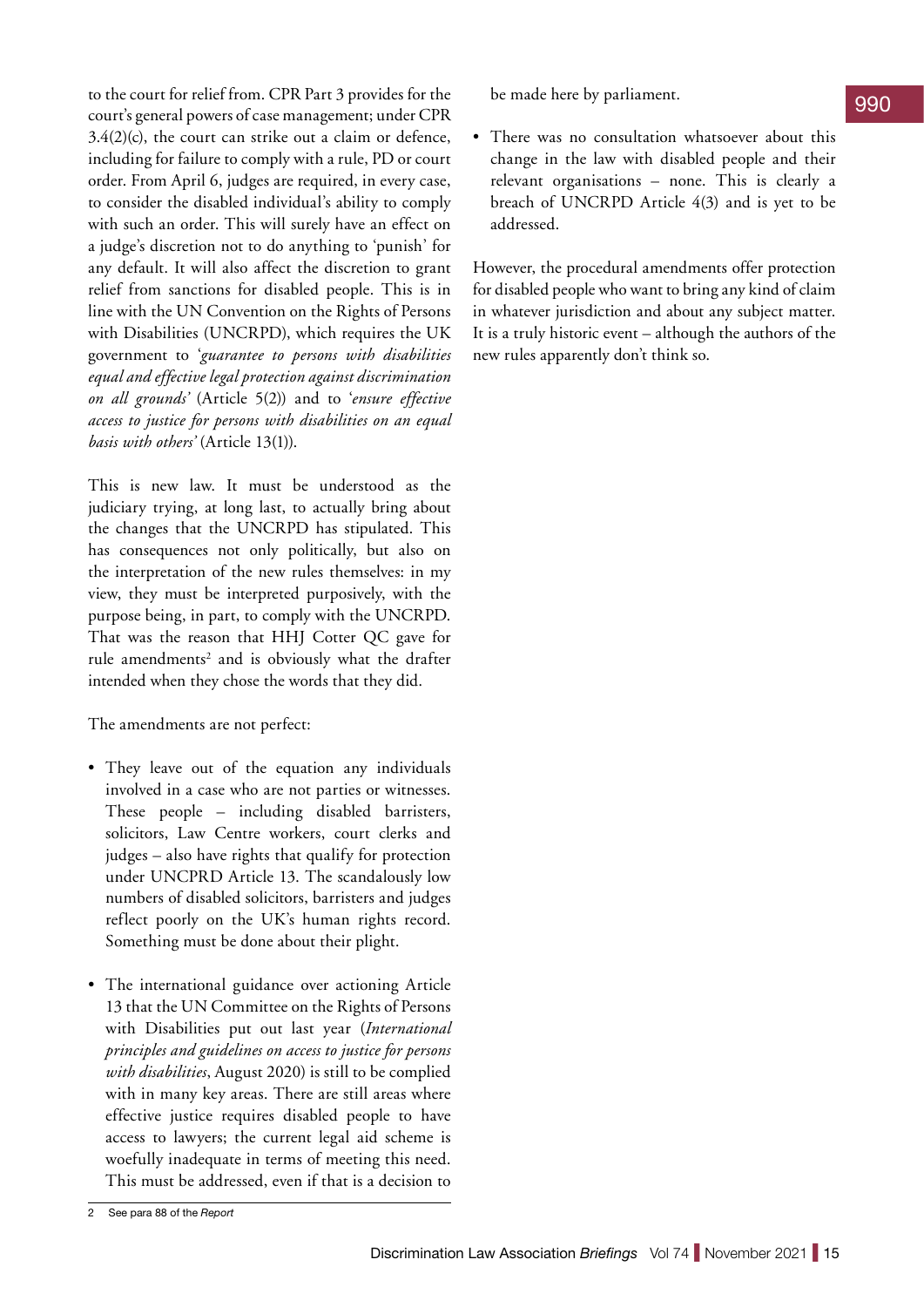# <span id="page-15-0"></span>CJEU gives with one hand but takes with the other on refusal of Universal Credit to applicant with limited leave to remain

*CG v Department for Communities in Northern Ireland* C-709/20; July 15, 2021

### **Facts**

CG moved to Northern Ireland in 2018 with her then partner and children. In June 2020, she was granted an immigration status under the UK's EU Settlement Scheme (EUSS). Broadly speaking, the EUSS provides for two rights of residence for EU nationals living in the UK at the time the UK left the EU. One is known as settled status (SS) and can be acquired by those who have lived in the UK for five years or more at the time the UK seceded from the EU on December 31, 2020. Persons with SS have indefinite leave to remain. The other is known as pre-settled status (PSS), which can be acquired by those who lived in the UK for less than 5 years at the time the UK seceded from the EU. Persons with PSS have limited leave to remain and CG had been granted PSS.

CG then applied for Universal Credit (UC). She was refused an award on the basis that she did not have the requisite immigration status for the purposes of the Universal Credit Regulations (Northern Ireland) 2016, as amended by the Social Security (Incomerelated Benefits) (Updating and Amendment) (EU Exit) Regulations (Northern Ireland) 2019 (the 2016 Regulations). Regulation 9(3)(d)(i) of the 2016 Regulations explicitly excludes those with PSS, such as CG, from being deemed habitually resident in the UK. Without this status, CG was not entitled to UC and so this provision was referred for a preliminary ruling so as to ask the CJEU to determine whether it was unlawfully discriminatory.

Importantly, the provision in question is analogous to the equivalent that is applicable in England and Wales, which has been the subject of an appeal to the England and Wales Court of Appeal in the case of *Fratila & Anor v Secretary of State for Work and Pensions & Anor* [2020] EWCA Civ 1741; Briefing 981. For that reason, the decision in *CG* also has broader implications for those with PSS that live in the UK.

### **Court of Justice of the European Union**

### *The questions referred*

The CJEU initially determined procedural questions. Firstly, it found that it had jurisdiction to make preliminary rulings in relation to EU law as it applied in the UK until the end of the transition period [paras 48-49, 51]. Secondly, the court determined that it had jurisdiction to answer the questions referred because CG had exercised her right to move freely [paras 57- 58]. In terms of the substantive issues, the court then outlined the justiciable questions referred to it by the Appeal Tribunal as asking:

- 1. whether Regulation 9(3)(d)(i) of the 2016 Regulations is directly or indirectly discriminatory contrary to Article 18 of the TFEU, and
- 2. if it is indirectly discriminatory, whether the provision's effect can be justified [paras 39, 52].

However, the court then went on to reformulate the first question insofar as it related to whether or not CG could avail herself of Article 18 [paras 61-66, 72]. Consequently, whilst the court observed that CG could '*in principle'* rely on Article 18's prohibition of discrimination on the basis of nationality, it went on to answer a different question entirely [para 64]. For that reason the second question went unanswered altogether.

### *The question answered*

This reformulation led to a restatement of the fact that Article 18 has been interpreted as applying only to circumstances in which the TFEU does not provide for rules on non-discrimination [para 65, citing C181/19 *Jobcenter Krefeld*]. In short, Article 18 would not be engaged if there was another source of EU law providing for non-discrimination in relation to EU nationals exercising their rights to move and reside within another EU member state. The corollary of this was that the court determined that there *was* another applicable source in this context: Article 24(1) of Directive 2004/38 [para 66]. Consequently, UC was categorised as social assistance for the purposes of Article 24(2) of the Directive instead of applying Article 18 of the TFEU [para 71].

Crucially, whilst the Directive provides for nondiscrimination of EU nationals, it is caveated with the need for EU nationals to comply with the terms of the Directive if they wish to be treated equally to nationals of the host member state [para 75]. It was here that CG's claim failed because: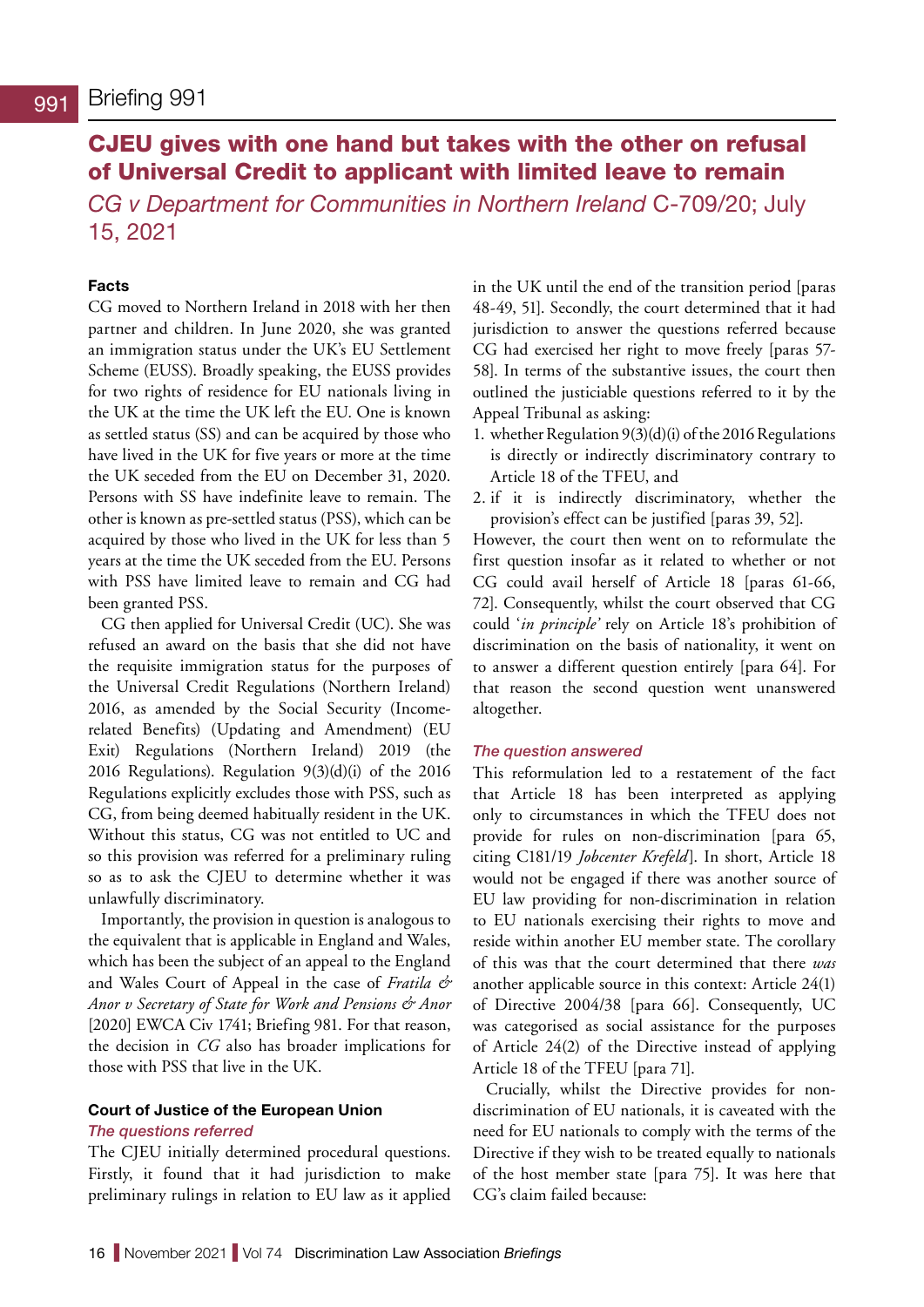- a) she had lived in Northern Ireland for less than 5 years (but more than 3 months),
- b) was economically inactive,
- c) otherwise lacked sufficient resources, and
- d) under Article 7 of the Directive, member states can withhold welfare benefits to such EU nationals [para 76].

This meant that the UK could refuse to pay CG the benefit because she would be an *'unreasonable burden on the social assistance system of the United Kingdom*' and thus could not rely on the principle of nondiscrimination provided for by Article 24 [para 80].

### *Charter of Fundamental Rights of the European Union*

Notwithstanding this, the CJEU then went on to find that Charter of Fundamental Rights of the European Union still applied to CG [para 88]. This was premised on the fact that Article 1 of the Charter required the UK to ensure CG lived in dignified conditions, which recognised that CG was an EU national in a vulnerable situation who had exercised free movement rights and had been granted a right to reside in the UK [para 89].

Article 7 of the Charter – right to respect for private and family life – was also deemed to apply, as was Article  $24(2)$  – the need to consider the best interests of children. In practice, this analysis saw the court determine that social assistance such as UC can only be refused if the UK has ensured that this refusal does not: *expose the citizen concerned and the children for which* 

*he or she is responsible to an actual and current risk of violation of their fundamental rights as enshrined in Articles 1, 7 and 24 of the Charter.* [para 92]

### **Practical implications**

In determining that Directive 2004/38 applied so as to render the UC Regulations in Northern Ireland lawful, the CJEU departed from the CA's position in *Fratila.* In *Fratila,* the court found that PSS gave rise to a freestanding right of residence which is not rooted in the Directive (albeit as this pertained to the equivalent provision applicable in England and Wales). This then led the CA to address Article 18 TFEU's prohibition of discrimination, which does not have the same caveats as Article 24 of the Directive. Precluding entitlement to UC to those with PSS was found to be unlawful, and Regulation 9(3)(c)(i) of the UC Regulations 2013 was quashed insofar as it applied in England and Wales. However, that decision has been stayed because the SC granted permission for the Secretary of State for Work and Pensions to appeal. That appeal has been adjourned pending the outcome of *CG.* 

Had the court adopted the approach in *Fratila,* it

would have distinguished *Trojani v Centre Public d'Aide Sociale de Bruxelles* [2004] 3 CMLR 38 from *Krefeld*  so as to apply the former and thus focus on residence derived from national law as opposed to EU law. This distinction would have precluded, or in the least limited, the applicability of the Directive. In turn this approach would have narrowed the arguments in favour of limiting UC to those with PSS. However, in essence the CJEU in *CG* removed the need to evaluate the source of an EU national's residence rights and focused instead on whether CG met the requirements of Article 7 of the Directive, but did so without overruling *Trojani* (indeed the CJEU's approach to this question replicated that argued by the Secretary of State for Work and Pensions in *Fratila* at first instance and on appeal).

It is easy to speculate and posit that this approach is one alive to political sensitives in a post-Brexit UK, and even a post-Brexit EU. That is not the preserve of this article. However, undoubtedly the decision is a curious and creative one. Whilst *CG* has ultimately determined that the UK's refusal to award UC to those with PSS is lawful, it has also provided for a mechanism to soften the impact of this decision. That is, by making clear that decision-makers must have regard to Articles 1, 7 and 24 of the Charter before refusing UC, there is hope yet for claimants with PSS who applied before December 31, 2020.

In practice, this places the SC in an invidious position where the outstanding *Fratila* appeal is concerned. Subject to creative thinking, on any reading of *CG,*  it seems that the CA's decision to quash Regulation  $9(3)(c)(i)$  is liable to be overturned because it focused on Article 18 as opposed to the Directive; the SC remains bound by CJEU decisions that address EU law as it applied in the UK prior to December 31, 2020. However, arguments in relation to the Charter were not made in *Fratila* but clearly formed the basis of *CG's*  backstop where there was a risk of violating a claimant's dignity/right to respect for family and/or interests of a claimant's children. Whether the SC will entertain arguments addressing the Charter, as they apply to that appeal, will be crucial to claimants with PSS who claimed for UC before December 31, 2020.

It is of note that according to s5(4) of the European Union (Withdrawal) Act 2018, the Charter does not apply in the UK after December 31, 2020. For that reason, even if claimants who have applied for UC before that date can avail themselves of arguments under the Charter so as to circumvent a refusal due to PSS, those who apply after that date will not be afforded the same protection.

**Joshua Yetman** 7BR Chambers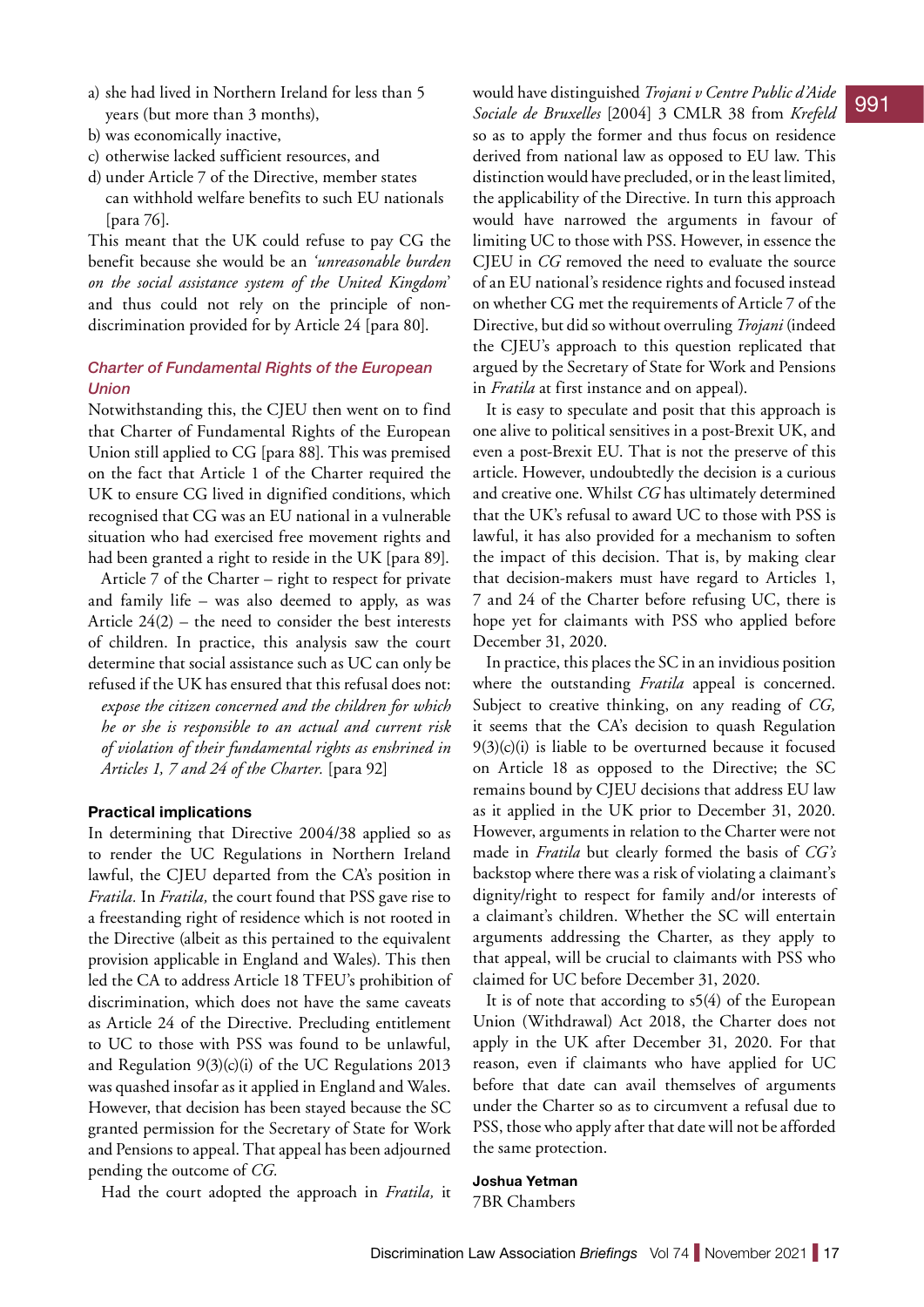# <span id="page-17-0"></span>Two-stage burden of proof test confirmed *Royal Mail Group Ltd v Efobi* [2021] UKSC33; July 23, 2021

### **Implications for practitioners**

This is an important decision concerning the burden of proof. It reaffirms the two-stage test applicable in discrimination cases and identifies the factors which an ET should take into account when considering whether, and if so, what inferences could properly be drawn from the employer's failure to call the relevant decision-maker.

### **Facts**

Mr Ike Efobi, (IE), who was employed by the Royal Mail (RM) as a postman, was of Nigerian ethnic origin and had university qualifications in computing. Wishing to put his qualifications to good use, IE applied for over 30 IT-related job vacancies, each being unsuccessful. He complained that RM subjected him to race discrimination.

### **Employment Tribunal**

IE brought claims against RM including direct race discrimination, victimisation and harassment under ss13, 26 and 27 of the Equality Act 2010 (EA). The ET upheld IE's complaint of victimisation and one allegation of harassment related to race, but dismissed his direct discrimination claim concerning his unsuccessful job applications. RM did not call the relevant decision-makers to explain its reasons for rejecting IE's applications for the various vacancies. Instead, it called two managers who sought to explain the likely reasoning processes of the recruiters, but could not shed any light on the actual reasons for the relevant decisions. IE appealed to the EAT.

### **Employment Appeal Tribunal**

The main issue raised on appeal concerned the correct interpretation of the burden of proof in discrimination cases and the effect of the new wording adopted in s136(2) EA 2010, i.e., whether the change from *'Where … the complainant proves facts …'* (s54A Race Relations Act 1976) (RRA) to *'If there are facts …'* in s136(2) EA substantively changed the law. The EAT allowed the appeal on two grounds:

- the ET had wrongly interpreted s136(2) as imposing an initial burden of proof on the claimant;
- the ET had in any event erred in law in its assessment of the evidence.

The EAT considered that s136(2) did not put any burden on a claimant. Instead, it required the ET to consider all the evidence, from all sources, at the end of the hearing so as to decide whether or not *'there were facts'* from which inferences could be reasonably drawn in the absence of an adequate explanation. Laing J ordered that the claim be remitted for rehearing.

### **Court of Appeal**

RM appealed to the CA<sup>1</sup>. In the meantime, the CA in *Ayodele v Citylink Ltd* [2018] ICR 748 had overruled Laing J's decision in the EAT. The CA (LJ Singh giving lead judgment with whom LJ Davis and LJ Beatson agreed) held that the burden of proof on the claimant at the first stage of the enquiry in discrimination cases had not been removed by s136 EA. Before an ET could start making an assessment, the claimant had to prove a prima facie case, otherwise there was nothing for the respondent to answer and nothing for the tribunal to assess. As far as the CA was concerned, the wording difference between s136 and its predecessor provisions should be regarded as a legislative *'tidying up'* exercise and not intended to change the law in substance.

Accordingly, the CA in the instant case was bound by its previous decision in *Ayodele* and held, reversing the EAT decision (LJ Elias, with whom Underhill and Baker LJJ agreed), that the ET had not made any error of law in its analysis of the evidence.

### **Supreme Court**

The SC confirmed (expressly approving LJ Sing's observations in *Ayodele*) the two-stage process for analysing complaints of discrimination remained good law. Lord Leggatt in a unanimous judgment acknowledged the change in wording in s136(2) created the possibility of misunderstanding that there was no longer any burden of proof on a claimant. However, there was nothing in the background to the EA which supported the suggestion that this was or might have been a goal of the legislation.

The second issue before the SC was whether the ET erred in law in not drawing any adverse inference from the fact that the employer adduced no evidence from the relevant decision-makers who dealt with IE's job applications. In rejecting IE's contention that the

<sup>1</sup> *Royal Mail Group Limited v Efobi* [2019] EWCA Civ 18; Briefing 901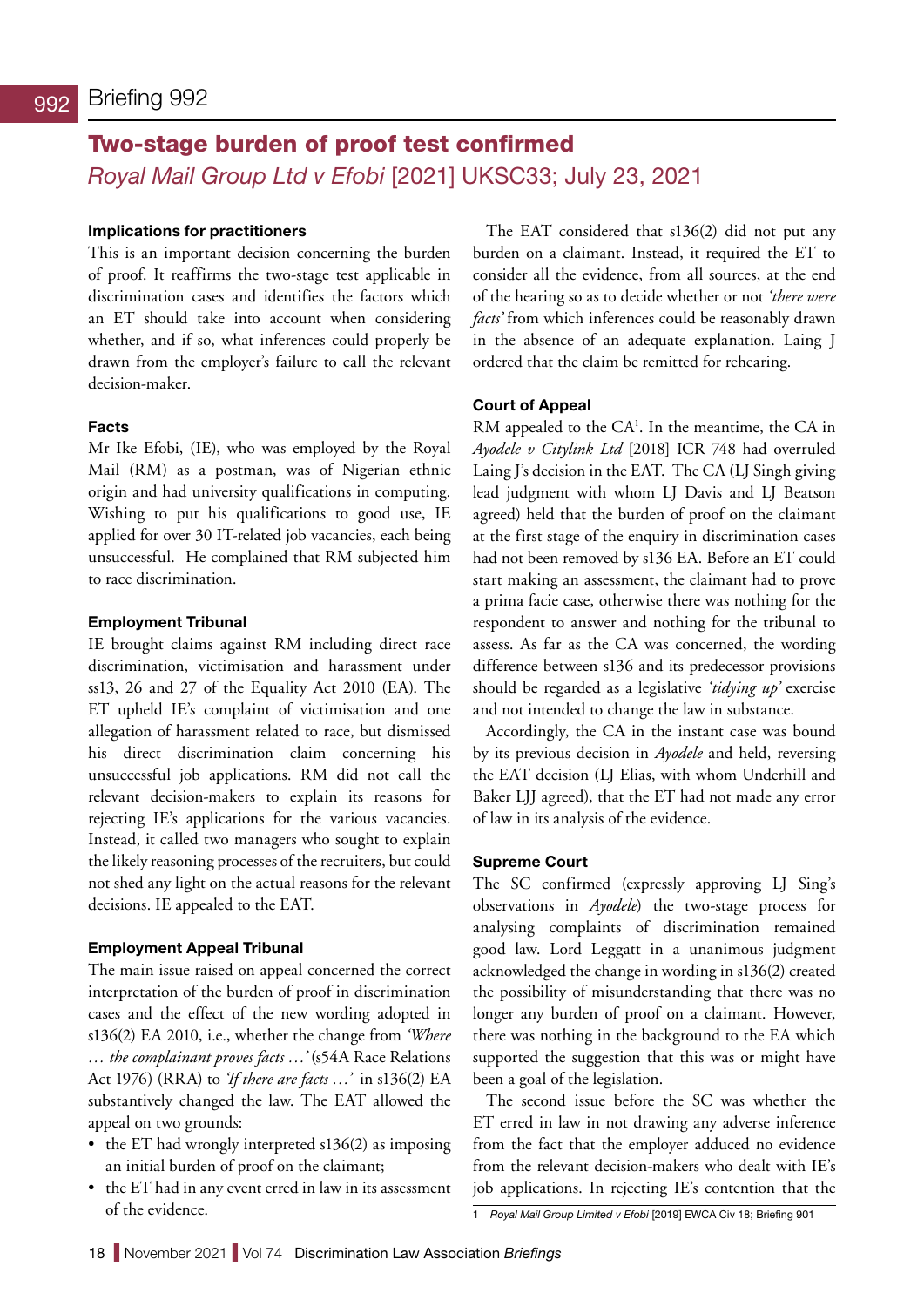ET erred in failing to draw adverse inferences from RM's omission to call the actual decision-makers, Lord Leggatt said:

*… tribunals should be free to draw, or to decline to draw, inferences from the facts of the case before them using their common sense without the need to consult law books when doing so. Whether any positive significance should be attached to the fact that a person has not given evidence depends entirely on the context and particular circumstances.* [para 41]

Relevant considerations include:

- whether the witness was available to give evidence;
- what relevant evidence it was reasonable to expect that the witness would have been able to give;
- what other relevant evidence there was bearing on the point(s) on which the witness could potentially have given relevant evidence; and
- the significance of those points in the context of the case as a whole.

Further, where it is said that an adverse inference ought to have been drawn from a particular matter – here the absence of evidence from the decision-makers – the first step must be to identify the precise inference(s) which should have been drawn.

However, there could be no reasonable expectation that a respondent would call someone as a witness in case that person could recall information that could potentially advance the claimant's claim. As far as Lord Leggatt was concerned, there was no reason why the ET should have inferred that, by not calling as witnesses any of the numerous individuals involved in making the various recruitment decisions, RM was seeking to withhold information about the successful candidates. The ET found that RM received thousands of applications in response to the jobs it advertised. Crucially, IE did not establish that the successful candidates were of a different race. He argued that the recruiters would have believed he was black of African origin from his surname and place of birth. However, IE could not prove that his town and country of birth was viewed or considered when processing his applications. Lord Leggatt concluded, applying the dicta by Lord Mummery LJ in *Madarassy v Nomura International plc*  [2007] ICR 867 CA, that *'bare facts of difference in status and a difference in treatment without more is insufficient to shift the burden of proof'.*

Accordingly, SC upheld the ET's decision not to draw any adverse inferences in light of its primary findings of fact.

disturbed by the EAT. The initial burden of proof is on the claimant to establish sufficient facts to shift the burden to the respondent. While difference in treatment and difference in status without more is insufficient to shift the burden, the *'something more'* required to create a prima facie case requiring an answer need not be a great deal. In some instances it may be furnished by the context in which the act has allegedly occurred (para 19 per LJ *Deman v The Commission for Equality and Human Rights* [2010] EWCA Civ 1279). If the claimant does not discharge that burden, their claim must fail. If such facts are proved, the burden moves to the respondent to provide a non-discriminatory explanation. The rationale for placing the burden on the employer at the second stage is that the relevant information about the reasons for treating the claimant less favourably than their comparator is usually in the employer's hands. A claimant may seek to draw inferences from outward conduct but cannot give any direct evidence about the employer's subjective motivation – not least since, as Lord Browne-Wilkinson observed in *Glasgow City Council v Zafar* [1997] 1 WLR 1659 at para 1664: *'those who discriminate … do not advertise their prejudices: indeed they may not even be aware of them'.*

Thus, practitioners need to be alive to any attempts to rely upon Lord Leggatt's comments about *'no reasonable expectation on an employer to call the relevant decision-maker(s)'* as a general proposition beyond the facts of the instant case. This would make direct discrimination harder to establish given the CA's emphasis on considering the subjective motivation, i.e., on ascertaining the mental processes of the relevant decision-maker(s) in *CLFIS (UK) Ltd v Reynolds* [2015] ICR 1010 CA; Briefing 749.

It is important to remember that IE did not establish the identity of the successful candidates, and therefore, could not establish a prima facie case of discrimination under stage one of the ET's analysis. Had he done so, then the failure to call the relevant decision-maker to explain RM's actions may have placed it in difficulty in proving that there was no racial discrimination. It is worth remembering that the partial reversal of the burden of proof in race discrimination complaints initially introduced by the Race Relations Act 1976 Amendment Regulations 2003 via s54A RRA (as implemented by s136 EA 2010) was in recognition of the difficulties complainants faced in proving what was going on in the mind of the putative discriminator.

### **David Stephenson**

Barrister, Doughty Street Chambers [d.stephenson@doughtystreet.co.uk](mailto:d.stephenson@doughtystreet.co.uk)

### **Comment**

The SC decision reaffirmed the two-stage analysis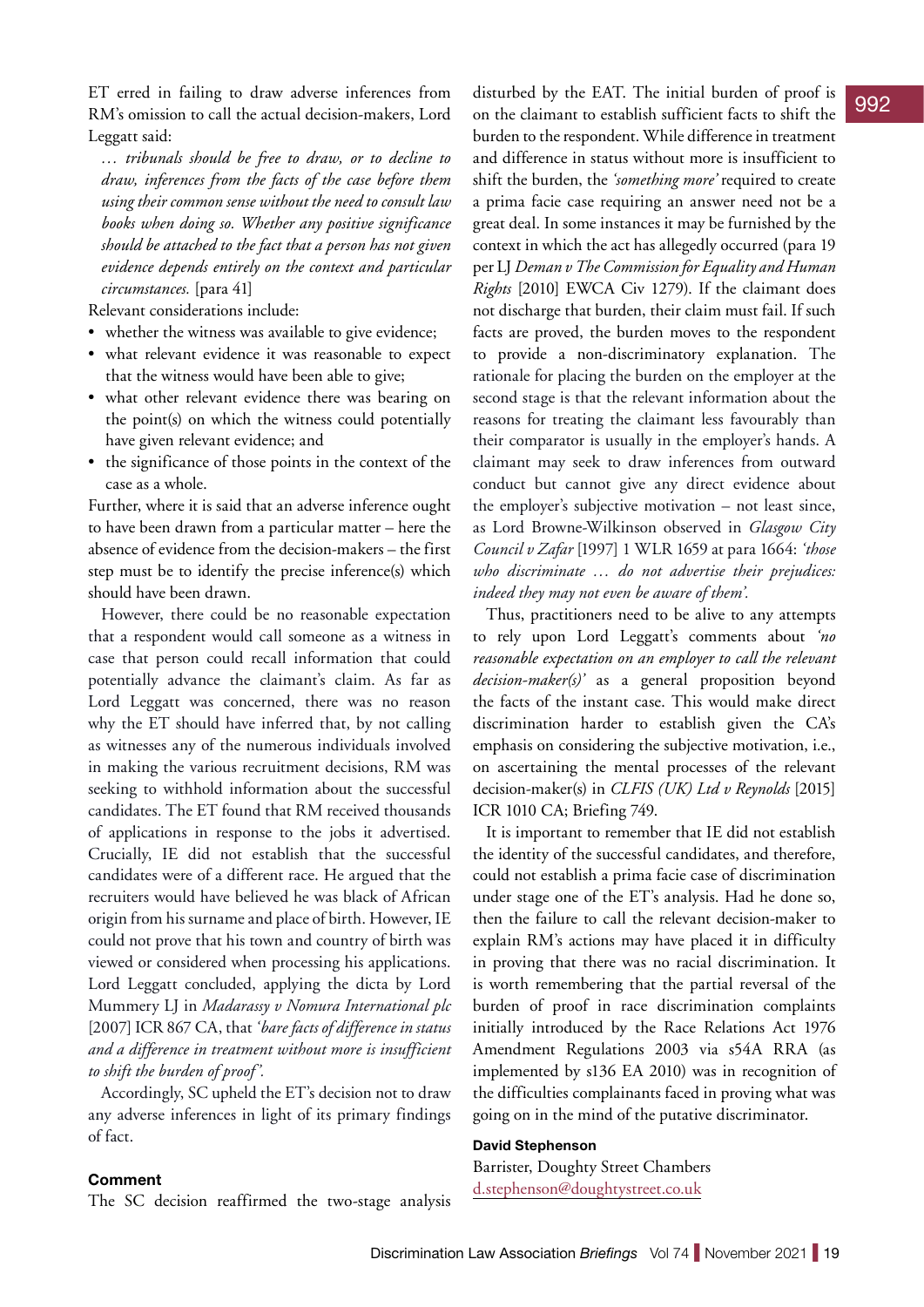# <span id="page-19-0"></span>Flexible approach to the margin of discretion in Article 14 discrimination cases

*R (SC and others) v Secretary of State for Work and Pensions* [2021] UKSC 26 ; July 9, 2021

### **Implications for practitioners**

In this case the SC decided that legislation which limited child tax credit to two children was compatible with Article 14 European Convention on Human Rights (ECHR). The judgment is a detailed guide to Article 14 discrimination law, and will now be the leading authority in the area of welfare benefits. It was the unanimous judgment of seven justices, and over the course of 210 paragraphs involved a thorough examination of the case law, departing from previous cases in this field.

### **Facts**

This was a challenge to the amendments made to s9 of the Tax Credits Act 2002 by s13 of the Welfare Reform and Work Act 2016, which limited child tax credit to two children in any one family. All the claimants had more than two children and sought declarations that the two-child limit was incompatible with their ECHR rights including Article 14 read with Article 8 and Article 1 of Protocol 1. They argued that the limitation was indirect sex discrimination against the claimants as women, and directly discriminated against the child claimants compared to adults whose benefits had not been reduced, or against children in smaller households. Rejecting the challenge, the SC found that the two-child limit was potentially indirectly discriminatory against women, and directly discriminatory against children in families with more than two children. However, that discrimination was justified.

### **Supreme Court**

The key aspects of the SC's decision are as follows.

### *Margin of appreciation and 'MWRF'*

Perhaps the most important aspect of the case is how it deals with the *'manifestly without reasonable foundation'*  (MWRF) issue. The SC held that the intensity of the domestic courts' review, and the *'discretionary area of judgment'* afforded to the decision-maker, is a flexible and nuanced question which depends on a number of factors. Those factors include the following [see generally paras 100-159, with summaries at paras 115 and 142]:

• The nature of the ground of discrimination, in particular whether it is a suspect ground.

- The impact of the measure on the best interests of children [paras 158 and 203].
- The nature of the measure in question, for example whether it is a general measure of social or economic strategy, or whether it involves other contentious moral or political issues, such as national security or penal policy [paras 159-161 and 208].
- Whether the legislation challenged was bringing to an end positive discrimination which was applied to correct an historical inequality.
- The extent to which there is consensus or common ground on the issue between the laws of contracting states.

If parliament made a judgment on the issues that are relevant to the court's assessment, the court will be more inclined to accept parliament's decision. If the matters relevant to the compatibility of the measure with the ECHR, such as to discrimination under Article 14, were raised during the legislative process, whether in debate or otherwise, then a broader margin of discretion will be appropriate. If not, not [paras 180-183].

There is not a binary or mechanical rule that the judgment of the legislature in the field of welfare benefits and pensions will be respected unless it is manifestly without reasonable foundation. That context is a relevant factor, but it is only one factor which must be balanced against all of the other relevant considerations in the particular case, to decide how broad or narrow is the discretionary area of judgment.

As Lord Reed, PSC, stated MRWF '*does not express a test… It is merely a way of describing a wide margin of appreciation.*' [paras 151 and 160]

Thus, the SC departed from the reasoning in *Humphreys v Revenue and Customs Commissioners* [2012] 1 WLR 1545 (SC) at paras 19-22, and the cases which followed it, such as *SG* [2015] 1 WLR 1449*; MA* [2016] 1 WLR 4550 and *DA* [2019] 1 WLR 3289. Insofar as those cases concluded that the question of whether the MWRF formulation is applied is a binary question which depends only on whether social, economic or other contentious policy is involved, then they are no longer good law. Real caution should be applied to cases which followed *Humphreys* and preceded this case on the MWRF issue*.*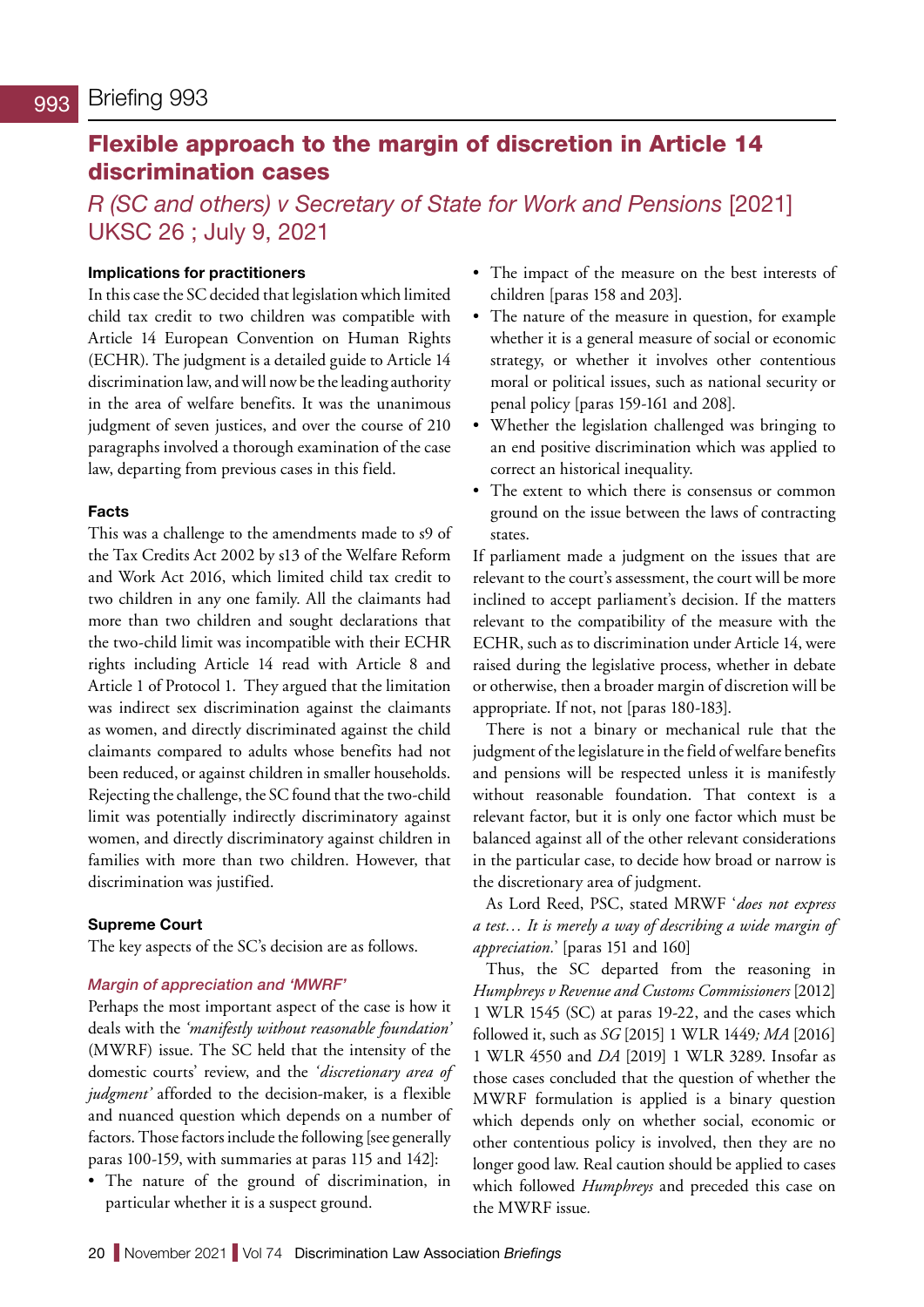Welfare benefits which are designed to facilitate or contribute to family life, by supporting families with children, are likely to fall within the ambit of Article 8 [para 41].

### *Status*

'*Status merely refers to the ground of the difference in treatment between one person and another.*' [para 71] Cases in which the court has found the 'status' requirement not to be satisfied are few and far between: it rarely troubles the European court. The 'status' need not exist independently, in the sense of having a special or legal importance for other purposes or in other contexts, than the difference in treatment complained of. Children living in households containing more than two children, as compared with children living in households containing one or two children, were a 'status' for the purposes of Article 14 [paras 69-72].

### *Analogous or relevantly similar situation*

The question of whether the two groups are analogous or relevantly similar generally depends on whether there is a material difference between them as regards the aims of the measure in question [para 59]. There was no direct discrimination between children who benefitted from child tax credit as compared to adults in receipt of other types of benefit. They were not in an analogous situation.

### *Indirect discrimination*

The SC gave a useful summary of indirect discrimination: a neutrally formulated policy or measure that has disproportionately prejudicial effects on a protected group is indirectly discriminatory (or *'creates a presumption of indirect discrimination'*). If the applicant shows a *prima facie* case, the government must show that the measure was not discriminatory. It can discharge that burden by showing that the difference in the impact of the measure was the result of objective factors unrelated to the protected ground. Alternatively, the government must show indirect discrimination was justified: that is, the measure in question had an objective and reasonable justification: it pursues a legitimate aim by proportionate means [paras 49 and 53]. See also *DH v Czech Republic* (2008) 47 EHRR 3, paras 175-178, 184 and 196.

There was no indirect discrimination between children and adults because child tax credit did not affect children and adults in comparable ways [paras 60- 63]. A rule limiting child tax credit to two children was indirectly discriminatory against women. The rule was

Ambit<br>
Welfare hanglite which are designed to feellitate are with more than two children But both were justified As with more than two children. But both were justified. As to indirect discrimination, a disproportionate impact on women was inevitable in order to achieve the legitimate aims of reducing expenditure and discouraging unfair and unreasonable burdens on the taxpayer, and there was no alternative means of achieving those aims. As to direct discrimination, there was no basis on which the court could take a different view to parliament's decision that the impact of the legislation on the interests of the children was outweighed by the need for fairness in the child tax credit scheme [paras 190-199, 202, 203 and 209].

### *International law*

Relevant international law and its interpretation by competent authorities may, where appropriate, inform or aid the interpretation of Article 14. For example, it may be relevant to evidence of common ground between states, and therefore the questions of proportionality or the margin of appreciation, or the question of justification. However, the domestic courts do not decide whether a right in an international treaty, which has not been incorporated through legislation, has been breached. Those rights are not part of domestic law [paras 76-96].

This departed to some extent from *obiter* comments made in *DA* paras 71-78; *Mathieson* paras 42-44; and *SG* paras 137, which suggested it may be appropriate for a court to decide whether international law rights were breached.

An example is the United Nations Convention on the Rights of the Child. Article 3.1 of that Convention states that the best interests of the child are a primary consideration. That is not directly applicable in domestic law. However, it is a relevant factor in deciding whether discrimination under Article 14 is justified: the best interests of the child are a relevant consideration [paras 86 and 92].

### **Comment**

This judgment contains a number of important conclusions for Article 14 discrimination cases. Most importantly, it takes a flexible approach to the question of the margin of discretion. Practitioners will need to carefully examine the factors relevant to that margin, when bringing claims.

### **Adam Straw QC**

Doughty Street Chambers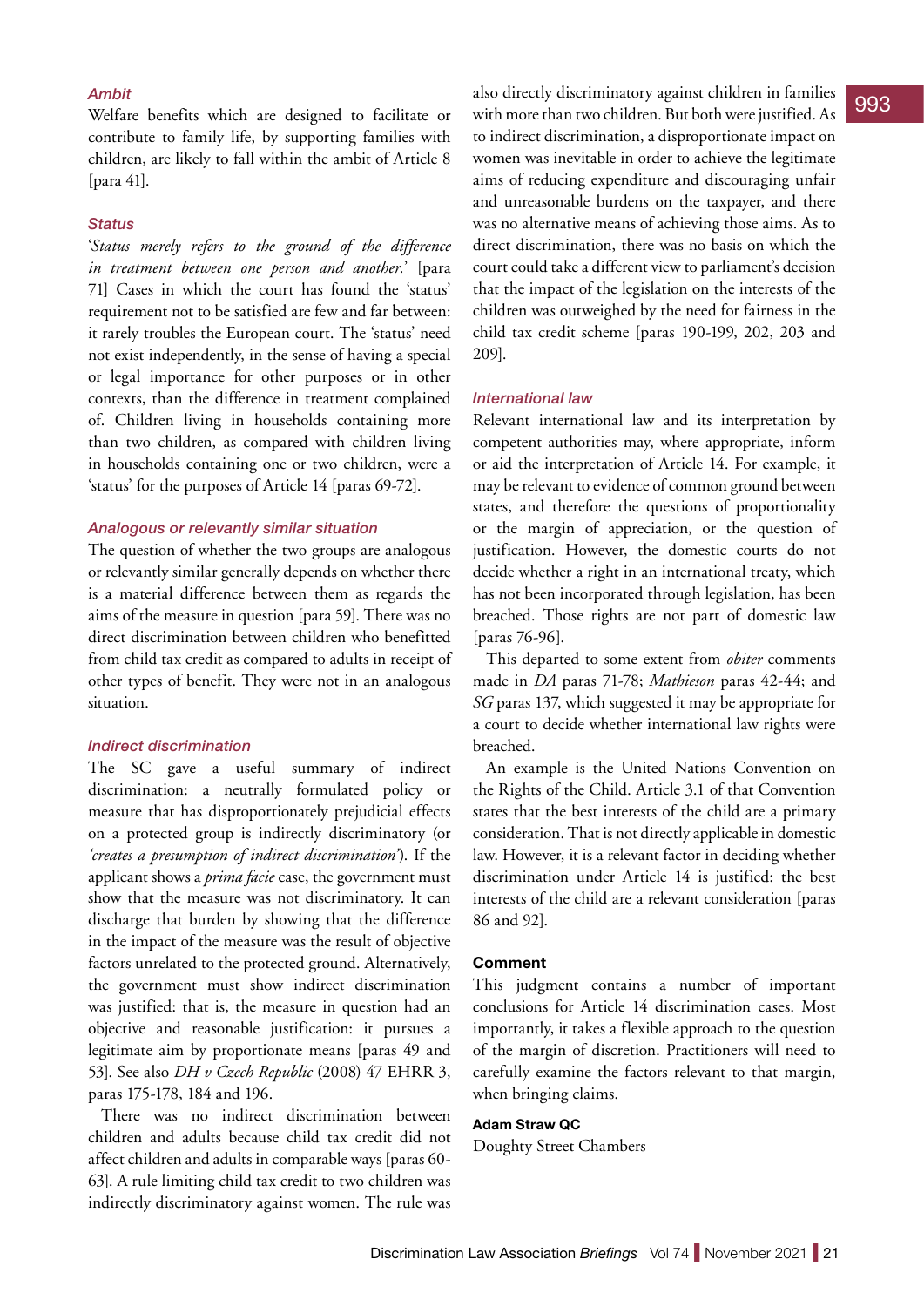<span id="page-21-0"></span>Interim relief not available for discrimination-dismissal cases *Steer v Stormsure* [2021] EWCA Civ 887; June 11, 2021

### **Implications for practitioners**

The CA held that the absence of interim relief for discrimination claims arising from dismissal did not breach the prohibition of discrimination under Article 14 European Convention of Human Rights (ECHR). In reaching this decision, the CA referred to the four-stage approach for establishing an Article 14 infringement, set out in *R(Stott) v Secretary of State for Justice* [2020] AC 51.

### **Employment Tribunal**

The claimant (SS) was dismissed by the respondent (SL) and brought discrimination and victimisation claims under the Equality Act 2010 (EA) and a whistleblowing dismissal claim under the Employment Rights Act 1996 (ERA). When lodging her claims, SS submitted an interim relief application for the discrimination, victimisation and whistleblowing claims.

The ET stated it did not have jurisdiction to consider interim relief for the discrimination and victimisation claims, only the whistleblowing claim.

### **Employment Appeal Tribunal**

SS appealed against the ET's refusal to consider interim relief for the discrimination/victimisation claims arising from dismissal, arguing that the failure to afford access to interim relief for EA claims breached various provisions of European law. SS also asserted a breach of Article 14 ECHR (prohibition of discrimination), read in conjunction with certain substantive Convention rights including Article 6 (right to a fair trial) and Article 8 (right to respect for private and family life).

For the purposes of Article 14, SS relied on the core status of sex, asserting that female claimants would be disproportionately affected by the lack of interim relief for discrimination-dismissal cases. In the alternative, SS claimed 'other status', namely the status of being an individual who wishes to bring discrimination/ victimisation dismissal claims.

SS was successful in asserting the Article 14 breach on the grounds of 'other status'. The EAT had to consider whether there were differences between

discrimination/victimisation dismissal claims and whistleblowing dismissal claims which justified the availability of interim relief for one and not the other. However, no justification had been put forward – the government had not intervened to provide justification and SL could not provide justification as a private employer. The EAT therefore upheld the breach of the ECHR in the absence of justification being provided.

The EAT decided it could not give the EA a conforming interpretation to resolve this breach under s3 of the Human Rights Act 1998 (HRA); it had no power to make a declaration of incompatibility and was therefore was unable to provide a remedy for this breach. The appeal was dismissed but SS was granted permission to appeal so that the CA could consider whether there was a breach and, if so, the appropriate remedy.

### **Court of Appeal**

SS appealed to the CA submitting that the EAT was wrong in finding that she could not rely on the core status of sex for the Article 14 breach. In the alternative, SS relied again on the 'other status' of being a discrimination-dismissal claimant.

The CA referred to the four-stage approach to establish a breach of Article 14 set out in the *Stott*  judgment. Firstly, the circumstances must fall within the ambit of a Convention right. Secondly, the difference in treatment must be on the grounds of a characteristic listed in Article 14, or another ground qualifying as 'other status'. Thirdly, the appellant and the comparator (in this case a whistleblower dismissal claimant) must be in analogous situations. Fourthly, there must be a lack of objective justification for the difference in treatment.

Addressing the *Stott* elements, the Secretary of State acting as an interested party, submitted that Article 14 was not breached as this case did not fall within the ambit of a substantive Convention right; SS was not treated differently on any of the prohibited grounds within Article 14; SS was not in an analogous situation with a hypothetical dismissed whistleblower, and the absence of interim relief remedy in discrimination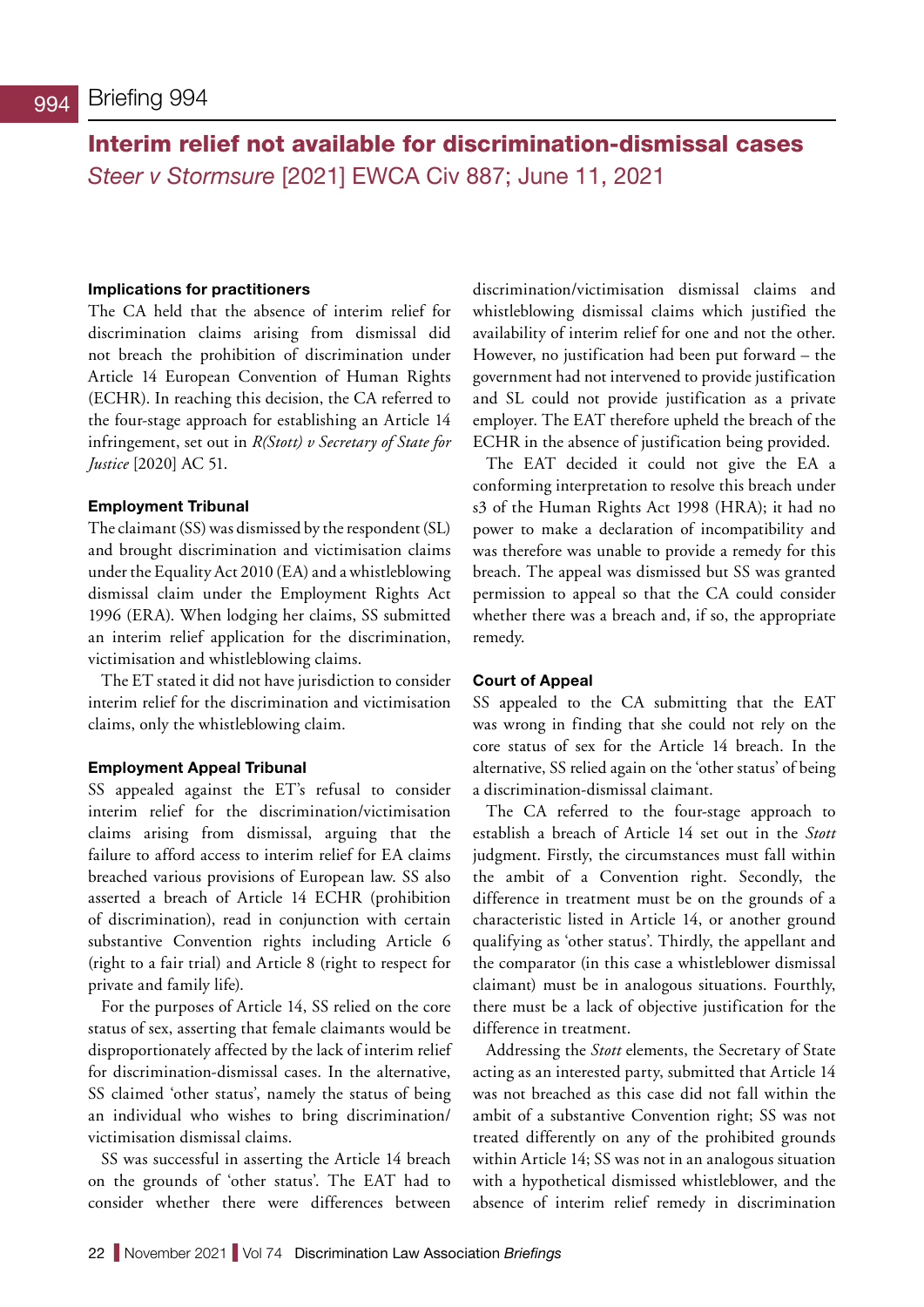claims arising from dismissal was justified.

On justification, the Secretary of State submitted the legitimate aims of (a) protecting and encouraging claimants who take steps regarding collective rights or public interest, (b) avoiding additional burden on employers, (c) maintaining a fair balance within and between different sets of rights and remedies for different claims, and (d) maintaining an efficient and effective ET system.

The CA held that SS' complaint that the ET could not order interim relief for discrimination claims arising from dismissal did not fall within the ambit of Article 6. Referring to *Matthews v Ministry of Defence* [2003] 1 AC 1163 the CA stated that Article 6 concerns procedural fairness and integrity of a judicial system, not the content of national law. However, the CA accepted that the case fell within Article 8.

The CA agreed with the EAT that SS could not rely on the status of sex to engage Article 14. The CA stated that any dismissed whistleblower, whether male or female, could apply for interim relief, and no discrimination claimant, whether male or female, could. The CA also found that an Article 14 breach could not be advanced on the basis of discriminationdismissal claimants being 'other status'. The CA held that a particular remedy not being available in one type of litigation but being available in another did not constitute discrimination. The appeal therefore failed.

The CA nonetheless continued to assess the remaining elements of the *Stott* approach. The CA did not find there to be less favourable treatment, stating that the interim relief remedy should not be viewed in isolation. Instead, the sets of remedies available for discrimination claims and whistleblowing claims should be viewed as 'packages', and when viewing the remedy packages in their entirety, it was not correct that discrimination claimants were treated less favourably. The CA listed examples of more favourable treatment for discrimination claimants, including the 'just and equitable' discretion to extend time limits (as opposed to the 'reasonably practicable' test applicable to unfair dismissal claimants), and a more claimant-favourable burden of proof.

Turning to justification, the CA considered the various opportunities the legislature would have had to introduce interim relief for discrimination claims arising from dismissal, including the introduction of the EA. The court noted the limits of the remedy:

*Interim relief is a measure protecting employees who have done certain acts in a representative capacity, or on behalf of the workforce generally, or in the public interest. That is the common thread which links trade* 

*union activity, health and safety representation and whistleblowing claims and distinguishes them from cases (or at any rate the great majority of cases) brought by individuals alleging that they have been subjected to discrimination or unfairly dismissed.* [para 60]

The CA concluded that there must have been a positive decision by parliament not to make interim relief available to discrimination claimants, and the court had to give weight to this.

### **Comment**

The CA finding that the lack of interim relief for discrimination claims arising from dismissal does not breach ECHR is a setback for this remedy being available to victims of discrimination. Nonetheless, the court did set out useful guidance for considering an Article 14 breach.

### **Yavnik Ganguly**

Bindmans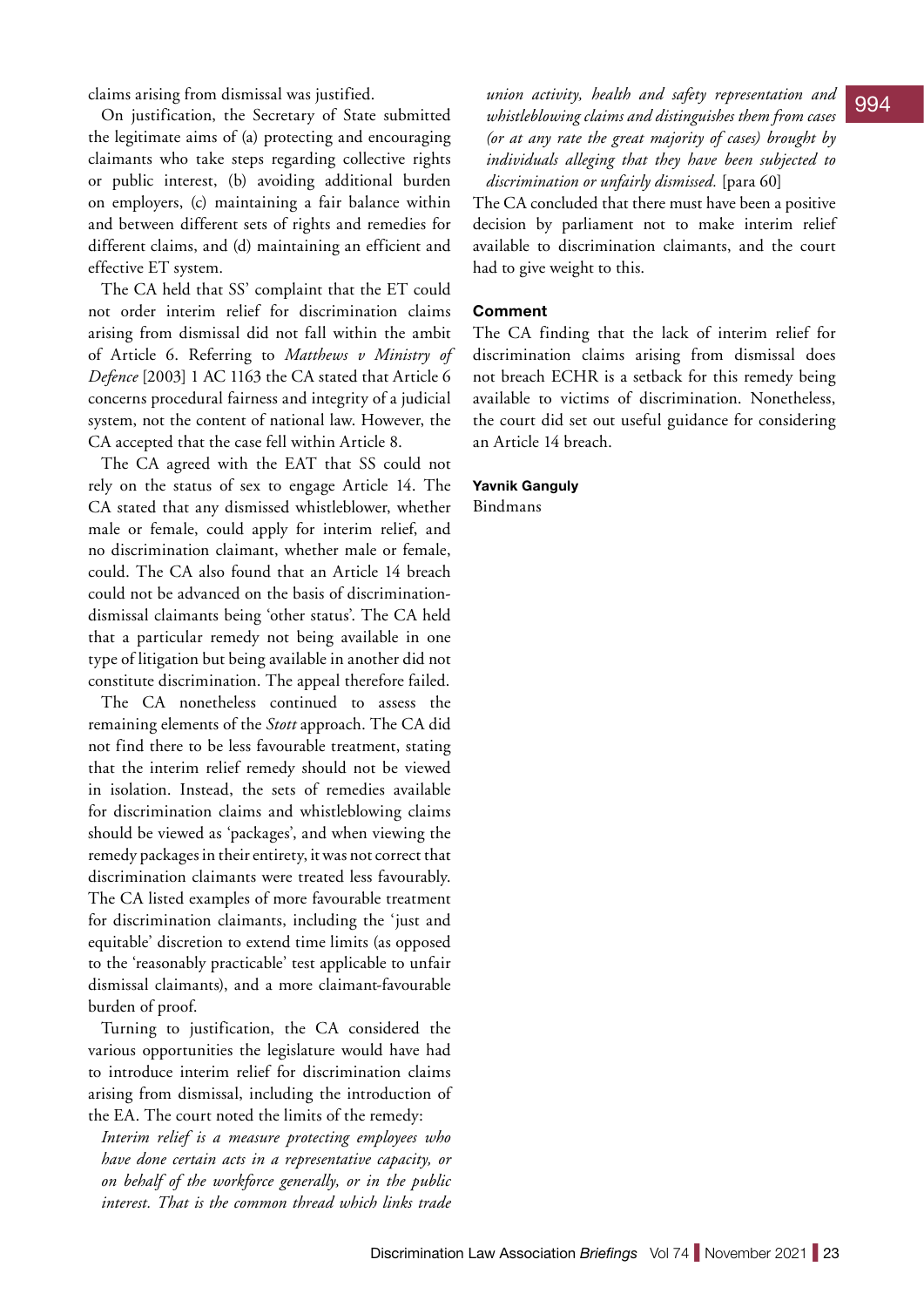# <span id="page-23-0"></span>Unintentional indirect discrimination – the correct approach to remedies and injury to feelings

*Wisbey v Commissioner of the City of London Police* [2021] EWCA Civ 650; April 21, 2021

### **Implications for practitioners**

This is a helpful decision concerning the correct approach to remedies and injury to feelings arising from unintentional indirect discrimination under ss124(4) and (5) of the Equality Act 2010 (EA).

### **Facts**

Mr Alex Wisbey (AW) is a serving police officer with the City of London Police (CLP) who had trained as an Authorised Firearms Officer since 1997 and a rapid response driver in 1998 before joining the Tactical Firearms Group in March 2010. There were no performance issues in relation to either qualification. He had obtained various commendations with no pronounced effect on his ability to discharge his duties.

The College of Policing (CoP) is responsible for setting standards and giving guidance nationally to the 43 police forces in England and Wales. CoP's visual and eyesight standards require all police forces to screen for colour vision defects using a specific test. If abnormal, police forces must confirm results with one of the two identified follow-on tests (Farnsworth D:15 or 2nd Ed City University Test). Most colour vision defects, being genetic, neither improve nor deteriorate. Once diagnosed, there is little need to retest.

AW failed the screening test in September 2016; he passed one of the follow-on tests in November 2016 and was allowed to continue in his firearms role. Following a meeting between CLP and CoP's Mr Wedge (the National Police Firearms Training Curriculum Manager) in March 2017 *'to adopt a corporate force position regarding new guidelines on eyesight'*, CLP removed him from firearms and rapid response driving duties. AW was devastated and challenged the decision. Subsequently, he was tested again, failing the screening test on each occasion but passing the followon tests. Notwithstanding, CLP did not reinstate him until February 2018. AW complained of indirect sex discrimination because the testing regimes adopted were inherently unreliable and discriminatory.

### **Employment Tribunal**

AW brought proceedings against CLP for indirect sex discrimination. He argued that CLP operated a policy, provision or practice (PCP) requiring officers to take and pass specified colour vision tests to remain authorised for firearms and advanced driving duties. He contended that the relevant PCPs were discriminatory because about 8% of men and only 0.25% of women suffer colour vision defects.

AW also brought a claim against CoP under s111 EA for instructing, causing or inducing discrimination by CLP regarding Mr Wedge's involvement in the decision to remove him from firearms duties.

It was common ground that the relevant PCP was applied to AW, which disadvantaged him. The ET found that the incidence and cause of colour vision defects put men at a particular disadvantage. Thus the real issue for the ET was justification, i.e. whether the practice of requiring an officer to undertake and pass the screening and follow-on tests for colour vision defects was a proportionate means of achieving a legitimate aim.

The ET dismissed AW's claims against both CLP and CoP concerning his removal from firearms duties, holding that it had been proportionate to check equivocal test results given the risk of harm. However, the ET upheld AW's claim for indirect sex discrimination for removing him from his rapid response driving duties, finding that there was no evidence to show it was necessary or appropriate to bar drivers with any but the most severe defects.

Notwithstanding, the ET declined to award compensation for injury to feelings in light of the evidence and having regard to the terms of ss124(4) and (5) EA. The ET was satisfied that the unlawful discrimination was unintentional in the sense that CLP did not know, in applying the colour vision requirements for driving, that AW would be put at a particular disadvantage as a man and did not intend that consequence. Given its finding, the ET did not go on to consider injury to feelings but made a declaration that CLP had unlawfully discriminated against AW.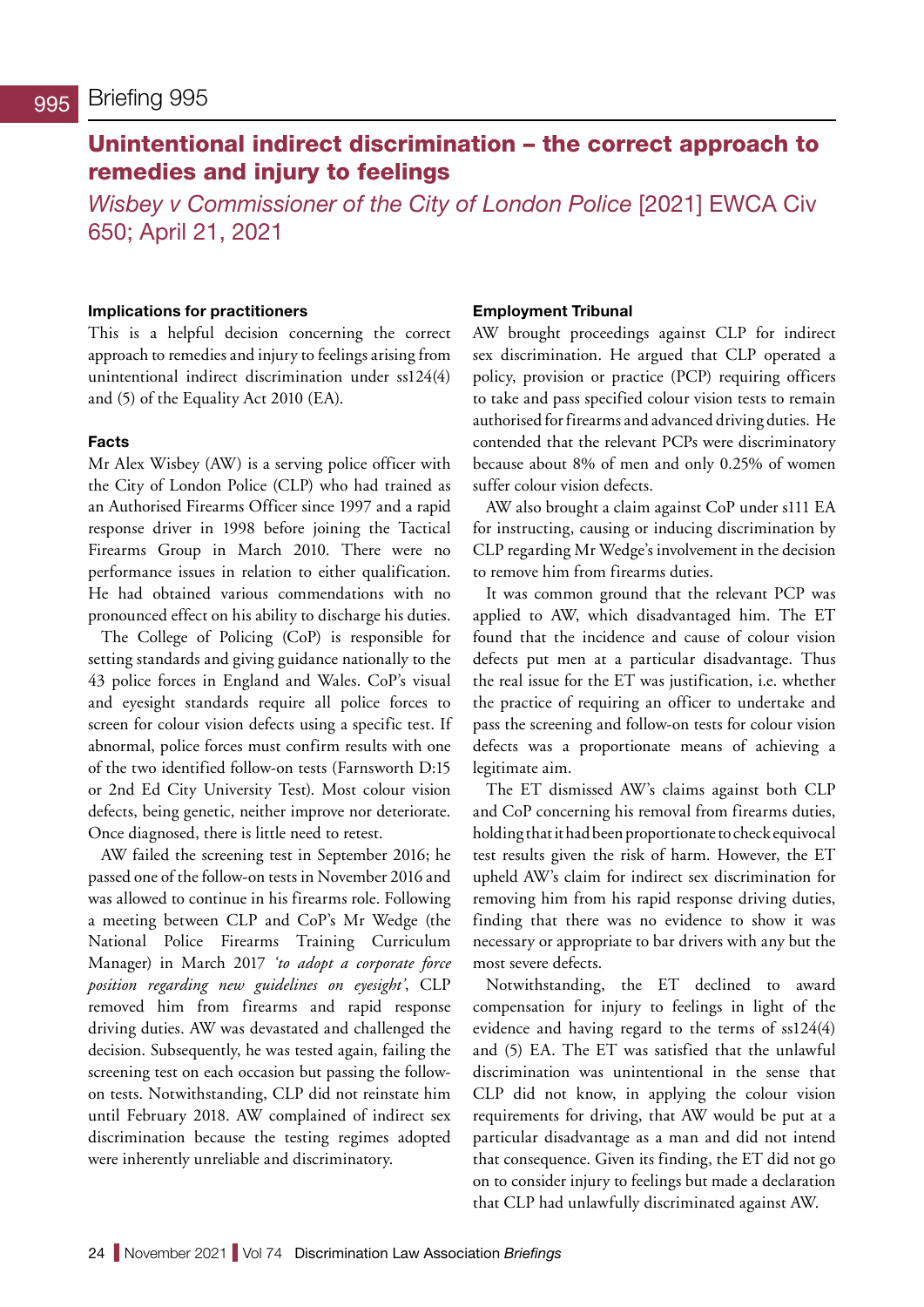### **Employment Appeal Tribunal**

AW's appeal to the EAT that the ET did not adopt a structured approach to the question of justification and erred in its approach to remedy and injury to feelings was unsuccessful. AW sought permission from the CA to appeal.

### **Court of Appeal**

The sole ground of appeal before the CA, permission being granted by Lewison LJ, concerned the ET's finding not to award injury to feelings, and whether s124(4) and (5) EA were compatible with EU Law (Council Directive 2006/54/EC (the Recast Directive), the Charter of Fundamental Rights, and Articles 8, 13 and 14 of the European Convention for the Protection of Human Rights and Fundamental Freedoms).

AW contended that ss124(4) and (5) were incompatible because they imposed an additional threshold or hurdle to be met before any consideration could be given to awarding compensation in a case of unintentional indirect discrimination, with the result that the available remedies for indirect discrimination were neither effective nor dissuasive. In other words, they gave a steer to tribunals that other remedies were likely to be better or more appropriate than compensation in this sort of indirect discrimination case.

AW also argued that a restriction on the right to compensation for breach of the prohibition on unlawful sex discrimination in circumstances where compensation was available for other claims (unfair dismissal, for example), itself violated the Recast Directive because it indirectly discriminated against women.

It was common ground that the provisions of the Recast Directive and the Charter allow member states to determine what measures to implement in order to ensure that the Recast Directive is effective in domestic law in accordance with its stated purpose and objective.

Lady Justice Simler gave the lead judgment (with whom LJJ Jackson and Lewis agreed) holding that:

- Ss 124(4) and (5) on remedies for unintentional indirect discrimination were compatible with EU law.
- The wording of ss124(4) and (5) is clear and unambiguous. Before it can consider making an award of compensation, an ET must first consider whether a declaration and/or recommendation should be made. S124(5) simply sets out a procedure for considering a declaration and a recommendation first. There is nothing in the wording of this

provision that prioritises or emphasises one remedy over another, nor that steers ETs away or dissuades them from making compensatory awards.

- There was no restriction or prohibition in s124(5) on an ET's power to make a compensation order where loss is sustained as a consequence of established unlawful, but unintentional, indirect discrimination.
- Importantly, if loss and damage have been sustained as a consequence of the indirect discrimination suffered, it is to be expected that compensation will be awarded. Moreover, such compensation should be both adequate to compensate for the loss and damage suffered and proportionate to it.

For the same reasons LJ Simler held that ss124(4) and (5) did not breach the principle of effectiveness under EU Law. As far as the CA was concerned, there was no difference in treatment as between discrimination claims and other employment-related claims which could form the basis of an indirect sex discrimination claim.

LJ Simler observed that the suggestion in the ET judgment that the finding of unintentionality disposed of any need to consider or assess injury to feelings constituted a misdirection of law. However, any such misdirection was not material because, on the findings made by the ET, there was no scope on appeal to argue AW had suffered damages in the form of injury to feelings as a consequence of the driving ban.

### **Comment**

The CA decision provides helpful guidance to ETs and practitioners alike regarding the correct approach to remedies for unintentional indirect discrimination. Importantly, any loss or damage sustained as a result of unlawful discrimination should be compensated by way of injury to feelings, albeit after the ET has considered a declaration or recommendation under s124(2)(a) or (c). Moreover, such compensation should be both adequate to compensate for the loss and damage suffered and proportionate to it. It is a welcome reminder to ensure that evidence of injury to feelings for each act of discrimination relied upon is adduced and advanced before the ET.

### **David Stephenson**

Barrister, Doughty Street Chambers *d.stephenson@doughtystreet.co.uk*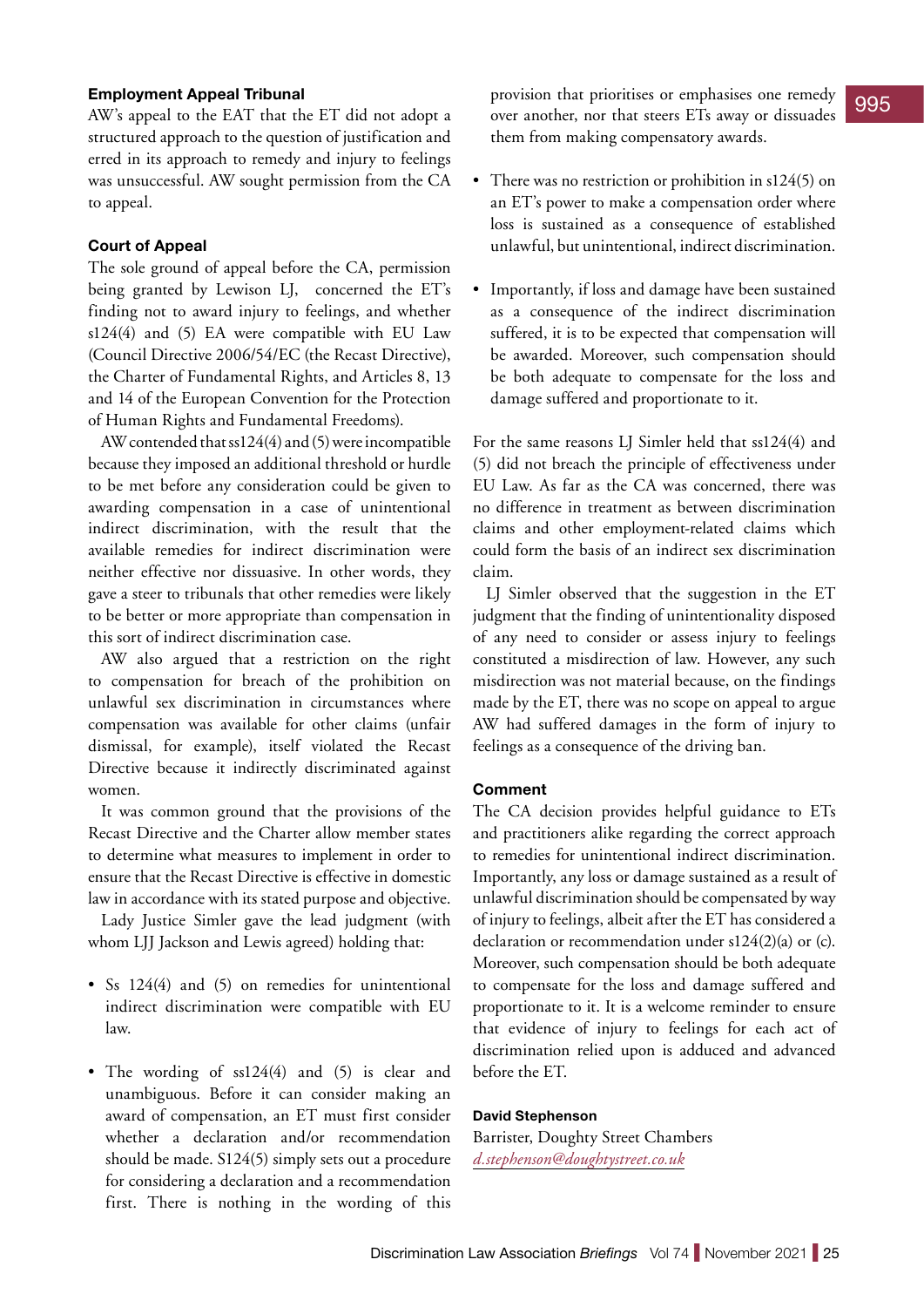# <span id="page-25-0"></span>Syrian refugee resettlement scheme which excluded Palestinians was not discriminatory

*S M Turani & H Marouf v Secretary of State for the Home Department*  [2021] EWCA Civ 348; March 15, 2021

### **Facts**

The appellants in this case were Palestinian refugees from Syria who had fled to Lebanon. They challenged the application of voluntary UK resettlement schemes aimed at assisting non-Syrian nationals who had fled the Syrian conflict, but which had the effect of excluding Palestinian refugees from Syria from being resettled in the UK.

The purpose of the UK's resettlement schemes (the Scheme) was to offer resettlement in the UK to those refugees judged most in need according to criteria set by the United Nations High Commissioner for Refugees (UNHCR).

The UK government chose to rely exclusively on the UNHCR to make referrals under the Scheme. However, Palestinian refugees from Syria fell under the exclusive mandate of another UN agency, the United Nations Relief and Works Agency (UNRWA), which assists Palestinian refugees in Lebanon, Jordan, Syria, the West Bank and Gaza. Unlike the UNHCR, the UNRWA does not have a resettlement mandate and so could not refer the appellants for resettlement under the Scheme. Further, the exclusive mandate of the UNRWA over the appellants prevented the UNHCR from referring them for resettlement under the Scheme.

The appellants challenged the government's decision to rely exclusively on the UNHCR for referrals under the Scheme, which they argued indirectly discriminated against them on the grounds of race.

Their claim failed at both the High Court and the CA. For brevity, this case note focuses on the CA's decision.

### **Court of Appeal**

The key issues were as follows:

- What is the territorial reach of s29(6) of the Equality Act 2010 (EA)?
- If s29(6) applies outside the UK, is the indirect discrimination inherent in the Scheme justifiable as a proportionate means of achieving a legitimate aim?
- What is the territorial reach of s149(1)(b) of the EA?

### *Territorial reach of s29(6) EA*

S29(6) EA prohibits discrimination, harassment and victimisation in the exercise of public functions which do not constitute the provision of a service to the public. S29(9) EA provides that '*in the application of this section, so far as relating to race or religion or belief, to the granting of entry clearance (within the meaning of the Immigration Act 1971), it does not matter whether an act is done within or outside the United Kingdom'*.

Simler LJ ruled that the '*natural reading of section 29(1) and (6) is that they do not ordinarily extend to things done outside the United Kingdom because otherwise section 29(9) would not be necessary*'. S29(9) is an exception to that general rule.

The respondent argued that s29(9) did not apply because the application of the resettlement policy was different from the final entry clearance or refusal in an individual case. Simler LJ rejected this argument, holding that it was artificial to differentiate between the various stages of the decision-making process: the failure to refer the appellants fell within the granting of entry clearance, so s29(6) applied.

### *Indirect race discrimination was justified (just)*

The Scheme put Palestinian nationals at a particular disadvantage. The question was whether the Scheme was justified as a proportionate means of achieving a legitimate aim.

The CA was critical of the government, observing that it had not appreciated the effect on Palestinian refugees from Syria of using the UNHCR as the exclusive gatekeeper. Laing J had also commented on this in the High Court, noting '*a puzzling obtuseness about the consequences of the exclusive mandates of UNRWA and UNHCR*'. Nevertheless, Simler LJ ruled that the High Court was entitled to find that the Scheme was justified, 'just' [para 90].

The broad purpose of the Scheme was to help the most vulnerable refugees from Syria as quickly and effectively as possible. There was a humanitarian emergency which required urgent action. The situation was also complex, requiring for example an assessment of the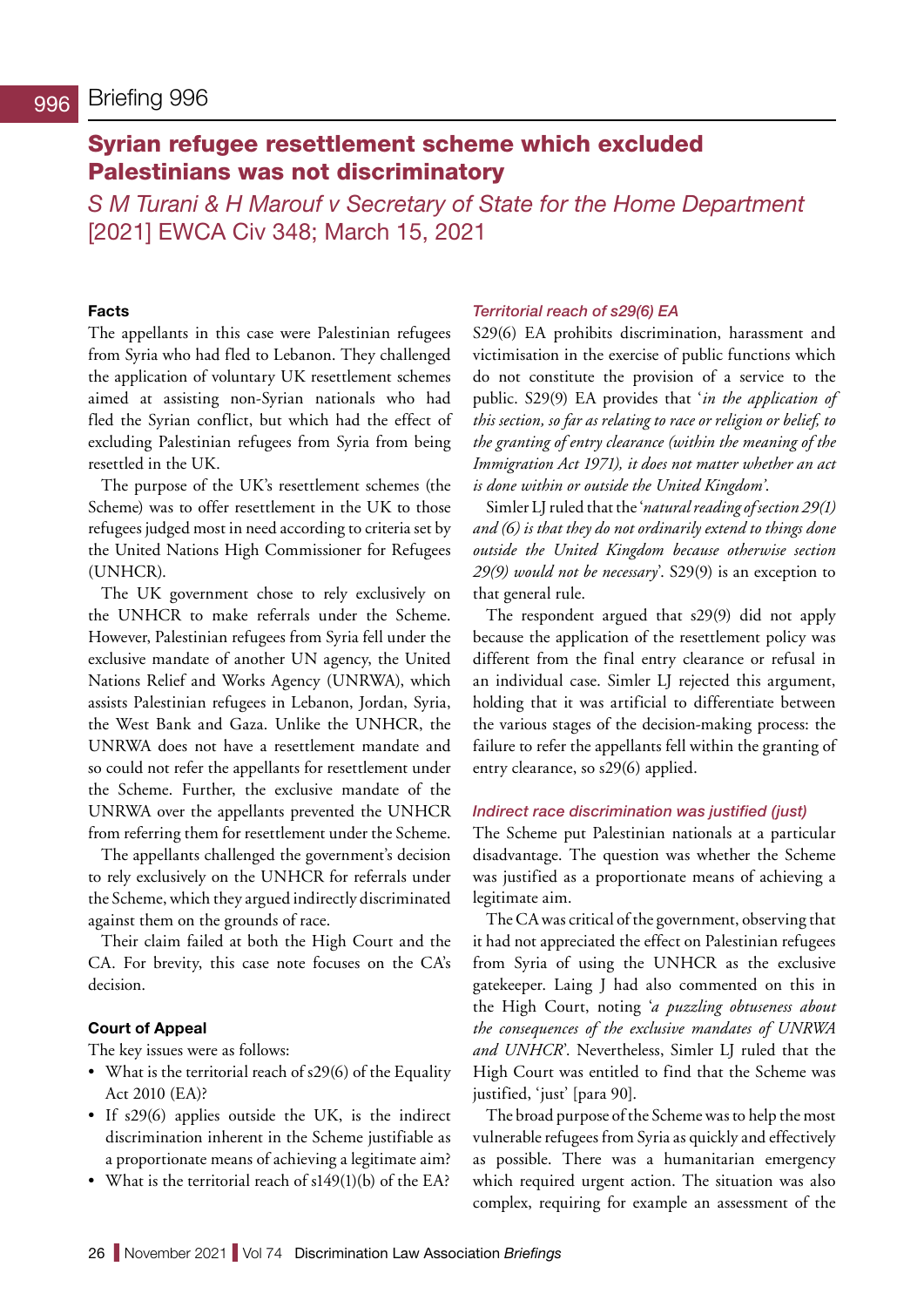<span id="page-26-0"></span>relative vulnerabilities of groups of refugees in different countries well as identifying former combatants and those guilty of war crimes.

The UNHRC was described by Laing J as the world's foremost resettlement expert with capabilities second to none. It had the resources on the ground in the relevant regions, it could implement the Scheme with the requisite speed and skill, and it had an established relationship with the UK government.

Simler LJ upheld the High Court's finding that there were no less intrusive means which could have been adopted by the UK government without unacceptably compromising the objective of the Scheme. It was not tenable to suggest that the Home Office could send officials to the region to administer the Scheme. As for other NGOs, those identified either could not fulfil the task or, due to a lack of a pre-existing referral relationship with the UK government, they could not do so with the requisite speed. The High Court was entitled to conclude that as with self-referral, referral by an NGO could not have achieved the '*security, reliability, speed and consistency which flow from using UNHCR as a gatekeeper*'.

### *Public sector equality duty*

Simler LJ held that the PSED did not have extraterritorial effect in this case. There was nothing in the express words of  $s149(1)(b)$  EA to suggest that parliament intended to extend its reach outside the UK; there was no exceptional connection with the UK; and requiring a public authority to have regard to the need to advance equality anywhere in the world is incoherent, with nothing to suggest that this was parliament's intention.

### **Comment**

This appears to be an extremely harsh outcome given that Palestinian refugees from Syria met the criteria for resettlement under the Scheme and were excluded merely by an administrative quirk of UN agencies. However, once the practical difficulties of administering the Scheme in a way which met its legitimate aims are understood, the decision seems to be a fairly uncontroversial application of the test for indirect discrimination.

### **Annie Powell & Shriya Samani**

Associate solicitor & paralegal Leigh Day

### Briefing 997

# Approaching the PCP 'generously'

*Martin v City and County of Swansea* EA-2020-000460-AT; July 29, 2021

### **Implications for practitioners**

The identification of the provision, criterion or practice (PCP) in disability cases continues to prove difficult for claimants, defendants and lawyers alike. In *Martin* HHJ Tayler considers the nature of the disadvantage arising from a sickness absence policy and provides a reminder of the flexibility with which tribunals should approach the PCP.

### **Facts**

The claimant, Mrs A Martin (AM), commenced employment with the City and County of Swansea (CCS) on January 7, 2014 as an Equality Engagement Officer. Her post was made redundant and she was redeployed as a senior renewals and adaptation support officer in the Housing Department from April 1, 2015. AM was absent due to stress related ill-health from March 10, 2016, and did not return to the housing

team. She went through the redeployment process for 19 weeks in 2016, during which she worked in a supernumerary placement in Employee Services from July 28, 2016. AM undertook a trial as a contract monitoring officer from July 1, 2016 but went off sick to avoid contact with one of the managers with whom she had been in conflict.

On September 5, 2016 AM was redeployed for a work trial as a mentor on the European funded 'Workways+ Project'. She was confirmed in the post on October 17.

The role was at a lower grade than her previous role as a result of which AM received salary protection. She applied for more senior roles in the project and was shortlisted for the role of external funding programme officer but decided not to attend the interview without giving a reason. On January 22, 2017, AM commenced a period of sickness absence from which she did not return. During her absence her salary was paid from 997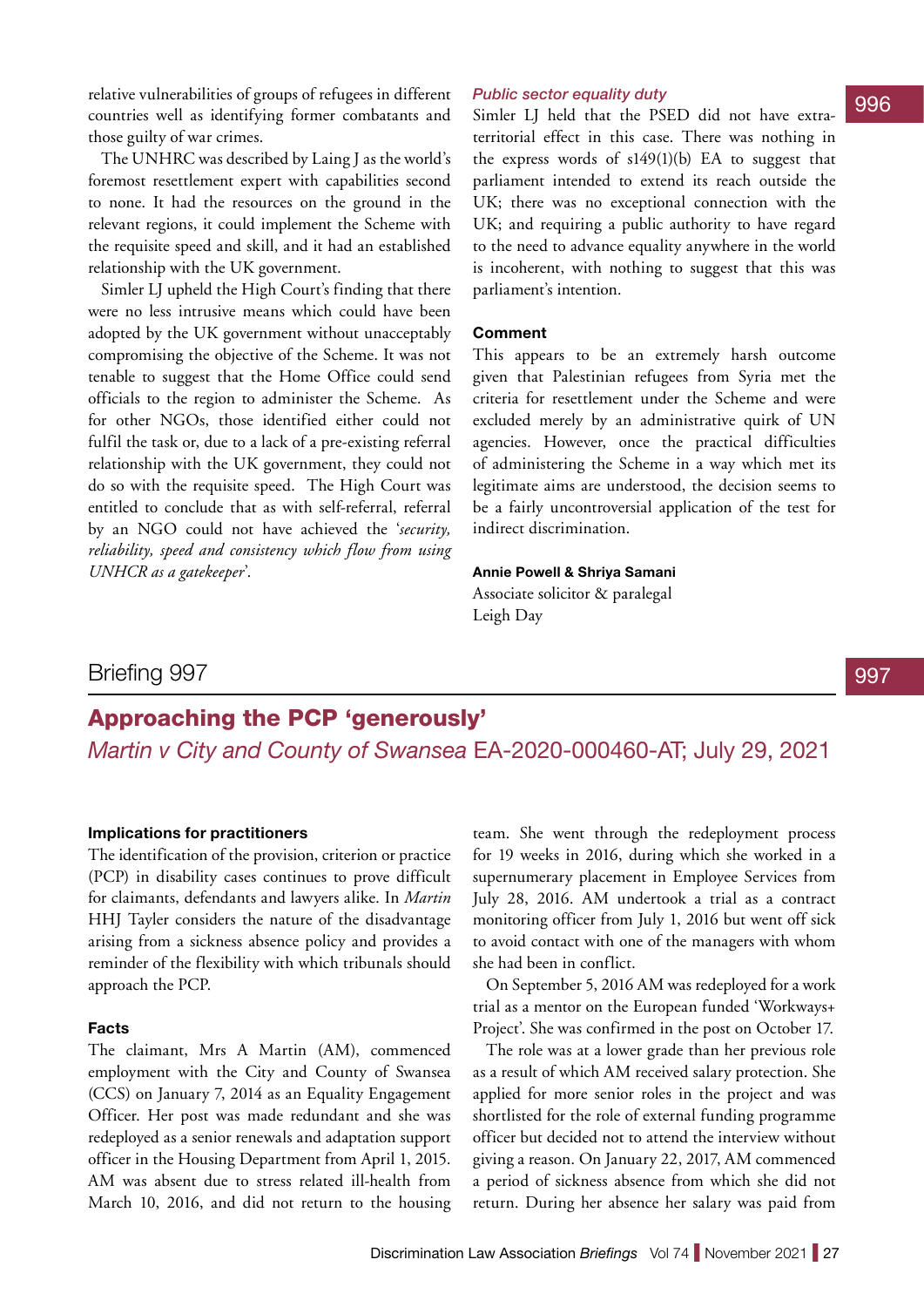the project budget and, as a result, her role could not be covered.

AM's sickness absence was due largely to work related stress. She said that there was a toxic work environment in the Workways+ Project. She was put on the redeployment list and applied for jobs; was offered and undertook some retraining. AM was unsuccessful in obtaining redeployment however. Her supernumeracy role came to an end; the redeployment period came to an end; and AM said to human resources that there should be an exit strategy.

AM accepted at tribunal that she had disengaged from the redeployment process and not applied for some roles that were available. She was invited to a final absence review meeting on October 17, 2017 following which she was dismissed on the grounds of capability.

### **Employment Tribunal**

AM lodged claims of unfair dismissal and disability discrimination. The ET found that the dismissal was not unfair and rejected her disability discrimination claims. In considering the claim of failure to make reasonable adjustments, the tribunal concluded that the PCP asserted by AM could not place her at a substantial disadvantage in comparison with non-disabled persons because CCS' management of absence policy allowed exercise of discretion, and so the claim necessarily failed.

### **Employment Appeal Tribunal**

AM appealed on the basis of the ET's findings on reasonable adjustment. The EAT upheld the appeal.

Whilst the relevant PCP had been through a number of iterations, it was clear at the tribunal hearing that the asserted PCP was the application of the management of absence policy and the asserted substantial disadvantage was increased risk of dismissal.

The EAT held that it was necessary to distinguish between the terms of an absence management policy and its application (*Griffiths*<sup>1</sup> considered). A policy can result in a disabled person being put at a substantial disadvantage because the policy is more likely to be applied to a disabled person in comparison with people who are not disabled because of the greater likelihood of sickness absences, even if there is a discretion in the policy that could be exercised which would avoid the disadvantage.

In this case the EAT considered that it was clear that AM did not merely assert that the PCP was the terms of the management of absence policy, but contended

it resulted from the application of the policy to her resulting in her dismissal because she was absent from work and was not fit to undertake the duties of her role, even though the employer had a discretion to find her an alternative role. As a disabled person, AM was at increased risk of absence which could result in dismissal.

The EAT concluded that the tribunal erred in law in holding that because there was a discretion in the policy to move AM to an alternative role, that could avoid the substantial disadvantage, and so the consequence was that the PCP did not put her at a substantial disadvantage.

The application of the policy put AM at a disadvantage because she was at a greater risk of absence than people who are not disabled and so, because the discretion to find an alternative role might not be exercised in her favour, was at a greater risk of dismissal. The real question in this case was whether CCS had taken such steps as were reasonable to avoid the disadvantage [para 44].

 HHJ Tayler found that the tribunal had correctly held that CCS had discharged its duty to make reasonable adjustments and so the decision should stand. The appeal was therefore dismissed.

### **Comment**

The judgment is a useful reminder not only of the need to precisely draft the PCP but also of the flexible approach that the ET should take to it – particularly when the claimant is unrepresented. HHJ Tayler addressed the difficulty that many have in identifying the correct PCP, opining that it is clear that PCPs are not designed to be traps for the unwary and a practical and realistic approach should be adopted at the case management stage to identify a workable PCP which should not thereafter be over-fastidiously interpreted with the result that a properly arguable reasonable adjustments claim cannot be advanced, particularly when dealing with litigants in person. He endorsed the approach taken by HHJ Eady at paras 30-32 in *Carreras v United First Partners Research* UKEAT/0266/15/RN as to the identification of the PCP and the necessity of the causative link between the PCP and the disadvantage. What may be of particular use is HHJ Tayler's statement: '*But whatever PCP is finalised it should be given a reasonably generous reading when determining the claim*.' [para 19]

### **Catherine Casserley**

Cloisters Chambers

<sup>1</sup> *Griffiths v Secretary of State for Work and Pensions* [2016] IRLR 216; Briefings 777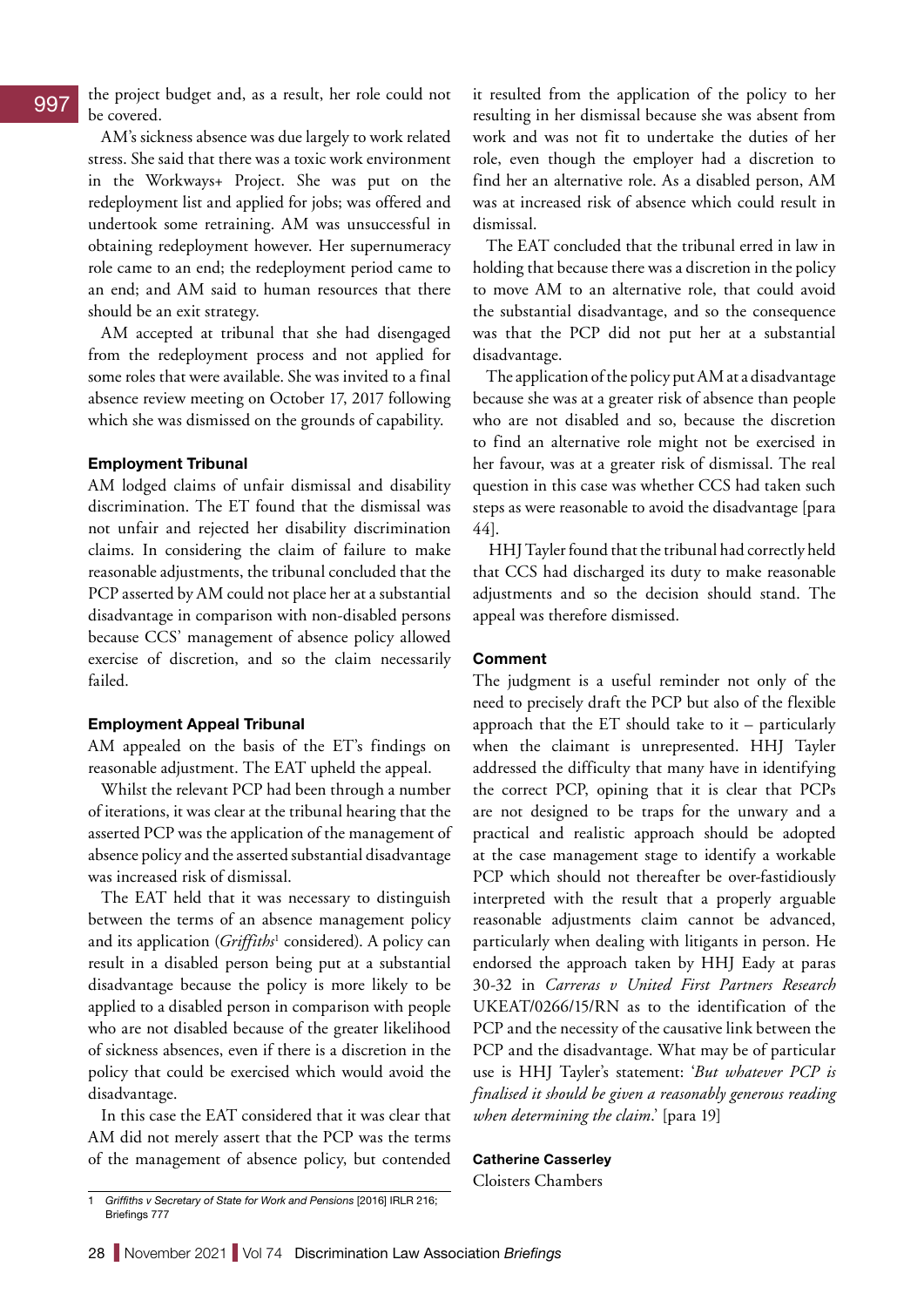# <span id="page-28-0"></span>Gender-critical beliefs are worthy of respect *Forstater v CGD Europe Ltd* [2021] UKEAT/0105/20/JOJ;1 June 10, 2021

### **Implications for practitioners**

The full range of discrimination protection is available to those who are disadvantaged at work or in one of the other contexts covered by the Equality Act 2010 (EA) by reason of their gender-critical beliefs, or by reason of their lack of belief in gender identity. Practitioners need to bear in mind that they are themselves providers of services and must not decline work in this area because of a distaste for the client's views, or because of a fear that their other clients may feel such distaste.

Importantly, *lack* of belief in gender identity theory (also a protected belief) need not itself satisfy the *Grainger* criteria to qualify for protection: those who do not subscribe to gender identity theory will be protected from discrimination whether they do not subscribe out of conviction, ignorance, indifference or bemusement.

### **Facts**

Maya Forstater (MF) was a researcher on sustainable development who worked on a freelance basis for a think tank. When the government started consulting on reform of the Gender Recognition Act 2004 to make it easier to get a gender recognition certificate, MF became engaged in the public debate, particularly on Twitter. Some colleagues took exception to the views she expressed, which they thought 'transphobic'. When her fixed-term consultancy came to an end, it was not renewed. MF complained to the ET that she had suffered discrimination on grounds of her gendercritical belief.

### **Employment Tribunal**

The ET considered as a preliminary issue whether MF's belief was a protected belief within the meaning of s10 of the EA.

MF's belief was characterised by the ET at para 3 of its judgment as being '*in outline, that sex is immutable, whatever a person's stated gender identity or gender expression'*. The tribunal considered whether the belief met each of the five criteria for a protected belief, drawn from *Grainger plc v Nicholson* [2010] ICR 360, namely:

i) the belief must be genuinely held;

- ii) it must be a belief and not an opinion or viewpoint based on the present state of information available;
- iii) it must be a belief as to a weighty and substantial aspect of human life and behaviour
- iv) it must attain a certain level of cogency, seriousness, cohesion and importance; and
- v) it must be worthy of respect in a democratic society, not be incompatible with human dignity and not conflict with the fundamental rights of others.

The tribunal found without difficulty that the belief met the first three criteria. (The first and third were indeed a foregone conclusion, but it is interesting that CGD did not argue that the belief that humans cannot literally change sex was simply an observation of scientifically incontrovertible fact, and not a 'belief' in the relevant sense at all.)

The judge chewed his pencil a bit over the fourth criterion, holding that MF's belief met it '*on balance'* even though he thought there was significant scientific evidence that it was wrong.

But as to the fifth of these criteria, the judge criticised the 'absolutist' nature of MF's belief and the certainty with which she held it, and observed:

*She goes so far as to deny the right of a person with a Gender Recognition Certificate to be the sex to which they have transitioned.*

The tribunal also found that it was a 'core component' of MF's belief that she would refer to a person by the sex she considered appropriate, even if that violated their dignity or created an intimidating, hostile, degrading, humiliating or offensive environment for them.

The tribunal accordingly held that MF's belief was '*incompatible with human dignity and fundamental rights of others'* and was therefore not worthy of respect in a democratic society.

### **Employment Appeal Tribunal**

The EAT held that the tribunal had erred in straying into an evaluation of MF's belief, instead of assessing its conformity with the *Grainger* criteria on its own terms. The correct standard against which a belief was to be judged in considering the fifth *Grainger* criterion was that contained in Article 17 of the European T. [2021] IRLR 706 Convention on Human Rights: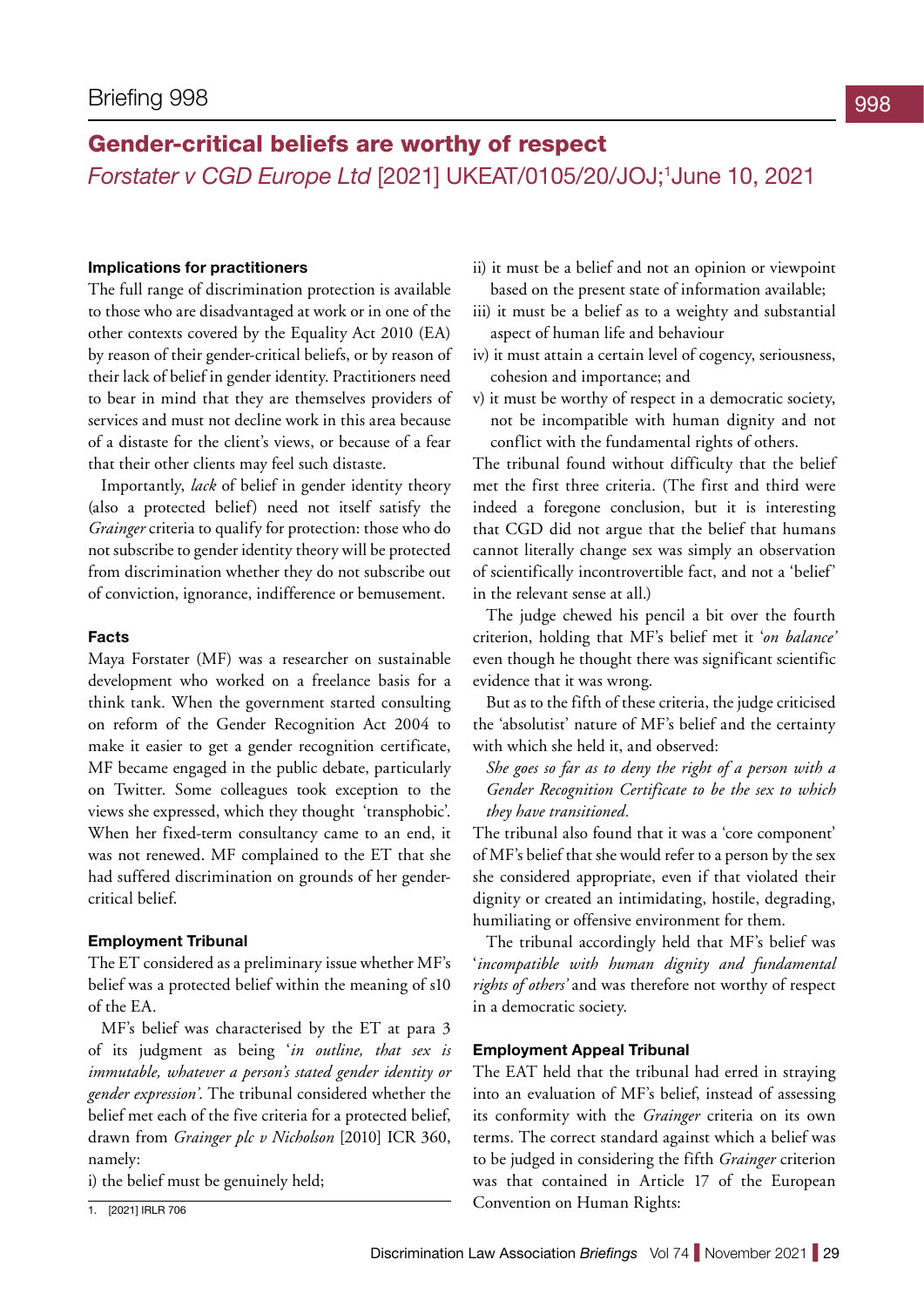<span id="page-29-0"></span>*only if the belief involves a very grave violation of the rights of others, tantamount to the destruction of those rights, would it be one that was not worthy of respect in a democratic society.*

The EAT's judgment has been widely mischaracterised as finding that MF's belief fell *only just* outside this category, so it is worth emphasising that the EAT noted at para 113 that her belief was widely shared, including amongst respected academics; and at para 111:

*Most fundamentally, the Claimant's belief does not get anywhere near to approaching the kind of belief akin to Nazism or totalitarianism that would warrant the application of art 17. That is reason enough on its own to find that Grainger V is satisfied.* [emphasis supplied]

The EAT held that the tribunal had erred in concluding that MF's belief meant that she would always 'misgender' trans people irrespective of the circumstances: it was clear from the tribunal's other findings of fact that her position was more nuanced than that.

Finally, the ET had also erred in approaching MF's lack of 'gender identity belief' on the basis that the lack of belief must independently meet the *Grainger* criteria. If the positive belief which she lacked was '*Grainger* compliant', it followed

that her lack of that belief would be protected. The EAT's judgment was not appealed.

### **Comment**

The judgment of the EAT in *Forstater* provides a salutary corrective to widespread myths about the implications of EA protection from discrimination on grounds of gender reassignment, and what behaviour (or even beliefs) can properly be deemed 'transphobic'. But those myths remain widely believed and it seems likely that there will be a great deal more litigation raising related issues. Questions for the future will include the extent to which employees are entitled to require their colleagues to use their pronouns of choice and related questions about the freedom of speech and belief of colleagues subject to those demands; the risks for employers and service providers in making their existing single-sex facilities mixed-sex by allowing users to choose whichever facilities they feel most comfortable using; ticklish questions about the limits of acceptable manifestation of gender critical beliefs in or outside of the workplace; refusal of services to those with gendercritical views; and much more besides.

### **Naomi Cunningham**

Outer Temple Chambers

### Briefing 999 999

# Non-discrimination rule automatically overrides pension schemes' discriminatory terms

*London Fire Commissioner, West Midlands Fire and Rescue Authority, Cornwall Fire and Rescue Authority, South Wales Fire and Rescue Authority v Sargeant & Others* UKEAT/0137/17/LA; February 12, 2021

### **Implications for practitioners**

In *Sargeant,* the EAT held that the effect of a nondiscrimination rule is that it automatically overrides or replaces any discriminatory terms in a pension scheme. In a public sector context, those in charge of 'managing' or 'administering' the scheme, therefore, are not obliged to apply any discriminatory provisions. The decision clarifies the scope of the statutory defence available under paragraph 1(1) of Schedule 22 of the Equality Act 2010 (EA).

### **Facts**

On April 1, 2015, new pension schemes were brought in for firefighters in England and Wales under the Public Sector Pensions Act 2013. The applicable regulations were made by the Secretary of State for the Home Department and Welsh Ministers.

The 2015 schemes had less favourable benefits than the previous pension schemes. Firefighters who were born on or after April 2, 1971 ceased to accrue benefits under the previous pension schemes and were, instead, moved to the 2015 schemes.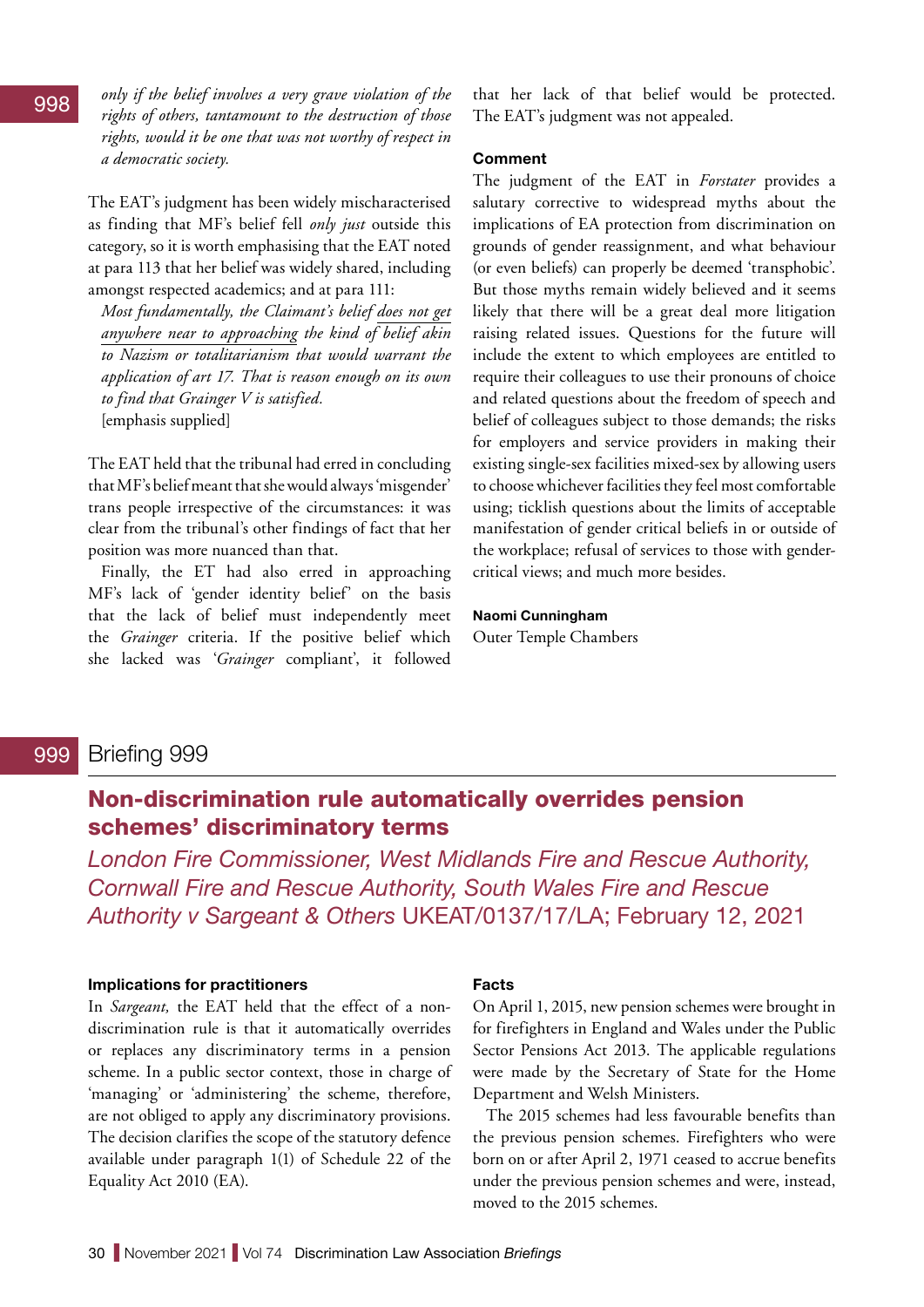The comparators were firefighters born on or before April 1, 1967 who remained in the more favourable previous pension schemes until retirement, with no requirement to move to the 2015 schemes.

Firefighters born between April 2, 1967 and April 1, 1971 were able to remain in their previous pension schemes for a further period of time beyond April 1, 2015 but were required to move to the 2015 schemes at some point before usual retirement age.

Age discrimination claims (among other claims) had been brought against the Secretary of State, Welsh Ministers and the Fire and Rescue Authorities (FRAs) and the terms of the pension scheme were found to be discriminatory and unjustified on the grounds of age by the CA; see *McCloud v Lord Chancellor & others; Secretary of State for the Home Department & others v Sargeant & others* [2019] EWCA Civ 2844*;* Briefing 889.

In this appeal, the FRAs sought to establish that liability for the age discrimination lay solely with the government.

### **Employment Tribunal**

The ET found the FRAs were not entitled to rely upon paragraph 1(1) of Schedule 22 EA due to the effects of s61 and/or s62 of the EA. On this basis, they were liable for age discrimination alongside the government.

The specifics relied upon in terms of paragraph 1(1) of Schedule 22 were that the FRAs were required by the government to apply the terms of the pension scheme and it was the government which had devised the pension scheme, which included the relevant terms which were discriminatory on the basis of age.

Ss61 and 62 EA refer to non-discrimination rules and non-discrimination alterations, respectively.

The FRAs appealed to the EAT arguing that the ET had erred with regards to s61 and its impact on whether the defence provided by paragraph 1(1) of Schedule 22 was available.

### **Employment Appeal Tribunal**

The EAT was asked to consider whether paragraph 1(1) of Schedule 22 provided the FRAs with a defence to age discrimination on the basis that the provisions which led to age discrimination were contained within a statutory instrument and the FRAs were acting in accordance with the requirements of the 2015 pension scheme regulations made by the Secretary of State and Welsh Ministers.

The FRAs argument was that paragraph 1(1) of Schedule 22 provided the FRAs with a defence to age discrimination and that central government

was exclusively responsible and liable for the age discrimination. They argued that as they were merely applying the rules of the pension scheme, as prescribed to them by the government, they were entitled to rely upon paragraph 1(1) of Schedule 22.

The claimant firefighters relied on the argument that s61 and/or s62 introduces a non-discrimination rule into the 2015 pension schemes and, therefore, paragraph 1(1) of Schedule 22 was not applicable.

The FRAs argued that whilst s61 does introduce a non-discrimination rule, it does not automatically alter the rules of a pension scheme or remove the discriminatory provisions. It simply enables a party to be liable if discrimination occurs.

In addition, they argued that s62 provided power to trustees or managers of a pension scheme to make non-discrimination alterations to a pension scheme, but the FRAs were not trustees or managers of the 2015 pension schemes. There were further arguments that the existence of s62 implies that s61 does not automatically alter the rules of a pension scheme.

The claimants contended that s61 has overriding effect whether or not the FRAs were the 2015 pension scheme managers but, in any event, the FRAs are responsible for managing and administering the pension schemes.

Retired judge Sir Alan Wilkie at the EAT found that the ET did not err in law regarding s61 or paragraph 1(1) of Schedule 22 and that the FRAs remain liable for age discrimination in respect of the 2015 pension schemes. He agreed with the claimants' interpretation that the effect of s61 is to automatically insert a nondiscrimination clause and the FRAs were not duty bound or entitled to apply the discriminatory pension provisions, even if contained in secondary legislation. On this basis, as there had been no requirement on the FRAs to apply the discriminatory pension terms, there was no ability to rely on paragraph 1(1) of Schedule 22 as a defence.

In addition, reference was made to Article 16 of Council Directive 2000/78/EC establishing a general framework for equal treatment in employment and occupation which provides that laws or provisions which do not comply with the principle of equal treatment must be abolished. Thus both EU and UK law state that the discriminatory provisions of a pension scheme are to be overridden, again meaning that the FRAs were not entitled to apply the discriminatory pension provisions and were not able to rely on paragraph 1(1) of Schedule 22 EA as a defence.

### **Mandy Bhattal**

Leigh Day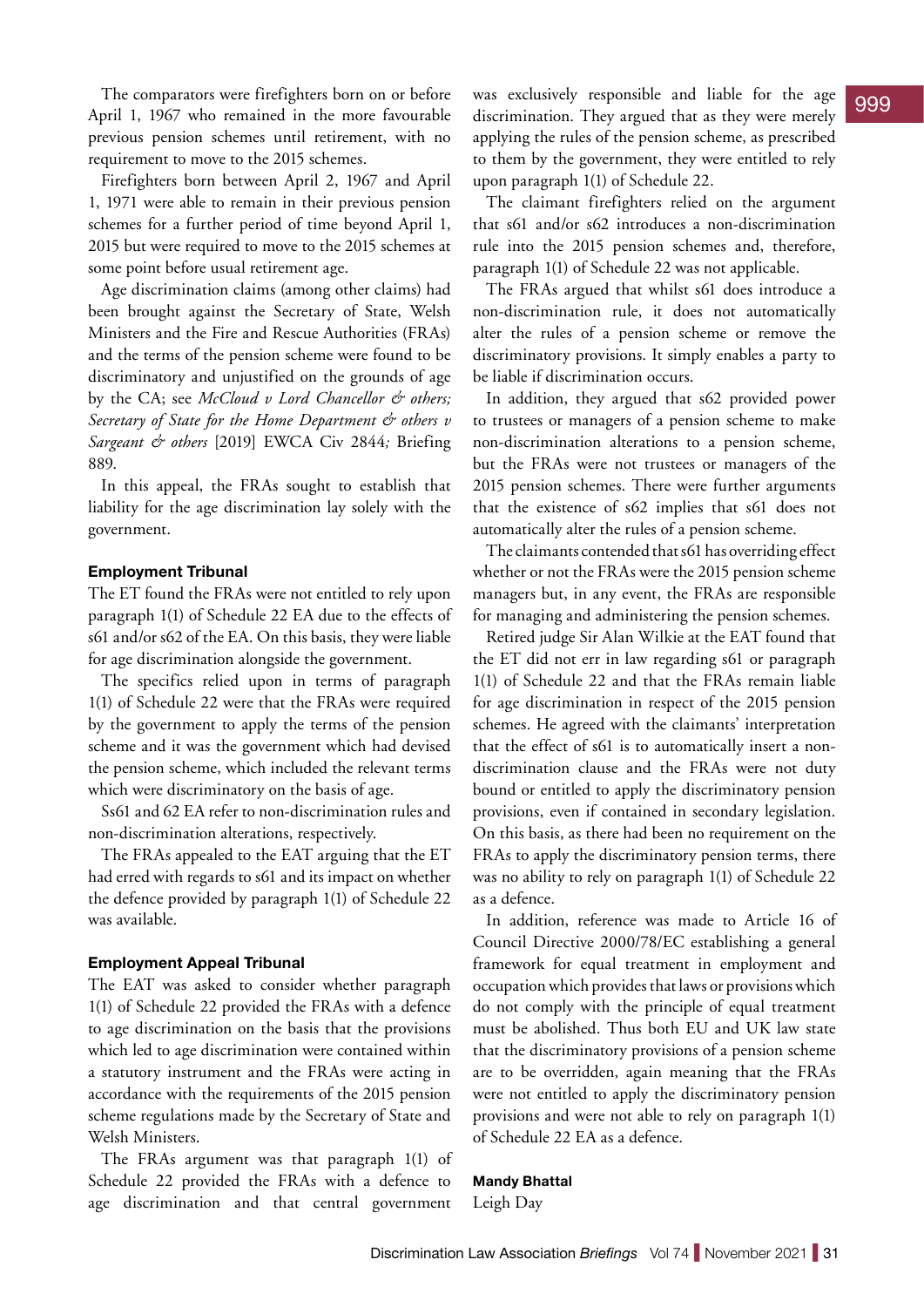# <span id="page-31-0"></span>Cabinet Office's failure to provide BSL interpreters for two Covid-19 government briefings was discrimination

*R (on the application of Rowley) v Minister for the Cabinet Office* [2021] EWHC 2108 (Admin); July 28, 2021

### **Facts**

The claimant Katherine Rowley (KR) is a visually impaired and profoundly Deaf person.<sup>1</sup> At the time of the relevant government Covid-19 briefings, she was living alone, pregnant and anxious. Having learned that they were taking place, she tuned into the data briefings on September 21 and October 12, 2020, but was unable to find any British sign language (BSL) interpretation.

### **High Court**

The court focused on two issues in particular. The first was the absence of any BSL interpreter for the two government data briefings on September 21 and October 12. The second was the government's continued position that it will not use 'on-platform' interpreters for briefings (i.e. standing in the room behind the speaker); rather it will use 'in-screen' interpreters (a feature available in government live online coverage).

Fordham J considered the following two questions.

*1. Was the absence of any BSL interpretation for the data briefings on the two relevant dates discrimination against the claimant by reason of the defendant's breach of its reasonable adjustments duty?*

It was common ground that KR had a disability (s6(1) Equality Act 2010 (EA)), and that the defendant was a service-provider in relation to national briefings to the public about the Covid-19 pandemic (s29(1) EA).

In providing that service, the defendant owed a duty to make reasonable adjustments (s29(7)(a) EA). KR focused on the requirements imposed by ss20(5) and (6) EA, i.e. the provision of an auxiliary aid to ensure that information is provided in an accessible format.

In determining whether the duty to make reasonable adjustments had been triggered, Fordham J applied the following test of comparative substantial disadvantage: *Unless there is provision for BSL interpreters, would Deaf people who use BSL be put at a more than minor or trivial disadvantage in comparison with persons who are not disabled, regarding the provision of information in an accessible format in relation to the briefings, if delivered with no aid or service providing extra support or assistance to people with disabilities?* [para 27]

The answer to this question was: *'Yes, they would be put at such a disadvantage, whose nature and extent are serious.'*

Fordham J reasoned that the very nature of the briefings was to provide information relating to the pandemic, a subject matter of the greatest public interest and a vital concern. Given that BSL is a language in its own right, rather than a signed equivalent of English, and given that many d/Deaf readers have an average reading age of eight to 11 years, without BSL interpretation there was a clear barrier for a vulnerable and marginalised group, undermining accessibility of information.

The court was satisfied that KR had demonstrated facts from which it could decide, in the absence of any other explanation, that the defendant had contravened its duty to make reasonable adjustments [para 33]. In the circumstances, the burden of proof switched to the defendant to show that it was not in breach of this duty.

The court rejected the defendant's arguments that reasonable adjustments had been made. In particular, Fordham J rejected the proposition that subtitles constituted a reasonable adjustment, stating that *'subtitles – fast-moving text in relation to technical information in a language which is not the first language of BSL users and assumes a level of literacy in that further language which very many of them will not have – are not an answer for Deaf BSL users'.* This was a *' failure of inclusion, suggestive of not being thought about, which served to disempower, to frustrate and to marginalise.'*  [para 35]

KR's evidence that she could not understand the subtitles was sufficient to show that she had suffered

The capital D 'Deaf' is used as a cultural label and refers to people who are profoundly deaf, whose first or only language is sign language and are part of a cultural and linguistic minority known as the Deaf community.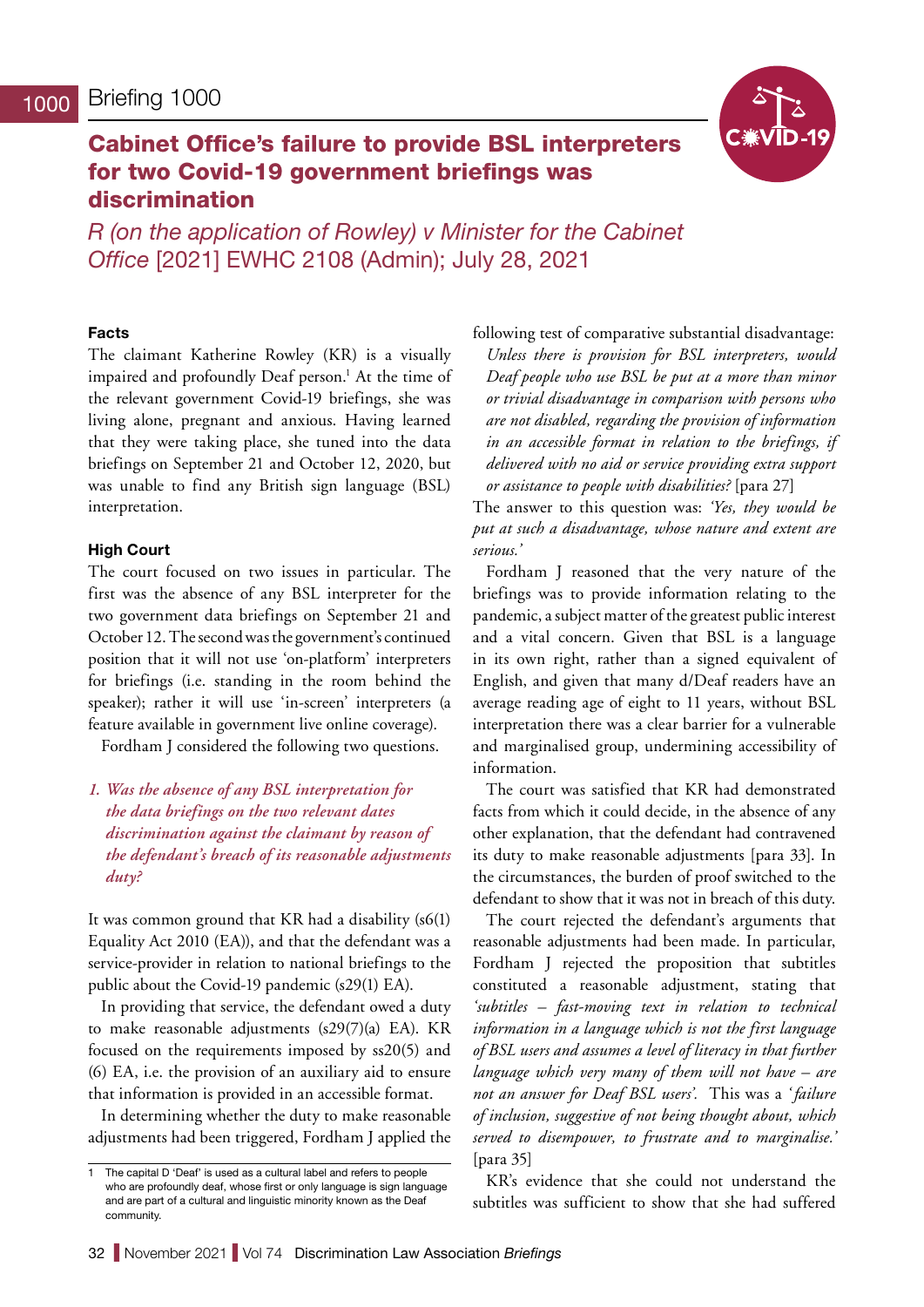# C:VID-19

a detriment. The court made a declaration that the absence of any BSL interpretation for the two data briefings constituted discrimination against KR by reason of the defendant's breach of the reasonable adjustments duty. The case was transferred to the county court to assess damages.

*2. In relation to 'on-platform' BSL interpretation for briefings, is there any present and continuing breach of (i) the PSED and/or (ii) the reasonable adjustments duty involving discriminatory treatment of the claimant?*

### *S149 Equality Act public sector equality duty*

In response to these proceedings, the defendant had produced a PSED assessment in which it considered the merits of in-screen and on-platform BSL interpretation for televised briefings. Notwithstanding that it was produced '*at the door of the court'*, Fordham J considered that the assessment was a *'rigorous evaluation'* which '*recognised the features of the statutory duty'.* There had been *'proper appreciation of the potential impact of the decision on equality objectives and the desirability of promoting them'* and the defendant had taken *'reasonable steps to make enquiries about what may not yet be known'*  to it [para 43]. In the circumstances, the defendant had discharged its procedural duty under s149 EA.

### *Reasonable adjustments*

In relation to the defendant's continued position that it will use in-screen interpreters for briefings, rather than on-platform interpreters, the court was satisfied that the duty to make reasonable adjustments had been triggered and that the burden of proof had switched to the defendant to show that there was no present or continuing breach of this duty [para 45].

Fordham J considered that there were powerful arguments as to why there should be on-platform provision for briefings and that, in order to discharge the burden of proof, the defendant would have to show some disadvantage as to on-platform provision.

In its PSED assessment, the defendant had pointed to the fact that the government makes frequent use of data slides during these briefings. These data slides are presented 'in-screen' for clarity, meaning that the speakers are not in view. If an on-platform BSL interpreter is to be used, a choice would have to be made between making the data slides less clear (by filming the slides on a screen with an interpreter stood next to them) and losing the BSL interpreter altogether.

The court accepted that, in order to ensure that the data slides are presented clearly, it is open to the defendant to present the slides in-screen with an in-screen BSL interpreter. Whilst on-platform interpretation is the more inclusive option, in the context of these briefings, the defendant had shown that in-screen interpretation is a reasonable alternative.

The court concluded that in relation to the defendant's use of in-screen BSL interpretation for the data briefings, it is not in present or continuing breach (i) of the PSED or (ii) of the reasonable adjustments duty.

### **Comment**

This case highlights the importance of making reasonable adjustments to ensure that information is provided an accessible format, particularly when it concerns the Covid-19 pandemic.

The judgment underlines the importance of considering the position and experiences of the relevant group when discharging the reasonable adjustments duty. Fordham J was particularly critical of the defendant's position that subtitles constituted a reasonable adjustment for Deaf BSL users, stating '*the idea that "subtitles are an answer" amounts to "a stereotypical opinion or feeling about individuals who share a protected characteristic … formed without proper knowledge of people with that protected characteristic" and thus constitutes "prejudice*'''.

### **Charlotte Pettman**

Solicitor, Leigh Day [cpettman@leighday.co.uk](mailto:cpettman@leighday.co.uk)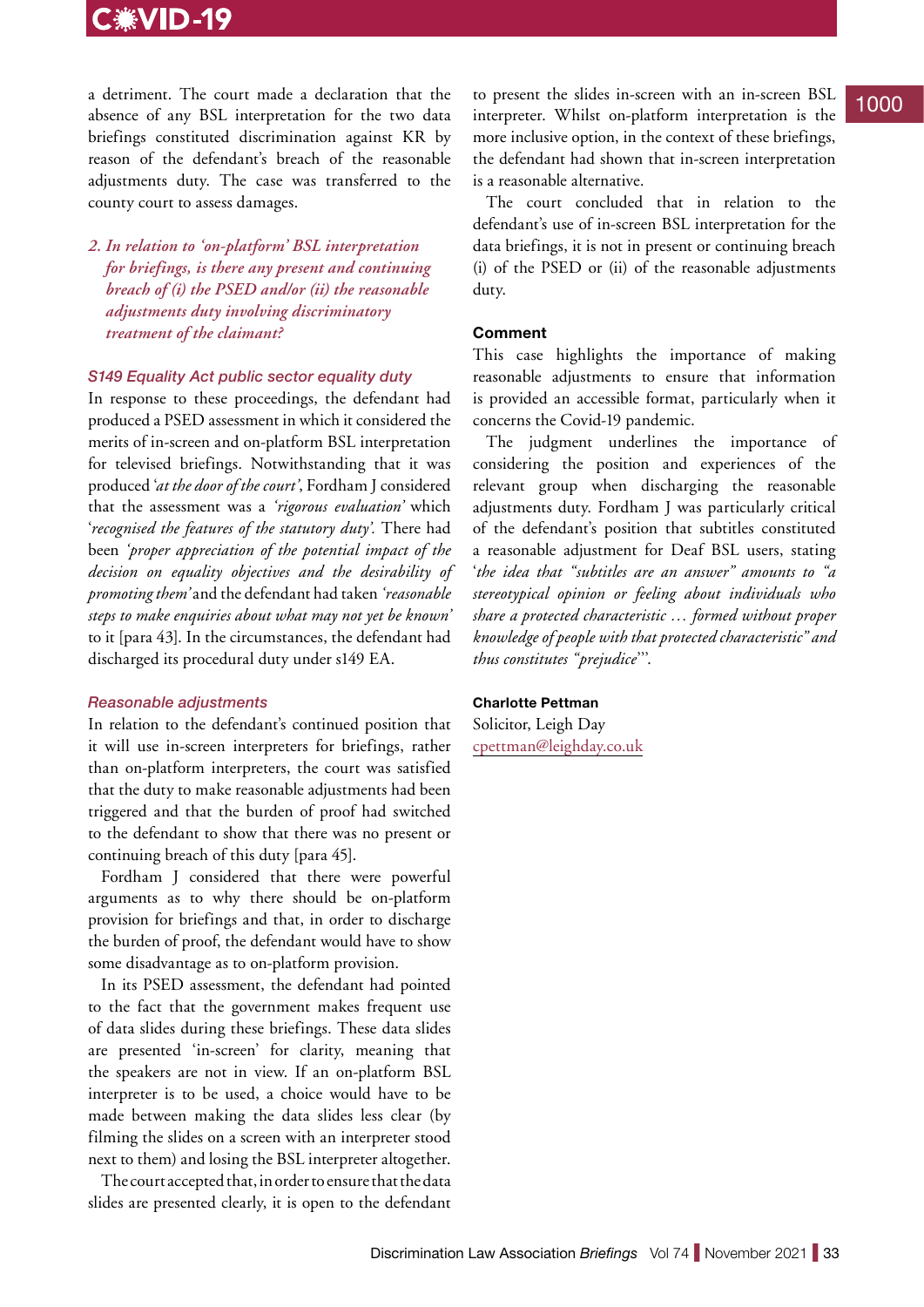# <span id="page-33-0"></span>A Guide to Conducting Internal Investigations

Jake McQuitty, 1st edition, February 2021, Bloomsbury Professional, 240 pages, £70 (£59.84 Kindle edition, Amazon)



This book does what it says. In the preface, the author explains the book is *'an attempt to tackle … misconceptions … to shed some light on what a good investigation looks like and to help guide the investigator through the* 

*myriad, complex issues that may (and frequently do) arise'*. McQuitty, a partner at Eversheds Sutherland, emphasises that '*this is intended to be a practical guide'.*

The focus is largely on the financial services sector, but as McQuitty suggests, the principles and approach apply to investigations in any regulated sector. However, its potential uses are wider. That is probably because he takes a holistic approach, seeing any investigation as *'a critical part of an organisation's risk management framework, designed to identify areas of potential weakness or risk, to deliver recommendations for managing or mitigating that weakness or risk and be a part of the process for effecting meaningful change'*. Within that, there is a regular emphasis on the importance of managing expectations. For whistleblowers, that includes explaining what feedback will be provided and when.

The book is above all, practical. Its structure follows the usual course of an investigation, segueing into a more detailed focus on specific aspects afterwards, starting with liaison with regulators and disclosure obligations, cooperating with authorities, as well as matters such as confidentiality, privilege, whistleblowing, litigation risks and communications strategy.

The approach is a joined-up one, setting any investigation into its own regulatory and stakeholder contexts and flagging-up matters the investigator (and those commissioning an investigation) should address: from the immediate priorities at the start, to anticipating and dealing with the fallout, as well as all points in between. Not every organisation or incident will need a communications playbook, but deciding upon and implementing a communications strategy is part of anticipating managing the outcome of an investigation. For example, will a whistleblower be given an opportunity to respond to any findings?

It is not a legal text-book but tackles the legal issues and particular difficulties that can often arise. It is as useful for a lawyer as for a lay practitioner. There is no sense that it holds back when explaining legal issues. The practical focus is paramount.

For example, the section on investigating senior staff notes that record-keeping is key to assessing a senior manager's conduct. It then goes through the different types of record, in particular those which flow from the organisation's governance framework, listing the critical questions which might arise. Some of the terms (such as the second and third lines of defence) are relevant only for the financial services sector, but the underlying questions about risk management, scrutiny, accountability and challenging those responsible for an activity, are universal.

Another example is that the chapters on preserving evidence and reviewing digital and documentary evidence are relevant not just for those involved in commissioning or carrying out an investigation, but for anyone involved in litigation. The chapters would be useful for any in-house or local authority lawyer dealing with disclosure from client departments.

The book is easy to dip into, coming across as having been edited by a practitioner. The title of each chapter explains the content clearly. The content's list includes each of the sub-headings under each chapter head. The 16-page index can also work as a series of checklists. Under 'interviews', just over a